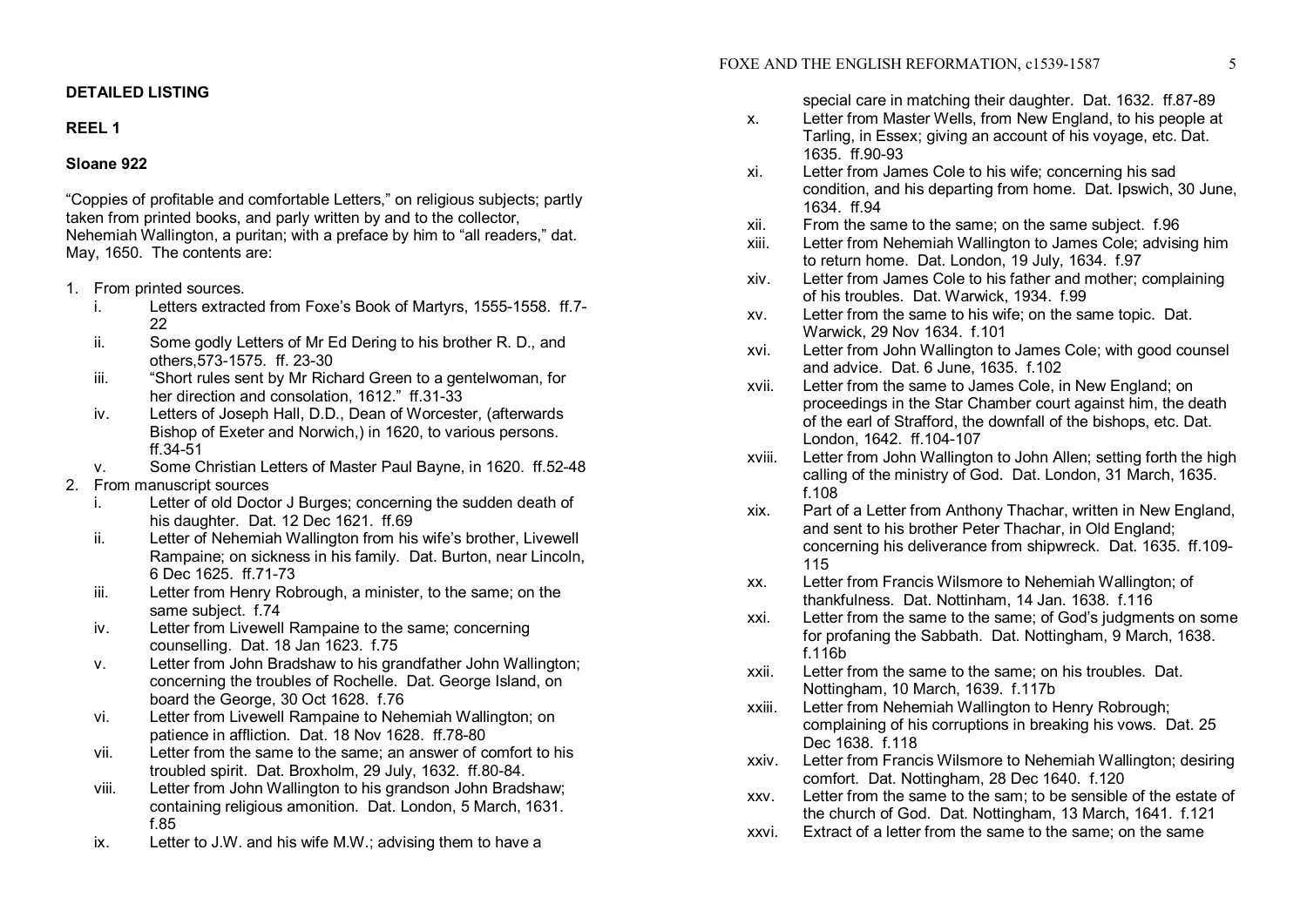6 FOXE AND THE ENGLISH REFORMATION, c1539-1587

subject. Dat. Nottingham, 6 Sept 1641. f.121b

- xxvii. Letter from Nehemiah Wallington to H Robrough; concerning comfort by the Sacrament. Dat. 31 Dec 1640. f.122
- xxviii. Letter from the same to the same; on thankfulness to God, etc. Dat. 8 Jan 1641. ff.123b-126
- xxix. Letter from Francis Wilsmore to Nehemiah Wallington; desiring to be with the children of God. Dat. Nottingham, 14 Dec 1641. f.126b
- xxx. Letter from the same to the same; complaining of his troubles. Dat. Nottingham, 13 Dec 1642. f.127
- xxxi. Letter from the same to the same; on the same subject. Dat. Nottingham, 28 June, 1642. f.128
- xxxii. Letter from York to a friend at London; of the sad beginnings of war. Dat. 13 Sept 1640. f.129
- xxxiii. Letter from the inhabitants of Hull to the High Sheriff and others in the county of York, attending his Majesty's pleasure. Dat. 30 Apr 1642. f.130
- xxxiv. Letter from Nehemiah Wallington to Master Calfe; to have a care of souls. Dat. London, 8 Aug 1642. f.132
- xxxv. Letter from Nehemiah Wallignton to Master Waddington; of loving instructions and admonitions. Dat. 26 Dec 1640. ff.134b-138
- xxxvi. Letter from Matthew Godscot to Nehemiah Wallington; of comfort in time of affliction. Dat. Rotterdam, 28 Apr 1641. f.139
- xxxvii. Letter from Nehemiah Wallington to Henry Robrough; concerning reasons for a government in the Church. Dat. 3 Nov 1643. f.140
- xxxviii. Letter from the same to Goodman Coxe; of advice. Dat. 1642. ff.142-144
- xxxix. Letter from Edward Browne to Nehemiah Wallington; encouraging him to bear afflictions. Dat. Ipswich, New England, 10 Dec. 1644. f.144b
- xl. Letter from Nehemiah Wallington to Edw. Browne; concerning the sadness of the times in regard of war. Dat. 1645. f.145b
- xli. Letter from the same to Master Wade; reproving him for his sinful life. Dat. 7 July, 1646. ff.148-151
- xlii. Printed letter from Thomas Turner, minister of Wormingford, to his parents, on his deathbed. Dat. Wormingford, 20 Aug 1646; with a note by Nehemiah Wallington respecting the writer. f.152
- xliii. Letter from Nehemiah Wallington to Captain Player; encouraging him to hold the place of an elder. Dat. 13 Oct
- 1646. f.153
- xliv. Letter from the same to his sister, M.R.; of sharp reproof. Dat. 1647. ff.155-158
- xlv. Letter from Grace Wallington to the same; to take care of her son. Dat. London, 29 March, 1647. f.159
- xlvi. Letter from Nehemiah Wallington to his cousin, John Wallington; reproving him for his sins. Dat. 19 July, 1648. f.160
- xlvii. Part of a letter from the same to a friend; against drunkeness. Dat. London, 7 March, 1648/9. f.162b
- xlviii. Letter from T.L. to his daughter, Susan Littall; with instructions to behave herself in service. Dat. 1648. f.163
- xlix. Letter from Nehemiah Wallington to Master Grifen, minister; to tell people of their sins. Dat. 25 Feb 1649. f.165
- l. Letter from the same to his nephew N. Church, minister; of admonition. Dat. 1 March, 1649. f.166
- li. "A supposed Letter by W.R., read to Master Barker, of what he would say unto him, consarning his sweet and preasing preaching." Dat. 22 Apr 1650. ff. 168-170
- lii. Letter from Thomas Sands to Mistress House; of comfort and consolation. Dat. London, 15 July, 1650. f.171
- liii. Letter from Nehemiah Wallington to James Cole, in New England; of wars and inward comfort. Dat. London, 22 Aug 1650. ff.173-176
- liv. Letter from Fr. Wa(de?) to his wife A(nne?) W(ade?); of his sorrow for his sinful ways. Dat. 12 June, 1648. f.177
- lv. Letter from the same to the same; to the same effect. Dat. 7 July, 1648. f.179
- lvi. Letter from Katherine Lanes, to her sister A(nne?) W(ade?); to bear afflictions. Dat. Maidstone, 3 May, 1648. f.181
- lvii. lviii. Two letters from the same to Ann Wade; of Christian advice. ff.183, 184-186
- lix. Letter from Mary Lawrence to the same; to the same effect. ff.187-189
- lx. Letter from the same to the same. Dat. Maidstone, Apr 1651. ff189b-191
- lxi. Letter of exhortation from Mrs Love to her husband, prisoner in the Tower. Dat. 11 July, 1651. ff.192 Printed in 4 to., London, 1651. p.1
- lxii. Letter from the same, sent to her husband the day before he suffered. Dat. 21 Aug 1651. f.193b. Printed ibid. p.3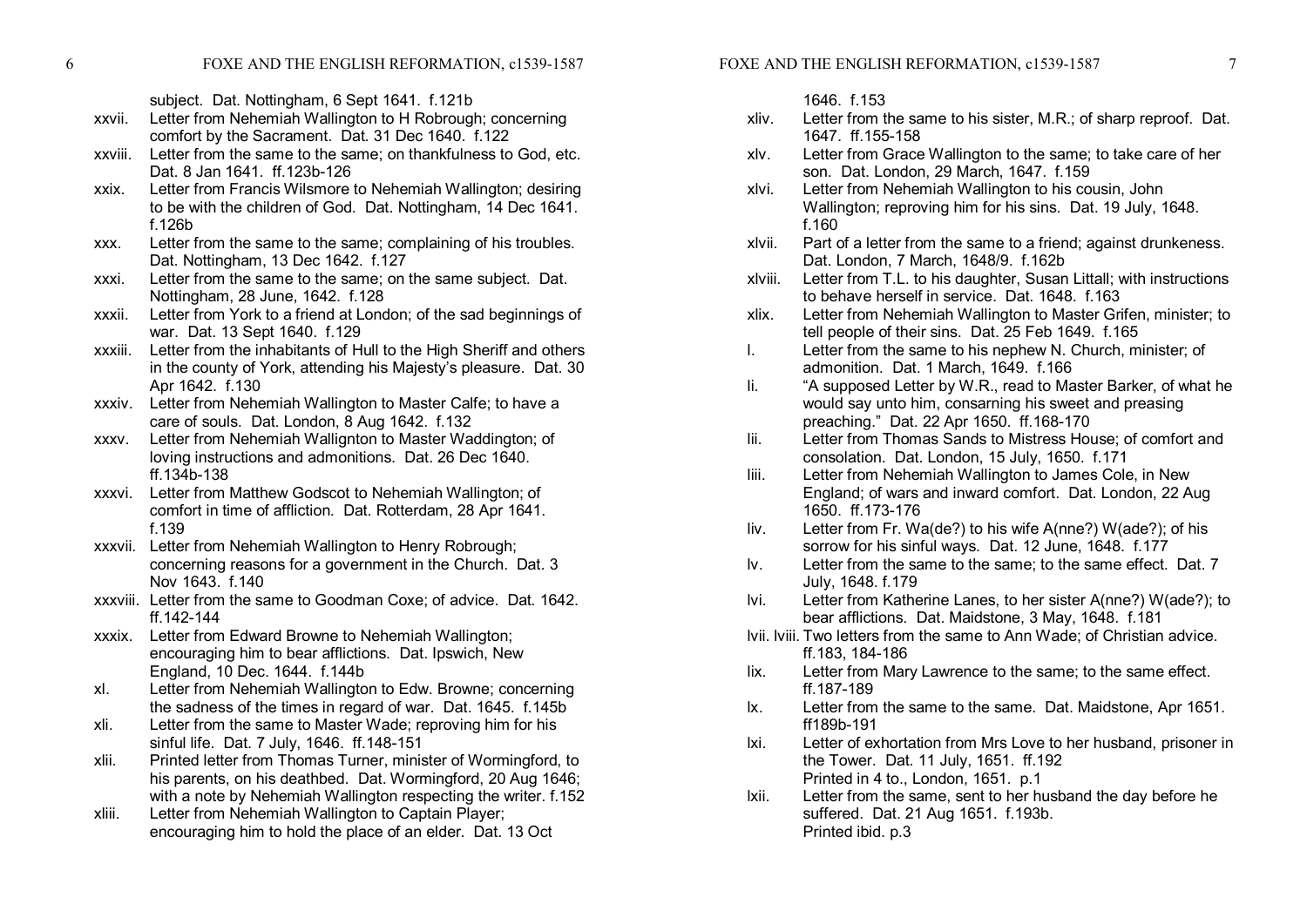- lxiii. Letter from Mr Christopher Love, minister, to his wife, on the day he was beheaded; concerning good counsel. Dat. Tower of London, 22 Aug 1651. f.195b Printed ibid. p.4
- lxiv. Letter from Robert House, about the age of thirteen years, sent to his master, to comfort him after the death of his brother. Dat. 30 March, 1652. f.199
- lxv. Table of Contents in the present volume. ff.200-205
- lxvi. Summary of religious arguments contained in these letters. Dat. 23 June, 1658. f.205b
- lxvii. "A worthy Speech of Master Aldridge, at the funerall of old Father Stamninate." ff.206-209

## **Add Mss 19400**

ORIGINAL LETTERS, principally of English Reformers and Martyrs of the time of Queen Mary. Prefixed is a descriptive list of the letters, by the Rev. William Jacobson. The writers are as follows; [Hugh] Latymer, Bishop of Worcester [1536 ?], f. 17; Philippus Melancthon, *die Lucæ* (18 Oct.), 1549. La*tin*, f. 18; T[homas Cranmer], Archbishop of Canterbury, 8 Jan. 155<sup>0</sup>/<sub>1</sub>, f. 19; Peter Martyr, 20 Sept. 1550, *Latin,* f. 20; Martinus Bucer, [26 Dec.1550,] *Latin*, f. 21; Richard Taverner, 21 Jan. , f. 23; Thomas [Goodrich], Bishop of Ely, 1 Feb., f. 24; John [Hooper], Bishop of Gloucester, 11 Sept., 3 Dec.,1554, and 3 Feb. 155 <sup>5</sup>/6 , ff. 25, 27, 28; Roland Taylor, *n.d*., f. 29; John Bradford, 10, 14 Feb. 1555, and *undated,* ff. 31, 33, 35, 41; The same, with Robert Ferrar [Bishop of St. David's], Roland Taylor and John Philpott, *n*. *d.,* f. 42; [Nicholas Ridley, Bishop of London], three letters, two in *Latin*, *n. d.,* ff*.* 44, 52, 54; John Careles, *n. d*., ff. 46, 48, 62, 64, 66, 67, 69, 71, 72, 73; John Philpott, 20 Aug. , f. 50; Bartlet Grene, 20 Jan. 1556, f. 56; Thomas Whittyll, 21 Jan. 1556, f. 58; William Tymmys, *n.d*., f. 60 b; Thomas Upchere, *n.d*., f. 71b; Letter unsigned, *n.d.,* f. 75; Joyce H[ales] *n.d.*, ff. 76, 78; Robert Glover, *n.d.*, f. 80; Steven Gratwyke, *n.d*., f. 82; John Devennyshe and Heught Foxe, 18 Dec. [1557], f. 84; Walter Haddon, nonis Nov. 1563, id. Jun. 1566. *Latin*, ff*.* 86, 95; John [Jewell], Bishop of Salisbury, 30 Jan. 1564, f. 87; Laurence Humfrey, 18 Apr. 1565, f. 89; Heinrich Bullinger (?), 3 Nov. 1565. *Latin,* f. 91; Richard [Cox], Bishop of Ely, 3 May, l566, f. 92; John Fecknam [or Howman, Abbot of Westminster], 13 June, 1566, f. 93; Carolus Rockelfinhger, 24 Dec. 1569. *Latin,* f. 96; John Fox, *n.d*., *Latin,* f. 97; Richard Smythe; *n.d*., f. 98; Wilhelmus Klebitius [or Kleinwitz]; 4th Sunday in Lent. *Latin*, f. 99; F. C , *n*. *d.*, f. 101; [John Cheke]. *n. d., Latin,* f. 103; Copies of inscriptions in an album dated at

Wittenberg, *etc.*, 1546-1553. *Latin,* f. 104; Rubbing of the monumental inscription of Rowland Taylor, *ob*. 1555, f. 107. Paper. Folio. [*Add.* 19,400).

#### **REEL 1** cont

## **Add Mss 48040**

## **48040 (Yelverton MS. 45).** PAPERS ON CANON LAW, etc.; 16th cent. *Latin* and *French*.

1. ff. 13-104b. 'Ecclesiastical lawes devised in kynge henry the viiis dayes' ('of Mr John Foxe' added by Beale to the title, f. 13): the collection of revised canons envisaged by the statutes 25 Hen. VIII c.19.2 (1534), 27 Hen. VIII c.15 (1536) and 35 Hen. VIII c.16 (1544), *Statutes,* iii, 460461, 548-549 and 976, compiled probably by 27 Oct. 1535 but never given royal approval. See D. Logan, 'Henrician Canons', *BIHR*, xlvii, 1974, pp. 99-103. The collection was noticed by Foxe in his *Reformatio Legum Ecclesiasticarum,* 1571, in which the prefatory draft letter of Henry VIII (ff. 15b-16) is printed. The present contemporary *copy* (which bears contemporary foliation 189 on the versos of ff. 14192) is carefully written (conceivably for the King himself, see Logan, *ibid*., p. 102) in one legal hand throughout, with a few corrections (ff. 84, 84b, 86b, 87) in a different hand and ink, which may also have made the thin pen strokes at the end of each paragraph to mark its owner's progress through the text.

2. ff. 106-211. Extracts from conciliar decrees, etc.; late 16th cent. As follows: (a) Titles of early conciliar decrees (Antioch, Carthage, Chalcedon, Ephesus, Nicaea, etc.,) arranged under headings. ff. 106116b; (b) Titles of laws of the Theodosian code arranged under headings. ff. 119-125; (c) Numbered extracts from conciliar decrees and decretals, followed by an alphabetical index (ff. 201-205b) and an index by order of contents (ff. 207-211), both headed by Beale. There is a contemporary foliation, 163, on ff. 129-191. ff. 129-211.

3. ff. 213-274. Two Latin tracts by Pierre Alexandre, Professor of Theology at Heidelberg, Canon of Canterbury 1551, rector of All Hallows Lombard Street 1552 until his death in 1562. See F. de Schickler, *Les Églises du Refuge en Angleterre,* 1892, i, pp. 8133 *passim,* iii, pp. 16, 63, 173, and E. Johnston, *Actes du Consistoire de l'Église Française de Threadneedle* St., Londres, i, (Huguenot Soc. of London, xxxviii), 1937, pp. xvi-xxv *passim.* Other tracts by Alexandre are Cambridge Corpus Christi Coll. MS. 115. As follows: (a) 'Tractatus perutilis et necessarius de vera Ecclesiae disciplina et Excommunicatione', read in Canterbury Cathedral; 1553. Beg. 'De excommunicatione et disciplina ecclesiastica tractaturi'. ff. 213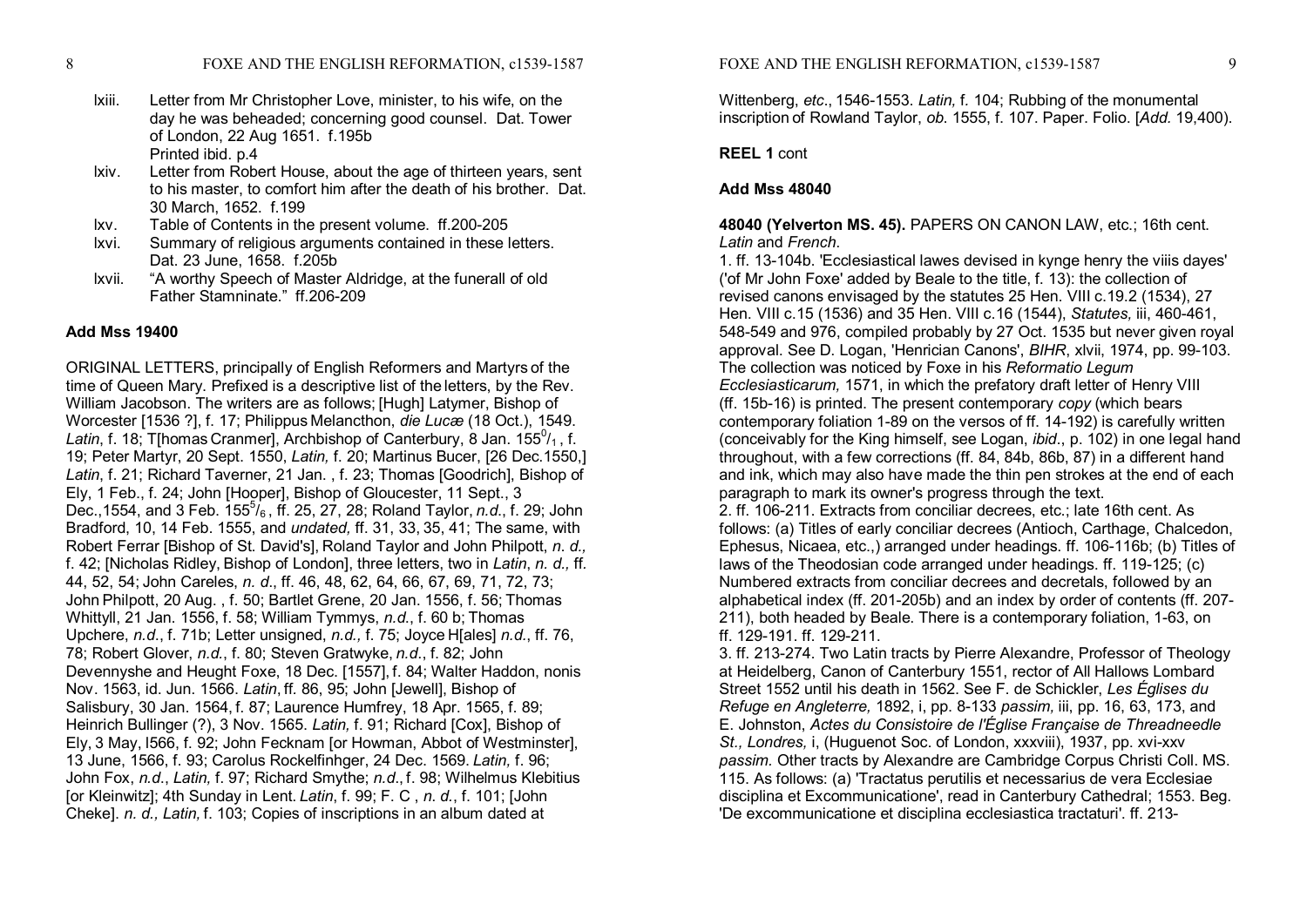248b; (b) 'Tractatus de vero et unico purgatorio fidelium', read in Canterbury Cathedral 1552. Beg. 'De vero et unico fidelium purgatorio'. ff. 249 274. 4. **REEL 1** cont

ff. 279-322. Papers relating to the French Protestant Church; 16th cent. *French.* As follows: (a) One hundred articles concerning church discipline taken from the acts of the Synods of the Reformed Churches, 1559-1563. see J. Aymon, *Tous les Synodes Nationaux des Églises Reformées de France*, 1710, pp. 1-57. ff. 279-285b; (b) 'Memoires dressees en l'assemblee des Ministres a Lyon', 10 Aug. 1563, with other synodal acts, see Aymon, pp. 36-48; followed (ff. 289-290b) by a letter from Calvin and the Church of Geneva on infant baptism, differing somewhat from the version in Aymon, pp. 53-57. ff. 286-290b; (c) Acts of the Synod of Paris; 25 Dec. 1565. Aymon, pp. 58-71. ff. 291-298; (d) 'La Discipline Ecclesiastique des Eglises reformees de France' enacted by the Synod of Paris, 1559, and revised by subsequent synods, 1560-1581, see Aymon, pp. 1-154 *passim.* Copies of the Discipline as revised by the Synod of St Maixent, 1609, are Add. MSS. 48062, art. 3 and 48118, art. 1. See M. G. Campbell, *Discipline or Book of Order of the Reformed Churches of France, translated from the Orleans edition of 1675, 1924. ff. 299-322. 5. ff. 327-408. Notes by Beale on* St Matthew's Gospel, *i-xiii, mostly summarizing the contents, with some* parallels. *Latin. Autograph.* Pagination 1-164, apparently by Beale. Paper; ff. 408. 17th-cent. foliation throughout, 390-399 lacking in the sequence. Artt. 1, 2(b) and 5 also have separate numberings, see above. Folio. XVI cent. Vellum binding with leather ties. Traces of a label on the front cover. Titled and numbered '45' on the spine, also, faintly, '39'.

# **REEL 2**

# **Harleian Ms 416**

Book in fol. wherein is contained a Collection of Letters….

Papers, formerly belonging to Mr John Fox, the martyrologist, relating mostly to theological matters; which with other succeeding Volumes, were bought of the Rev Mr John Strype, Rector of LowLeyton in Essex. In this Volume are contained:

1. Gregorij Magni Papæ Epistola (N.158.) ad Theodoricum & Theodebertum Reges Francorum, de mitendis Presbyteris una cum Augustino, ad convertendam Fidei Christianæ gentem Anglorum. 1.

- 2. Gregorij Epistola (159) Brunichildæ Reginæ Francorum, de conversione Anglorum; et Augustino, ibid.
- 3. Brief of Pope Martine v. to the Arch-Bishop of Canterbury; against John Huss and Hierome of Prague; after their martyrdome: translated into English. 2.
- 4. De Henrico VI. Angliæ Rege, Oratio panegyrica. 4.
- 5. Urbanus Regius his Epistle dedicatory to a German Lady. 6.

Then follows a Tract containing,

- 6. A Letter of Robert Glover after his condemnation, at Lichfield; (whither he was removed from Coventre) to his wife: which Letter, being prevented by his martydome, he did not finish. 8.
- 7. Letter of Laurence Saunders, written in the Prison of the Marshalsea, 17 October , 1557. 13.b
- 8. Letter of Nich. Rydleye to … Grindal; giving God thanks for the great example of Rogers, Hooper, Saunders, Taylour, & Bradford, all Martyrs. 16.b.
- 9. A Prayer of Steven Causone, burnt the 27 Aprill, 1555. 17.
- 10. Letter of John Hullyer Pastour of Babram in Cambridgeshire, to his Congregation; written after his condemnation. (with his Prayer). 17 b.
- 11. Original Letter of Dr Richard Croke to K Henry VIII written at Venice, A.D. 1529. or 1530. the 23 of Octobre, concerning the prevarication of certain Friers of the University of Padua, who had taken his Majesties money, for their Subscription, as disallowing his marriage with Q. Catherine: and yet now are altogether for it. 21.
- 12. Original Letter of John Huse to the Lords of K. Henry the VIIIths Privy Councel, dated at Beaulieu the 20<sup>th</sup> daye of September, shewing that he had in his Majesties name charged the Lady Mary to lay aside the style & dignity of Princess; and also her servants not to treat her as such. 22.
- 13. Magistro Doctori Crome Epistola Thomæ Manningi, dat. Oxoniæ . . . 22.
- 14. Letter of defyance from the Grand Seignor Solyman, to the Emperor Maximilian, in English. 24.
- 15. An Epistle of a right vertuowes wooman (i.e. the Lady Jane Grey) to a lerned Man of late fallen from the truth of Gods word, for feare of the Worlde (i.e. to John Harding of Oxford). 25.
- 16. An Exhortation written by the Lady Jane, the nyghte before she suffered, in the end of the Newe Testamente in Greeke; whiche she sente to her syster Lady Caterine-Grey, or Dudley, 28.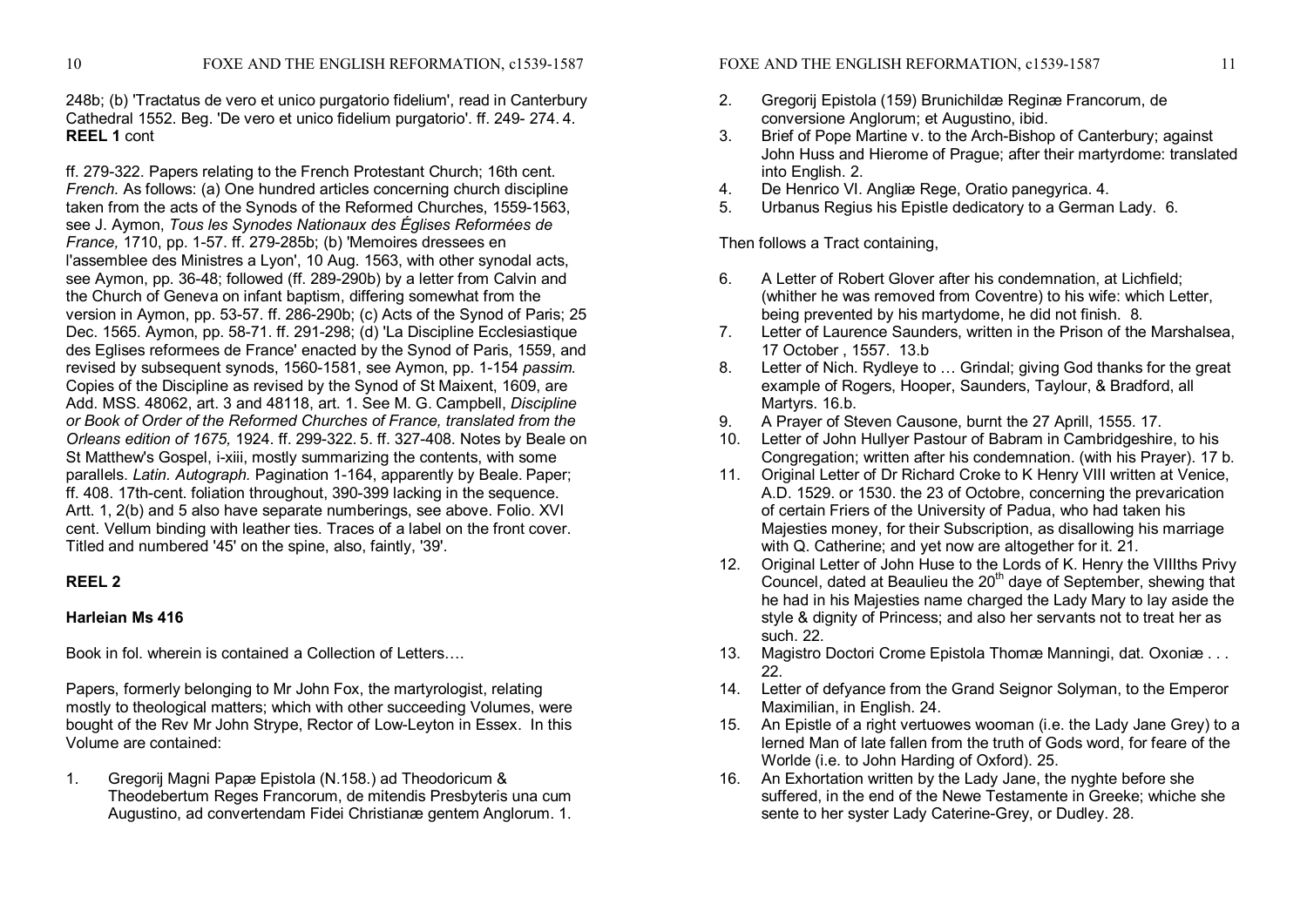- 12 FOXE AND THE ENGLISH REFORMATION, c1539-1587
- 17. Epistola Hieronymi Frobenij, & Nic. ? Episcopij, ad Joannem Christoforsonum Anglum; dat. Bafileæ, prid Cal. Junias, A.D. 1551. 29.
- 18. Original Letter of the Lady Jane (signed by her as Queen) to Sir John Bridges & Sir Nicholas Poyntz, dat. from the Tower of London, 18 July, the first year of her Raigne: warranting them to raise what force they could, in order to repress the tumults raised in Buckinghamshire. 30.
- 19. Letter of Bp. Ridley, concerning a person who permitted his Wife to keep her Religion as she may, since she could not do what she would. 32.
- 20. Part of another Letter of the same Bp. Ridley. Ibid.
- 21. Letter of Bp. Ridley to John Bradford. 32.b.
- 22. Hugh Latimer's Advice to a pious person (Bradford, as it seems) who not being able to pay a Debt, offered himself to be a Bond-man. (It seems he had wronged his Master, & was willing to make restitution). 33.
- 23. Draught of a Letter from afriend of John Bradford, Sir Thomas Hall, & Sir Nich. Worsyne, concerning the receipt of a New Testament, and other protestant books, &c. 34.b.
- 24. Letter of John Bradford prisoner in the Kings Bench, to a pious Lady. 35.
- 25. Original Letter of John Bradford, dat. from Manchestre. 37.
- 26. Letter of John Bradford to John Craves. 37.
- 27. In obitum Johannis Bradfordi, Carmen. 38.
- 28. Litteræ Vice-Cancellarij & Senatus Cantabrigiensis, ad Academiam Oxoniensem. dat. 10 die Aprilis A.D. 1554. de Theologiæ Professoribus Joanne Younge, Gulielmo Glyn, Richardo Atkynson, Cuthbertum Scott, Thoma Watsone, Albano Langdale, & Thoma Segewycke, quos Oxoniam miserant, ad refellendos et refutendas heretice atq; perverse sententie Authores Thomam Cranmerum, Nich. Rydley, & Hugonem Latimer, nuper Episcopos. 39.
- 29. A Letter consolatory from John Knox (as it seems) to his wife, written about A.D. 1554. 40,
- 30. Letter (or Treatise) of John Knokys to the favthefull in London, Newcastell, and Barwicke; and to all others within the Realme of Englande, that love the comynge of our Lorde Jesus. 47.
- 31. Original Letter of Thomas Bentham (afterwards Bp. of Coventre and Lichfield) to Mr Levir ot Arowe; written at London, 17 of Julye, A.D. 1557. describing the terrible Persecution than raging, & desiring his Prayers: as also an Answer to the following Questions, if he shall have any leasure to walk to Zurich.
- 1. Whether a young woman married at nonage against her Wyll. & so kept by force, be a lawful Wyfe or not, unto him with whome she ys compelled to remayne against her wyll?
- 2. Whethere the Professors of the Gospell may prosecute their Right and Cause, in any papisticall Courte, or answere, beynge called thereunto; or take administration of Goodes ins uche Courts?
- 3. Whether the Professours of the Gospell, not communicating with Papistes, may yet as welle paye theyr tythes, & suche duetyes to the Papistes, as tribute, custome, & subsidye to evell Rulers & wicked Magistrates? 63.
- 32. Epistolæ Reginæ Mariæ (Gualiteri Haddoni manu exaratæ) ad Pontificem Rom. Missæ, de Reginaldo Polo Legato sedis (ut aiunt) Apostolicæ; quem ex Anglia revocaverat. A.D. 1557. 64.
- 33. Ejusdem argumenti Epistola altera Reginæ Mariæ nominee, a Gualtero Haddono conscripta. A.D. 1517. 68.
- 34. Original Letter of John Knox, to Mr John Fox at Basill, dat. from Geneva, 18 May, 1558. 70.
- 35. . . . . . Saunderi Oratio coram Visitatoribus Academiæ ? Oxoniensis Dñi Reginaldi Poli Cardinalis Legati vices gerentibus. 71.
- 36. Supplicatio Fratrum Minorum de Hybernia, ad Reginam Mariam, et Reginaldum Polum de Latere Legatum; ex parte Gardiani Monallerij Novi de Kyllchullyn. 73.
- 37. Letter of Dr Will Chedsey to Cardinal Pole? Wryten at Colchestre, 21 April, 1558. showing that in the midst of his Examination of the obstinate Hereticks there, the Lords of the Council had summoned him to appear before them: and into what contempt their Lordships & himself should run, in case he must leave this Service unfinished. 74.
- 38. Thomas Mowrton's Letter to Cardinal Pole? Written at the same time with the former, & shewing some particulars of their proceedings with the said obstinate & comberous Heretikes. 74.b.
- 39. The Cownsells I ettre (abovementioned, No. 3.) to Dr Chedley, dated from Grenewych, 20 April, 1558. 75.
- 40. A foul mouthed Letter to Bp Ponner, upbraiding him, & Steph Gardiner for their Cruelty, and threatening them with Gods judgement for the same. 76.
- 41. A Letter of some Papist to Mr (afterwards Sir) Thomas Smith, relating to a Conference between them concerning praying to saints. 77.
- 42. Originaris Epistola R Wumod? Ad Samuelem Foxum? Dat Oxoniæ 28 Nov. 79.
- 43. Epistola originalis Doctoris Barretti, ad . . . Rasteilum D Thomæ generum. Imperf. 80.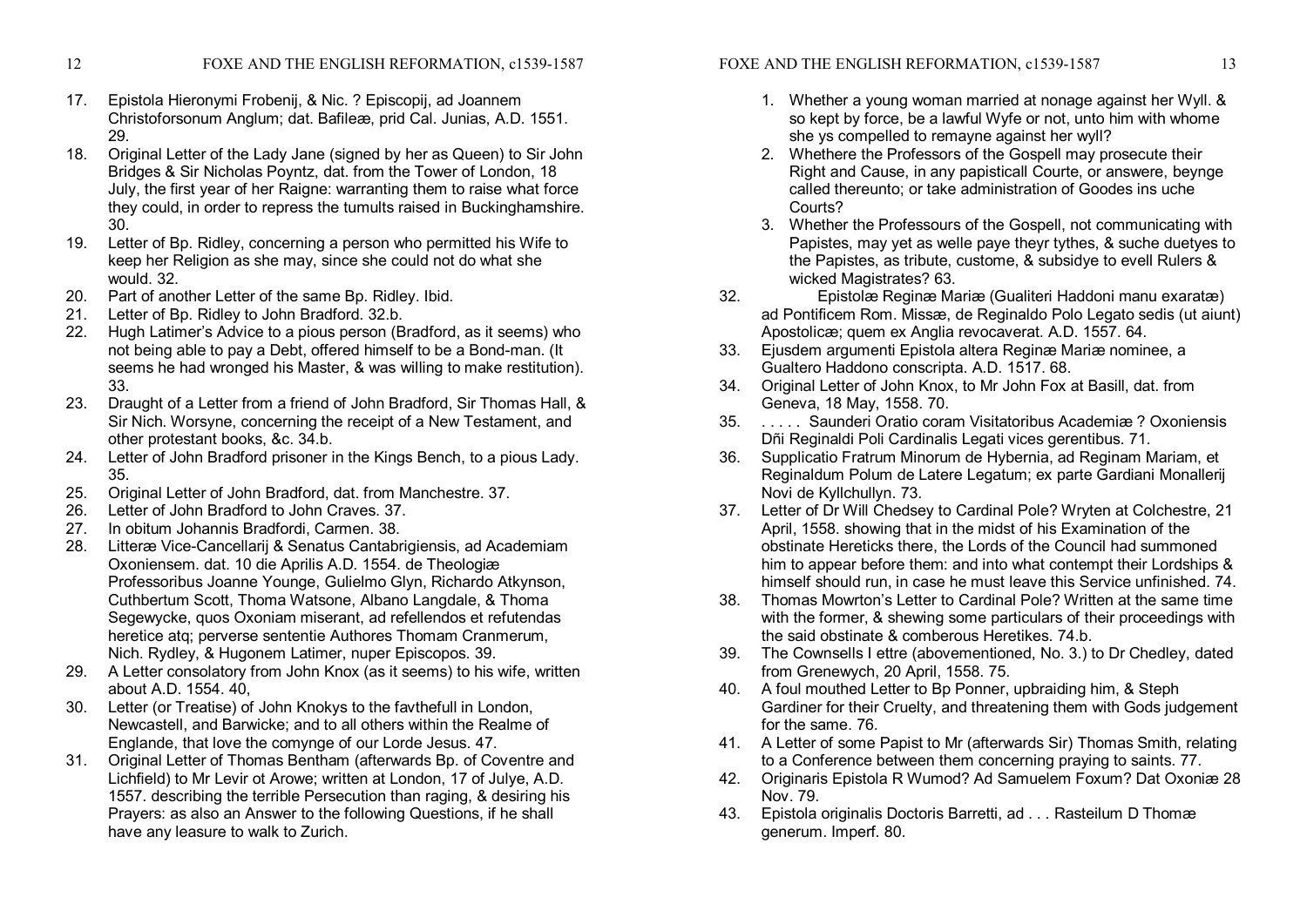- 44. Fragmentum Epistolæ originalis . . . ad Joannem Foxum. 81.
- 45. Epistola originalis . . . Colleni, ad Joannem Foxum. 82.
- 46. Pars prior Epistolæ Joannis Foxi ad Elizabetham Reginam, in qua rogat ut ei remitteret pecunioram pro primi anni frućtibus debitam, ex Prebendiola in Ecclesia Sarisburienti iph per Reginam data, &c. 83.
- 47. Epistola polemica ad . . . . Latomerum, de eo quod Episcopi, spirituali Uxore contenti, nullo pacto carnalem Uxorem appeterent. 84.
- 48. Epistola . . . .ad . . . Fauknerium, una aur altera. 86.
- 49. Original Letter of Robert Boughton, to Mr Richarde Conysbe, bydynge with Syr Edwarde Hastynges in St Stevens at Wesemynster, desiring him to use his interest, by Sir Edward Hastynges to the Lords of her Majesties Council, that he may be released from the Prison in Leicester, wherein he was putt by the Mayor; upon small provocation. 87.
- 50. Originalis Epistola Thomæ Hawke, ad Johannem Longlande Sar Ecclesie Cathedralis Decanum, dat. Oxon. 18 Kal. Septembris . . . . 88.
- 51. Originalis Epistola Guilielmi Masteri, ad Joannem Foxum. 89.
- 52. Originalis Epistola Roberti Lilefij, ad Joannem Foxum. 90.
- 53. Geffery Jones's wife's Letter to him. 92.
- 54. Fragment of a kind of Homily. 93.
- 55. Original Letter of W P to Mr John Foxe; of domestick matters. 94.
- 56. J Boleyn to Mr John Foxe desiring his opinion of the Answers he had made to certain Questions sent to him by a popish Priest at Yarmouth; concerning the Sacrament of the Eucharist, & the nature of a Sacrament, which Answers & Questions here follow, written in Latin; though his Letter be in English. 95 b.

"Responsiones ad Quæstiones nonnullas ex intimis sacrarum Literarum mysterijs excerptas, easdemq; aliquantulum obscuras, ac sensibus nostris nimis abstrusas." 96.

- 57. Original Letter of Thomas Parrye a Minister, to Mr John Foxe, concerning the crafty & false dealing of Thackam, who would have disproved a relation in the Martyrology, concerning the death of Mr . . . . Palmer. 100.
- 58. Originalis Epistola Joannis Gordonij, ad Joannem Foxum. 101.
- 59. Originalis Epistola B Collins, ad Joannem Foxum. 102.
- 60. Originalis Epistola Theologica Leonelli Sharpe, ad Joannem Foxum. 104.
- 61. Original Letter of Wyllyam Wyntropp to Mr John Foxe, certifying him of the names of those near him, which have not bowed theyr knees to Baalle. Desiring him when he speakes to God, to telle hym of them. 106.
- 62. Originalis Epistola Johannis Smith, ad Joannem Foxum, dat. Oxoniæ, 5 Idus Octobris. 107.
- 63. Originalis Epistola Bartholomæi Clerk, ad Joannem Foxeum, dat. 16 Kal. Jun. 108.
- 64. Originalis Epistola B Collins, ad Joannem Foxum. 109.
- 65. Originalis Epistola Johannis Foxi Cæci, ad Johannem Foxum Theologum dat. ex Collegio Trinitatis, 14 Cal. Jan. 110.
- 66. Originalis Epistola Thomæ Pij, Balliolensis, ad Johannem Foxum. Imperf. 111.
- 67. Original Letter of William Playfere to John Fox. 113.
- 68. Original Letter of William Paget to Mr John Fox. 114.
- 69. Original Letter of Thomas Dollman to Mr Fox; desiring his assistance, being under Temptations, & inclined to despair. 116.
- 70. Original Letter of Will Playfere to Mr Johan Fox, dat. 19 Febr. 1565. 118.
- 71. Original Letter of George Norton, to Mr Foxe. 119.
- 72. Original Letter of T H to Mr Fox, desiring comfort as byinge wonderfully appawlede to se no frewt to follow the herynge Gods worde thys 20 yers; but that rather he wexsythe worse & worse. 120.
- 73. Original Letter of Will Punt to Mr Fox concerning the verification of a Story in the Martyrology the truth of which was called in question. (vid. Infra in Codice. Fol. 174.) 122.
- 74. Original Information of John Halle, touching the scandalous Life & Behaviour of John Daye the Curate of Maydstone, written A.D. 1566. 123.

In the same sheet follow,

- 75. Roger Hall's information to Mr Fox, of some further circumstances touching Joane Bradbrege, Edmund Allene, & Thomas Rede. 124.b.
- 76. Original Letter of Mr Richard Taverner, to Mr John Fox; sending him, with the same, a copie of Cardinal Poles Will. 125.
- 77. Epistola originalis E Frencham ad Dñm Thomam Randolphum, Francofurdiam. A.D. 1556. de Politia Tigurina, tam ecclesiastica quam civili. 126.
- 78. Epistola originalis E Frencham, super Ecclesiæ Tigurinæ statu; externaq; liberarum Germaniæ civitatum Politeia. Imperf. 129.
- 79. Part of a Letter (to Mr John Fox) from one under temptations to blaspheme, and requesting his councel thereupon. 131.
- 80. Originalis Epistola D Guil. Turneri Decani Wellensis, ad Joannem Foxum: de superfluis quibusdam ex Martyrologio expungendis; de Nicolao Rydlæo Epo Londoniensi; de Doctore Johane ? Taylero; de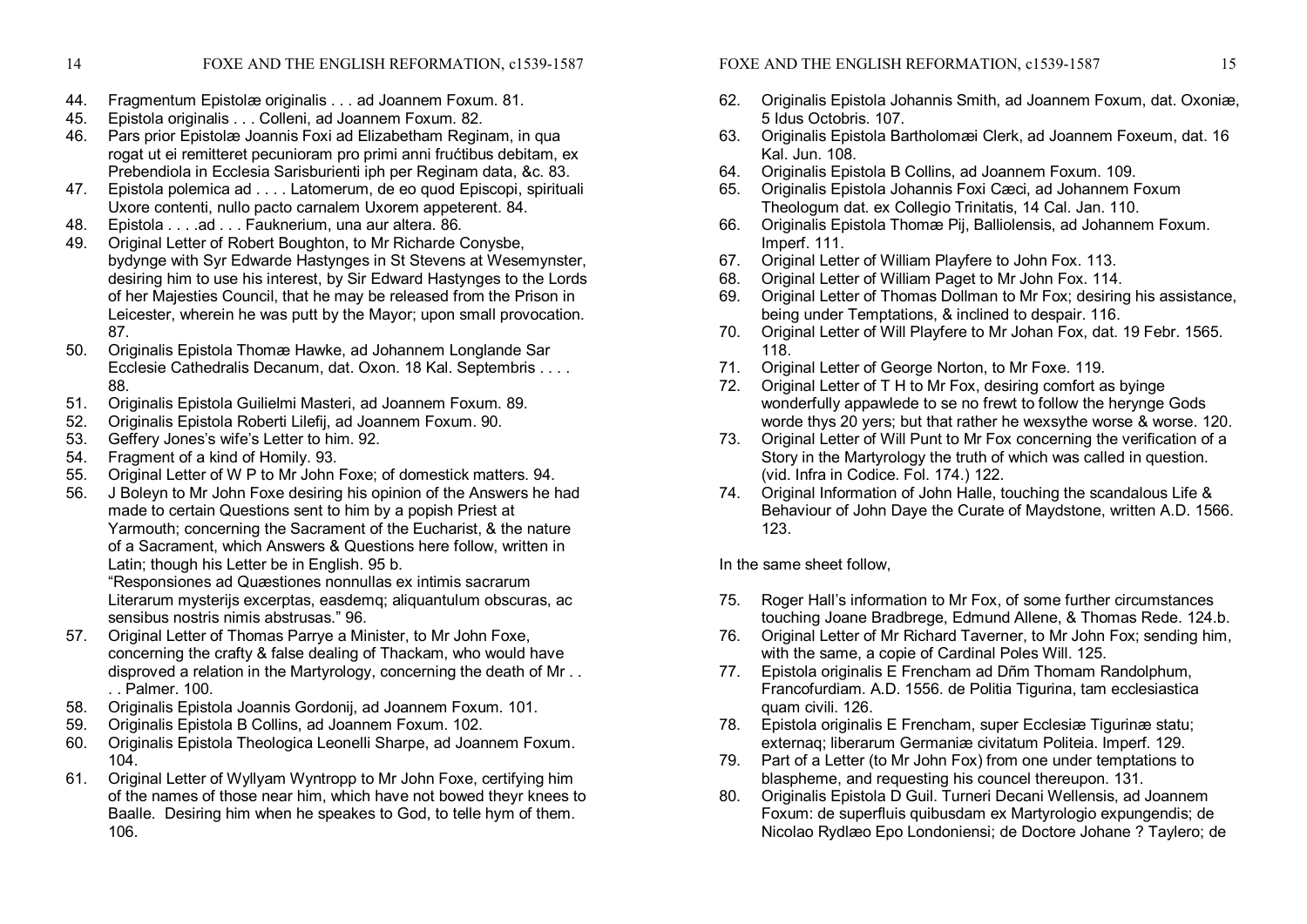Hugone Latimero: hortatur, ut si alicunde Willelmi Thorpij Libellum Autographum nancisci posset, illud ea lingua (i.e. Anglica vetustiore) ederet, qua ille conscripserit; rejectis scilicet Willelmi Tindali correctionibus. 132.

- 81. Original Letter of John Foxe, to Mr Hyckman; newly returned from his exile. 134.
- 82. Draught of a Letter of John Foxe, recommending a Schoolmaster to Ipswich. 135.
- 83. Draught of a Letter of John Foxe remonstrating to some of his neighbours the Injuries he suffered from them. 136.
- 84. Draught of a Letter of John Foxe, in behalf of two learned & godly Strangers. 137.
- 85. Epistolæ Johannis Foxij, ad Lectoreum, contra Oforium. 138. 142.
- 86. Epistolæ Johannis Foxij, ad Laurentium Humfredum, nuperrime factum Collegii Magdalanensis, apud Oxonienses Præsidentem. 140.
- 87. Draught of a Letter from John Foxe, to the Archbishop of York (as it seems) in behalf of Henkey.
- 88. Original Letter of Mr John Foxe, to a Gentlewoman, recommending a very godly Gentleman, a friend of his, for a husband to her; though others made her greater Offers, &c. 143.
- 89. Draught of a Letter from Mr John Foxe, to a person and his wife, who left England, in the time of Queen Mary. 144.
- 90. Draught of a Preface, to be prefixed by John Foxe, before anothers Book. 145.
- 91. Original Letter of Agnes Foxe (wife to Mr John Foxe) to their son Samuel Foxe; with a Postscript by her husband, blaming him for mentioning his Book (i.e. upon) the Apocalypse to Doctor Humfreys, since his weakness has hitherto hindered him from finishing the sam. 146.
- 92. Draught of a Letter from Mr John Foxe, to some friends, in behalfe of a poor man wronged by Stephen Bechyng. 147.<br>93. Johannis Foxii Præfationis operibus D. Johan
- Præfationis operibus D. Johann. Chysotomi præm ttendæ. 148.
- 94. John Fox Lamencing the differences in Religion among Professors, in Queen Elizabeth's dayes. A Latin Epistle, written about A.D. 1565. 150.
- 95. Latin Letter of John Foxe to the Queen, in behalfe of two Dutch people about to be burnt for their opinions. 151 & 155.
- 96. Johannis Foxij ad quendem anti item Epistola, in qua, de beneficijs acceptis, gratias agit plurimas. 152.

FOXE AND THE ENGLISH REFORMATION, c1539-1587 17

- 97. Part of a Letter from Mr John Foxe, to Thomas Howard Duke of Norfolke (to whom he had formerly been Tutor) desuading him from marrying with the Queen of Scotts. 154.
- 98. Original Letter of Mr John Foxe, to the Lord Chief Justice recommending Mr L Smythe to be made Schoolmaster of Ippeswiche. 157.
- 99. Draught of a Letter from Mr John Foxe, to a noble person, exhorting him to forgive his wife, who now sincerely repented of her Offence, which was commonly reputed unpardonable. 158.
- 100. A long Letter from one, who was a prisoner, for the Gospell; perhaps in the time of Queen Mary. 159.
- 101. Copie of a Letter from A.B. (i.e. Anthony Babington) to the Queen of Scotts; unfolding to her the Plott to invade England; to resuce her from Prison, and to murder Queen Elizabeth; and craving her directions thereupon. 163.
- 102. Original Letter of . . . . in Hertford-Gaol, to Alexander Nowell Dean of Pauls, & Mr John Fox, shewing them, that though after condemnation, he had the Queen's reprieve; yet he had not wherewith to purchase her Pardon; and therefore desired their Charity. 165.
- 103. Original Letter of Epistle of Edmund Grindal Bp. of London, to Zanchius; giving him an account of the Controversy about the Habits. 166. Impref.
- 104. Originalis Epistola Joannis á Lasco, ad Robertum Horne ? Episcopum Wintoniensem. 169.
- 105. Original Letter of Mr Rychard Pratt to Mr John Foxe, dat. from London, 29 January, A.D. 1560. desiring that the Controversie that was formerly between Mr Farrar & Mr Young (designed to be made Archbishop of Yorke) & Mr Constantine, might not be mentioned in his English Martyrology; and is sorry that Mr Constantine was mentioned in his Latin booke, they having been reconciled one to another. 170.
- 106. Original Letter of . . . . Foster, to Rafe Allertone ? strengthening him with regard to the Persecution. 172.
- 107. Originalis Epistola Wilhelmi Klebitij, data Wigorniæ, 24 Augusti, Anno D. 1562, ad Johannem Foxum, et Johannem Hetonum. 173.
- 108. Original Letter of Will Rushbroke, to Mr Walker Preacher at Ippeswiche, dat. at Byldestone, 30 April, A.D. 1563. giving a Character of Cowper, whom Mr Fox had inserted into his Book as a Martyr, contrary to that relation; namely that he suffered for rebellious words (vid. Supra,  $N^{\circ}$ . 73.). 174.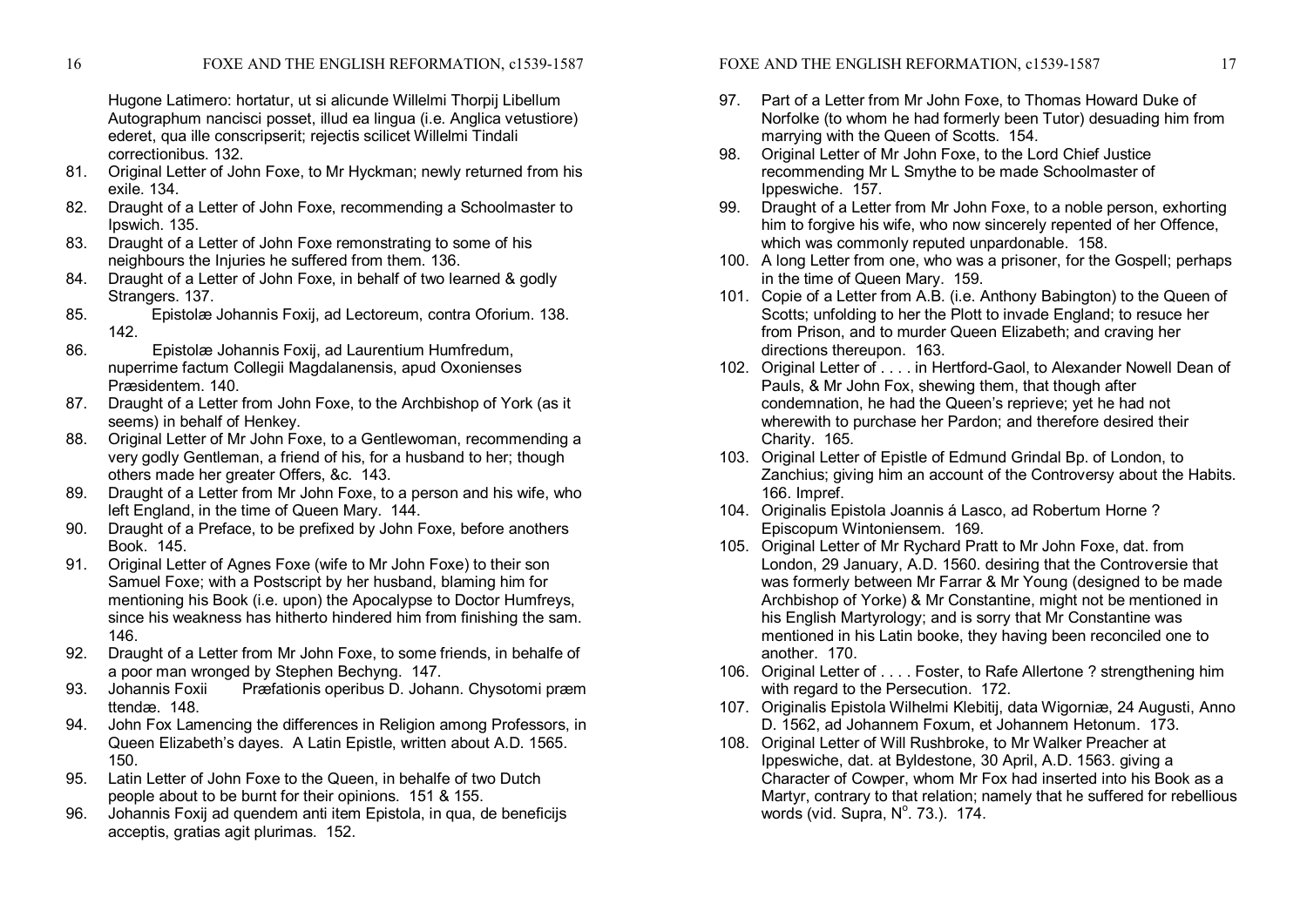- 109. Original Letter of John Parkhurst Bp. of Norwich, to Mr John Foxe, dat. from Ludham, 29 January, 1563. about a Prebend in the Church of Norwich, which the Bishop designed to procure for him. 175.
- 110. A Letter from Mr John Fox, to the said Bishop, acquainting him that he had preached the Sermon, at the Funeral of the Duchess of Norfolke, with further particulars about that funeral: sending him a Catalogue of antient Writers received from Mr Gesner, about which, it was desired that he would search her Majesties Library. ibid.
- 111. Original Letter of John Parkhurst Bp. of Norwich, to Mr John Foxe, wherein he approves the request of Doctor Gesner, &c. 175.b.
- 112. Concerning the receiving of Christ's Body. 176.
- 113. Originalis Epistola D Laurentij Humfredi, ad D Joannem Foxum, dat. 20 Maij, A.D. 1365. 177.
- 114. Originalis Epistola D Laurentij Humfredi, ad D Joannem Foxum, dat. 28 Martij. 179.
- 115. Originalis Epistola Edmundi Grindalli Episcopi Londinensis, ad Bullingerum, ut videtur, A.D. 1569. 180 Imp.
- 116. Pars Literarum Gulielmi Gnaphei ad D Johannem Foxum, scriptarum Nordæ Cal. Aprilis, A.D. 1565. 182.
- 117. Original Letter of Raphe Morice, to Mr John Day the printer of the Acts and Monuments concerning matters relating to Archbishop Cranmer, to whom he was secretary. Dat. from Bekisbourne 10 Jan. 1565. 184.
- 118. Originalis Epistola Johannis Peter, ad Joannem Foxum, dat, ex aula Late ortensi, 26 Jan. Anno, 1566. 185.
- 119. Original Letter of Nycholas Lestraunge, to Mr John Fox, written at Barwyke 3 March,  $A^\circ$ , 1566. 186.
- 120. Original Letter of Francys Halle to Mr Felde, dat. at Thayme 13 Sept. Anno, 1569. concerning the sudden death of Richard Rauffe alias Childe who was a popish Persecutor in the time of Queen Mary. 188.
- 121. Original Letter of Thomas Torporley to Mr John Fox, dat. from Oxforde 20 November, A.D. 1571. desiring his recommendation to Dr Pierce in order to the obtaining a Studentship of Christchurch. 189.
- 122. Original Letter of Mr Francis Baxter, to Mr John Foxe, desiring his opinion touching the lawfulness of Godfathers & Godmothers. 191.
- 123. Original Letter of C Barber, to Mr John Foxe, dat. 23 Jan. A.D. 1577. concerning a Book of Mr Bell. 192.
- 124. Originalis Epistola Ed. Gelybrandi ad Joannem Foxum, dat, 26 Aug. A.D. 1578. 194.
- 125. Originalis Epistola Ed. Gelibrandi ad Joannem Foxum. 195.
- 126. Originalis Epistola Johannis Langermanni ad Johannem Foxum, dat. Hamburgi 16 Jun. 1579. 196.

FOXE AND THE ENGLISH REFORMATION, c1539-1587 19

- 127. Originalis Epistola Johannis Langermanni ad Elizabetham Angliæ Reginam, dat. Hamburgi, 30 die Martij, A.D. 1581. de sua Cantici Canticorum versione, quam ipsius nomini dedicaverat. 198.
- 128. Original Letter of Sir Christopher Hatton to Sir Thomas Smith ? dat. 11 Sept. 158.. concerning the then infectious times. And sending a Ring whose virtue was said to be such, as if worne between her Majesties brests, it would repell the infectious air. 200.
- 129. Originalis Epistola Henrici Pureyi, ad Joannem Foxum, dat. Oxonij, 22 Juni, A.D. 1580. 201.
- 130. Original Letter of Mr Francis Shakelton to Mr John Foxe, dat. 26 Febr. A.D. 1580. desiring him to recommend the bearer and Anthony Watson so effectually to Dr Nowell Dean of Paules, as that he would take him into his house, and instruct him, &c. 202.
- 131. Copie of a Letter of Mr Simon Parrett to Mr John Foxe, dat. Oxon. 3 Febr. 1582. specifying divers things either in, or relating to his Martyrology, which might be amended in the next Edition; with a Postscript written by Dr Laurence Humfreys. 203.
- 132. Draught of a Letter written by the hand (as it seems of Simeon Fox) in answer to some Theological Questions. Imperf. 203.b.
- 133. Original Letter of Mr Simon Parret, & Dr Humfreys; described above. 205.
- 134. Originalis Epistola Gerardi Williamson ad Joannem Foxum dat. ex Ǽde Christi Oxon. 11 Cal Octob. A.D. 1584. 206.
- 135. Originalis Epistola Guil. Chamberi ad Joannem Foxum, dat. Shiptonæ, 10 Julij, A.D. 1585. 207.
- 136. Original Letter of John Piers Bishop of Sarum, to John Whitgist Archbishop of Canterbury, dat. at Sar. 4 July, 1586. shewing his good will towards Mr John Fox by bestowing the Prebend of Shipton upon Samuel Fox his son, and to allow a present Exhibition to his younger son at the University, till he should be capable of better preferment. 208.
- 137. Originalis Epistola Simeonis Fox, ad patrem suum Joannem Foxum, dat. 14 Martij, A.D. 1586. 210.
- 138. Original Letter of the Provost and Societie of Kings College in Cambridge, dat. 18 June, 1589. to the Lords of her Majesties Privie Council, concerning . . . . . her Majesties Vice-Chamberlayne, whom it seems they had displeased; but now seem to be not un-willing to lett him aLease of their Priorie of St. James, upon the usual covenants. 212.
- 139. Originalis Epistola Simeonis Fox, ad fratrem suum Samuelem Fox, Collegij Magdalanensis apud Oxonienses socium. 214.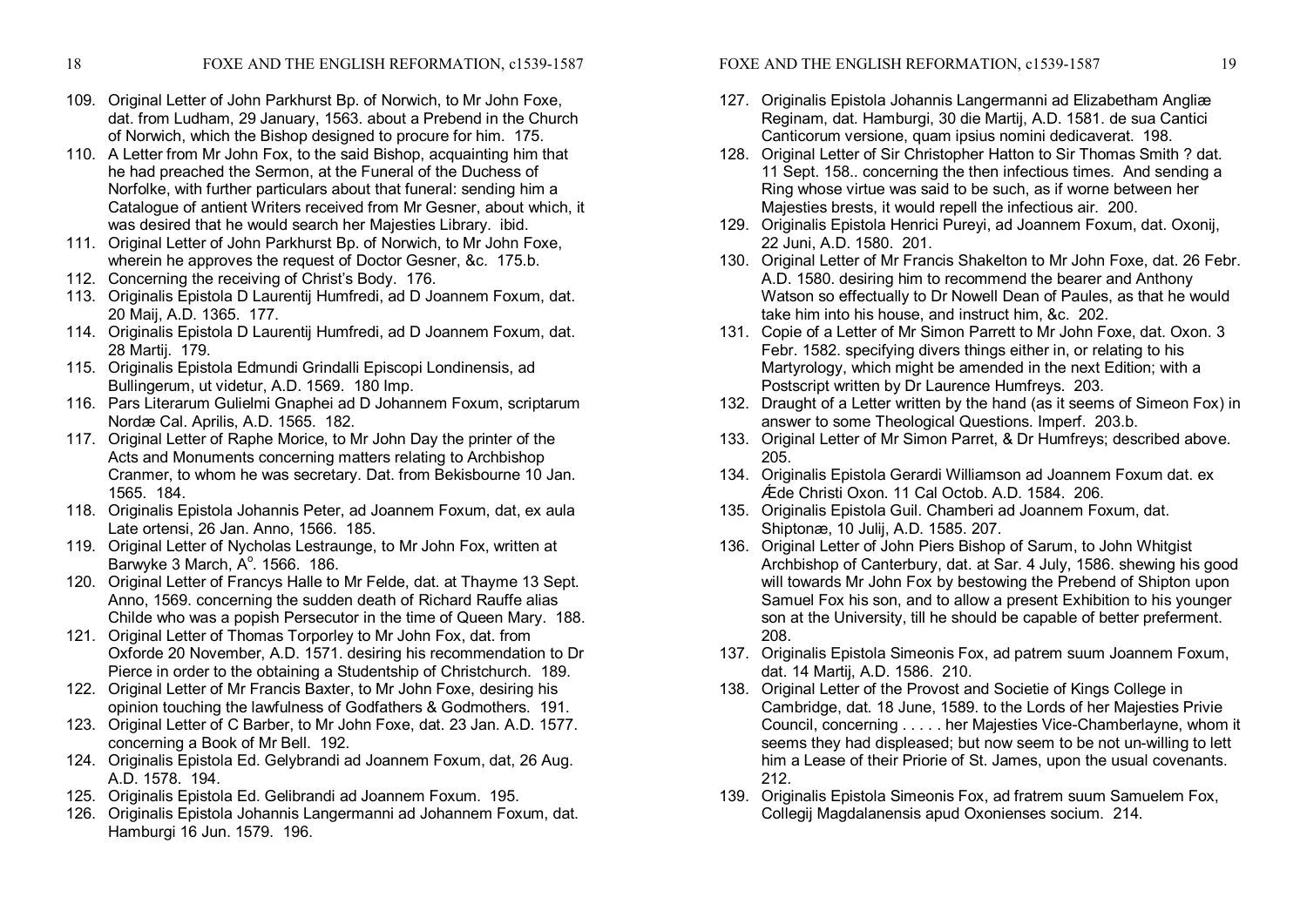- 140. Original Letter of Tract of Mr Samuel Fox for the marriage of the Clergie, against the Council of Trent. 215.
- 141. Originalis Epistola S.F. (i.e. Samuelis Foxji ?) ad Thomam (Foxum ?) dat. 20 Novemb. A.D. 1611. 219.
- 142. Original Letter of Mr Samuel Fox to his sonne Mr Thomas Fox, dat. from Warlies 14 Martij, A.D. 1623.
- 143. Original Letter of Mr Samuel Fox (the son ?) to his brother Dr Thomas Fox, dat. at Warlees, 12 March, A.D. 1628. 222.
- 144. Draught of a Letter (as it seems) from Doctor Thomas Fox the physician, to a person of honor. Sir Tho. Roe? 224.
- 145. Original Letter of Doctor Thomas Fox, to his father Mr Samuel Fox, dat. 2 Aug. A.D. 1619. 226.
- 146. Litteræ Universitatis Oxoniensis ad D Thomam Bodleium, dat. 23 Nov. A.D. 1611. 227.
- 147. --- . . . . . Cancellarium suum, dat. 23 Nov. 1611. ibid.
- 148. --- Joannem Bennettum Equitem Aur. dat. 23 Nov. 1611. 227.b.
- 149. --- to Mr Paul Pindar, dat. 23 Nov. 1611. ibid.
- 150. Epistola D Thomæ Fox, ad . . . . . 228.
- 151. Original Letter of Sr. Thomas Roe, to Doctor Foxe, dat. at Constantinople, 3 May, 1623. giving some observations upon that City, and upon the Turkish power, discipline, &c. 230.
- 152. Original Letter of Sir Thomas Roe, to Dr Foxe, dat. at Constant. 17/27 May, A.D. 1623. concerning the Tumults raised there; and that the Turke would make war with the House of Austria, in behalf of the Protestant Princes & Religion oppressed in Germany. 132.
- 153. Epistolæ responsoriæ D Thomæ Foxe, ad D Theodorum Mayerne. 233.
- 154. Originalis Epistola D Theodori Mayerne, ad D Thomam Foxe, Collegij Medicorum Londinensium Præfidentem, dat. 4 October. A.D. 1635. 235.
- 155. Original Letter, from the Lords of the Privy-Council, to Dr Tho. Foxe, dat. from Whitehall, 17 June, A.D. 1639. for a Donative, to assist the King who was gone with an army against Scotland. 237.
- 156. Copie of a Letter from Thomas Wentworth, Earl of Strafford, to K Charles I. dated from the Tower, 4 May, A.D. 1641. desiring his Majestie to pass the Bill for his Attainder. 239.

# **Harleian Ms 417**

Collection of letters and other papers

FOXE AND THE ENGLISH REFORMATION, c1539-1587 21

The second Volume of Mr John Foxe's Papers, bought of Mr Strype; containing the after mentioned Tracts, and Letters, bound up together. Viz.

- 1. Expositio veteris Legis, ex Anselmo; illicitum esse facerdotibus Ecclesiæ ducere Uxores.
- 2. Part of a Treatise (against some Author) against a mans marrying with his brothers wife; and that the Pope has not power to dispense with the same (Written, temp. H. 8). 11.
- 3. Part of the same, or of another Tract upon the same subject, and written by the same hand. 23.
- 4. A Latin fragment, upon which Mr Strype wrote this Title: A Discourse how the Civil Lawes, & the Laws of the Land differ: as in this instance, That After-Marriage doth not legitimate Bastards; which the Civil Law alloweth. (Quere if this be not a part of Sir John Fortescue, de Laudibus Legum Angliæ ?). 31.
- 5. Fratris Marci Genoa Veneti, Minoristæ, Artium et S. Theologiæ Professoris, Tractatus de Matrimonio, 5 quæstionibus partitus; cujus summa est an liceat Christianorumcuippiam ducere relictam fratris in uxorem. Variorum subscriptionibus ac testimonijs confirmatus. 33.
- 6. Reginaldi Poli Cardinalis, Legati Apostolici, Epistola ( ) ad Thomam Cranmerum; qui Archiepiscopalem fedem Cantuariensis ecclesiæ tenens, novam de Sacramento Eucharistiæ Doctrinam contra perpetuum Catholicæ ecclesiæ consensum professus est, ac tradidit. Qua Epistola, eum nec Magistrum tanti Mysterij, neque Discipulum idoneum esse posse; simùlq; unde hic ejus error manarit, ostendit; et ad pœnitentiam hortatur. Imperf. 49.
- 7. Original Letter of Cardinal Pole, to Arch-Bp. Cranmer; in answer to his Letter to Qu. Mary; written in the Coorte at St James, the 6 of Novembre, 1555. 69.
- 8. Part of the first Draught of a Letter (as it seems) from Stephen Gardiner Bp. of Winchester, to ArchBp. Cranmer; principally against the composing of Homilies to be preached to the people. 79.
- 9. Part of the first Draught of a Letter from Stephen Gardiner Bp. of Winchester, to the Lord Protector (A.D. 1547.) relating the reason why he could not consent to the Book of Homilies, nor to the Injunctions; and the Treatment he mett with in the Privy Councill thereupon. 84.
- 10. The Life & Death of Thomas Cranmer late Arche-Bushope of Caunterbury; composed, as it seems, by some of the Exiles, soon after his death. Imperf. 90. In this Life, a printed leafe of Paper is inserted, with this Title,
- 11. A Declaracion of the reverent Father in God Thomas Cranmer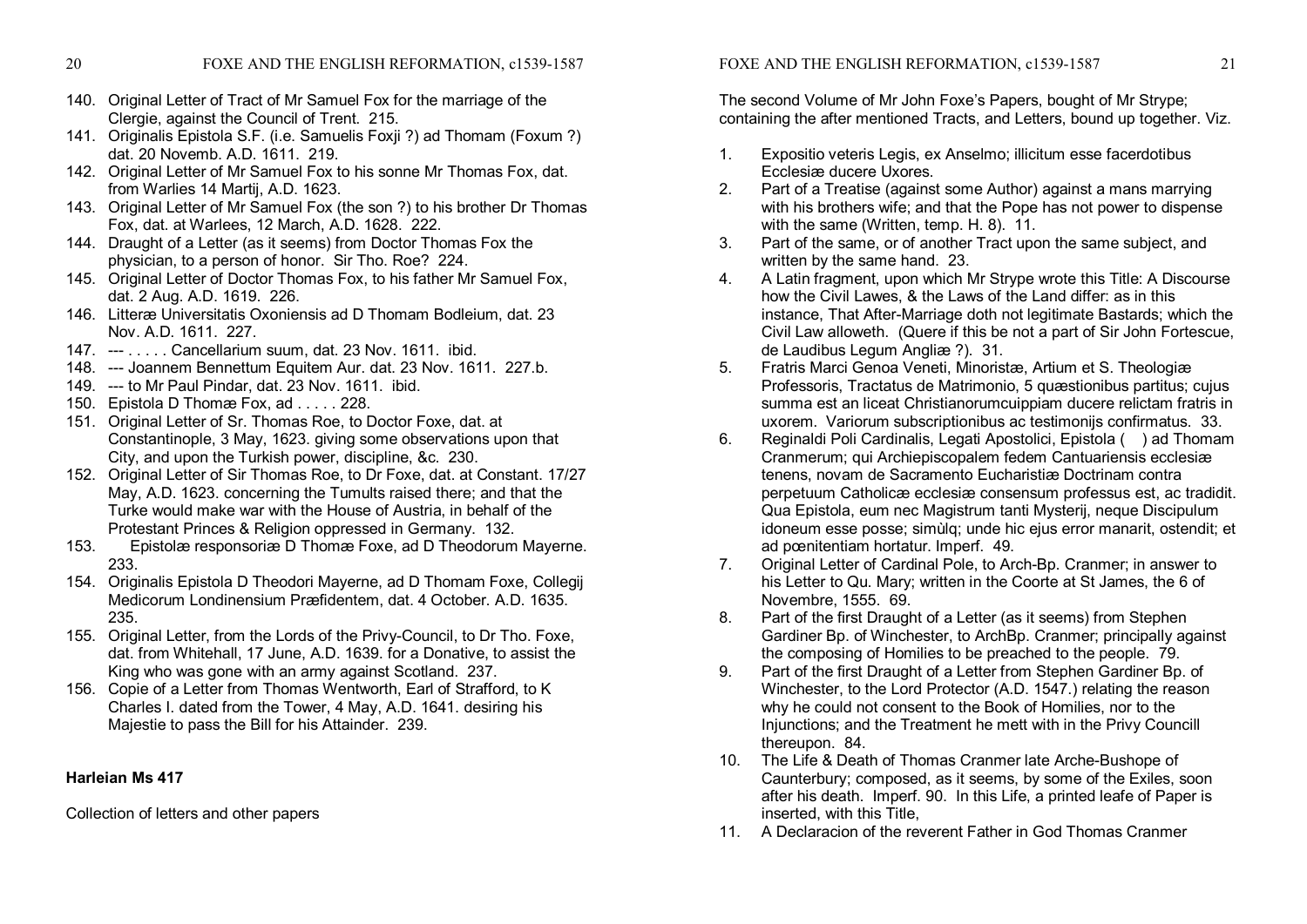Archbishop of Canterbury, condemning the untrue & flaunderous reporte off some which haue reported that he should sett up the Masse at Canterbury, at the first coming off the Quene to her Raygne, 1553. Imprynted, 1557. 92.

Sequitur Tractatus, in quo continetur Collectio Epistolarum Jonannis Foxij, & aliorum ad Johannem Foxium seriptarum, hoc ordin.

- 12. Joannes Foxus ad Johannem Parkhurst, tunc uti videtur Episcopum Norwicensem. 95.
- 13. --- ad Edmundum Grindallum, tunc, uti videtur Archiepum Eboracensem. 95.
- 14. --- ad Legatum Sueciæ. 96.
- $15.$  --- ad Clerum.  $96.b.$
- 16. --- ad Elizabetham Reginam. 97.
- 17. --- ad... Oporinum. 98.
- 18. --- ad Thomam? ... Leverum. 99.
- 19. --- ad Laurentium Humfredum, ut videtur. 99.b.
- $20.$  ---  $ad...$  Colum. Ibid.
- 21. --- ad Elizabetham Reginam, A.D. 1575. 100.b.
- 22. --- ad Reginæ Consiliarios. 101.
- 23. Thomas Howardus Dux Norfolciensis, ad Joannem Foxum. 102.
- 24. Joannes Foxus ad Decanum et Capitulum Sarifburiensem. Ibid.
- 25. Johannes Elmer Episcopus Londinensis, ad Joannem Foxum. 102.b.
- 26. Edmundus Grindallus ad Joannem Foxum, Argentinæ, 19 Dec 1558. ibid.
- 27. --- ad Joannem Foxum, Argentinæ, 18 Jun 1557. ibid.
- 28. Laurentius Humfredus ad Joannem Foxum, Oxoniæ. 103.b.
- 29. --- ad Joannem Foxum, Oxon. ibid.
- 30. Thomas Leverus, ad eundem, dat. Aconiæ**,** 7 Nov 1557. ibid.
- 31. Joannes Foxus ad Danielem Rogers, dat. London. 104.
- 32. Baldwinus Collins ad Joannem Foxum, dat. Ætonæ. 104.b.
- 33. Andreas Wechelus ad eundem, dat. Francofurti 11 Sep 1575. 105.
- 34. Joannes Foxus ad D. Episcopum Norwicensem ut videtur. ibid.
- 35. --- ad Episcopum incertum. 105.b.<br>36. --- ad Flaccium Illvricum forsan. ibi
- --- ad Flaccium Illyricum forsan. ibid.
- 37. --- ad Proceres, Patrés Angliæ. 106.
- 38. --- ad Gualterum Haddonum, ut videtur. 107.
- 39. --- ad ... Sampsonem, forte. ibid.
- 40. --- ad Laurentium Humfredum, ut videtur. 107.b.
- 41. --- ad Johannem Piers, ut videtur, Episcopum Sarisburiensem. ibid.
- 42. --- ad ... Gresop. 108.
- 43. … Oporinus ad Joannem Foxum, dat. Francofordiæ, 1 Sept 1562. 108.b.

# FOXE AND THE ENGLISH REFORMATION, c1539-1587 23

- 44. Joannes Foxus ad Elizabetham Reginam. ibid.
- 45. --- ad filium suum Samuelem. 109.
- 46. Samuel Foxus Patri suo. 109.b
- 47. --- Patri Johanni. ibid.
- 48. Robertus Heron ad Joannem Foxum, dat. 20 Julij, 1574. ibid. (Hic desiderantur Epistolæ, 18.)
- 49. Joannes Foxus ad Reginam Elizabetham. 110.<br>50. Joannes Foxus ad Dñm Thesaurarium & cæterd
- 50. Joannes Foxus ad Dñm Thesaurarium & cæteros Consiliarios. ibid.
- 51. --- ad ... Munsonum Reginæ Justiciarium. 111.
- 52. --- ad Anabaptistas quosdam condemnatos. 111.b
- 53. Edmundus Grindallus ad Joannem Foxum, dat. Argentinæ. 112.
- 54. Joannes Foxus ad … Balgam. 112. b.
- 55. --- ad Laurentium Humfredum Præsidem Collegij Magdalanensis. ibid.
- 56. Laurentius Humfredus ad Joannem Foxum. 113.
- 57. Edmundus Grindallus ad Joannem Foxum dat. Argentinæ, 10 Maij, 1556. ibid.
- 58. Assuerus Reginimortelius ad Joannem Foxum, dat. Antuerpiæ, 18 Maij, Anno, 1584. 113.b.
- 59. Joannes Foxus ad Edmundum Grindallum. ibid.
- 60. --- ad Hen. Bullingerum. 114.
- 61. … Bullingerus ad Laurentium Humfredum. ibid.
- 62. … ad Wechelum. 114.b.
- 63. Edmundus Grindallus ad Joannem Foxum, dat. Argentinæ, 5 Cal Jan 1557. ibid.
- 64. Joannes Foxus ad Petrum Martyrem. 115.
- 65. Joannes Foxus ad Ducem Norfolciensem. 115.b.
- 66. Thomas Dux Norfolciensis ad Joannem Foxum, dat. 30 die Oxtobris, 1559. ibid.
- 67. Joannes Foxus, ad D. Petrum Martyrem, dat. Francofurdiæ. 116.
- 68. --- ad ... Wilsonum. ibid.
- 69. ad Procerem quondam, dat. London. 5 Dec 1557. 116.b.
- 70. --- Tutori Samuelis Foxij in Collegio. ibid.
- 71. --- ad Laurentium Humfredum, ut videtur. 117.
- 72. --- ad Danielem Rogerium. ibid.
- 73. Joannes Barbonus ad Joannem Foxum, dat. 19 Cal Febr 1557. 117.b.
- 74. Joannes Foxus ad Archiepiscopum, forte Mathæum Parkerum. ibid.
- 75. --- Samueli silio suo. 118.
- 76. Laurentius Humfredus ad Joannem Foxum, dat. Oxon. ibid.
- 77. Thomas Dux Norfolciensis ad Joannem Foxum. (vid. Supra No. 66) ibid.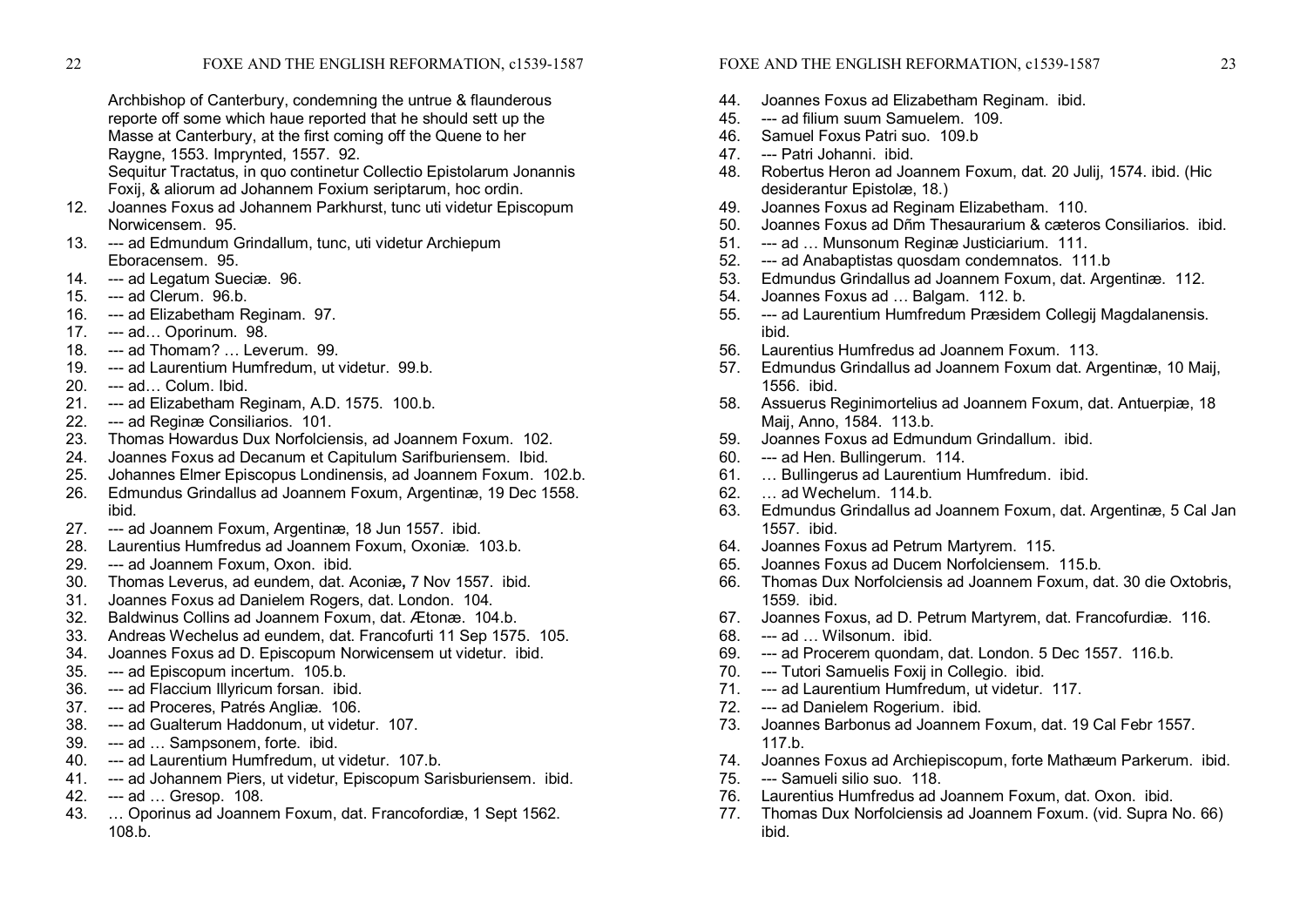- 78. Gulielmus Porterus, ad Joannem Foxum ? dat. Granthamiæ, 21 Julij, 1560. ibid.
- 79. Joannes Foxus ? ad Hieronymum Frobenium. 118.b.
- 80. **and Laurentium Humfredum.** 119
- 81. Edmundus Grindallus ad Joannem Foxum, dat. Argentinæ, 28 Novemb. 1557. ibid.
- 82. Joannes Foxus ad Edmundum Grindallum Episcopum Londoniensem. 119.b.
- 83. --- ad. D. Comitem Bedfordiensem, vel Leicestriensem. 120.
- 84. Thomas Barwicke ad Joannem Foxum, dat. 1 Octob. 1578. 120.b.
- 85. Joannes Foxus Thomæ Levero. 121.
- 86. Joannes Ælmerus Joanni Foxo, dat. Tiguri, 10 Dec 1557. 122.
- 87. Joannes Foxus nobili cuidam Germano, cui Martyrologiam Latinam nuncupavit. 122.b.
- 88. --- Henrico Bullengero. 123.
- 89. --- ad Antistites ... ibid.
- 90. --- ad Collegium Magdalense. 124.
- 91. Henricus Bullengerus ad Joannem Foxum. (dat. Tiguri, 10 Martij, 1563.) ibid.
- 92. Henricus Bullengerus ad eudém ? dat. Tiguri 27 Augusti, 1559. 124.b.
- 93. Laurentius Humfredus Elizabethæ Reginæ. ibid.
- 94. Joannes Foxus Præfecto Collegij Regalis Cantabr. 125.
- $95.$  --- ad  $.$  125.b.
- 96. --- ad Edmundum Grindall, Archiepiscopum... ibid.
- 97. --- ad Nobilem quendam. ibid.
- 98. --- ad... Langermanum. 126.
- 99. Thomas Croke ad Joannem Foxum, dat. Waldingfeldiæ, 15 Sept 1575.
- 100. Joannes Foxus ? ad Thomam Crocum. 127.b.
- 101. --- ad Edmundum Grindallum Episcopum. 129.
- 102. --- ad Edmundum Grindallum Archiepiscopum, ut videtur. ibid.
- 103. Robertus Lilesius ad Joannem Foxum, dat. Cantabrigiæ e Collegio Regio. 129.b.
- 104. Joannes Foxus ad… 130.
- $105$  ad  $130 b$
- 106.  $-$ -ad ... ibid.
- 107. --- to the Lords of the Queens Councill? 131.
- $108 t_0$  131 b

After the abovementioned Tract, follow,

FOXE AND THE ENGLISH REFORMATION, c1539-1587 25

- 109. List of the Benefactors, to be remembered by the Preachers at Pauls Croffe. 132.
- 110. List of the Benefactors to the Univesity of Oxford. ibid.

Sequitur Tractatus, in quo seribuntur,

- 111. Selectorum quorundam Recordorum Apographa; se. Regiæ Literæ Patentes, de varijs rebus ad Clerum Angliæ, et Universitatem Oxoniensem maxime spectantibus; ab anno 4to. R.R. Johannis, usq; ad annum 17 R. Edwardi II. inclusive. 133.
- 112. An old Tract entituled, The Conflicte or Batteille between the Flesshe & the Sprite; and of their deffence. 168.
- 113. Folium quoddam scriptum manu Joannis Foxji. 175. aliud 206.
- 114. Fragmentum Epistolæ originalis D. Johannis Checi, ad Gulielmum Buttes Medicum Regium. 177.
- 115. Tractatus D. Johannis Checi de Ecclesia, Auctoris manu scriptus (imperf.) 179.
- 116. Pars Libri secundi de Actibus & Monumentis Ecclesiæ, P. Joannem Foxum. 207.

#### **Harleian Ms 418**

A translation into Latin by John Foxe of Archbishop Cranmer's answer to Gardiner's Book

Cedex Chartacens in fol. D. Johannis Foxji manu exaratus; cui Titulum insequentem præmisit,

De tota Sacramenti Fucharistiæ causa, Institutionum Libri v. auctore D. Thoma Cranmero Archiepiscopo Cant. Quibus et Stephani Garneri Episcepi Wintoniensis, et Smythi Doctoris Theolgiæ impugnationibus respondetur. (Imperf.)

Mr Strype (of whom this book was bought) says further, 'This is Cranmers Answer to Gardiners Book translated into Latin by John Fox; employed therin by the direction of Peter Martyr at Basil; and began about A.D.

# **REEL 3**

# **Harleian Ms 419**

Collection of letters and other papers

Cedex Chartaceus in fol. A Dño Joanne Strype, dato pretio coemptus; ex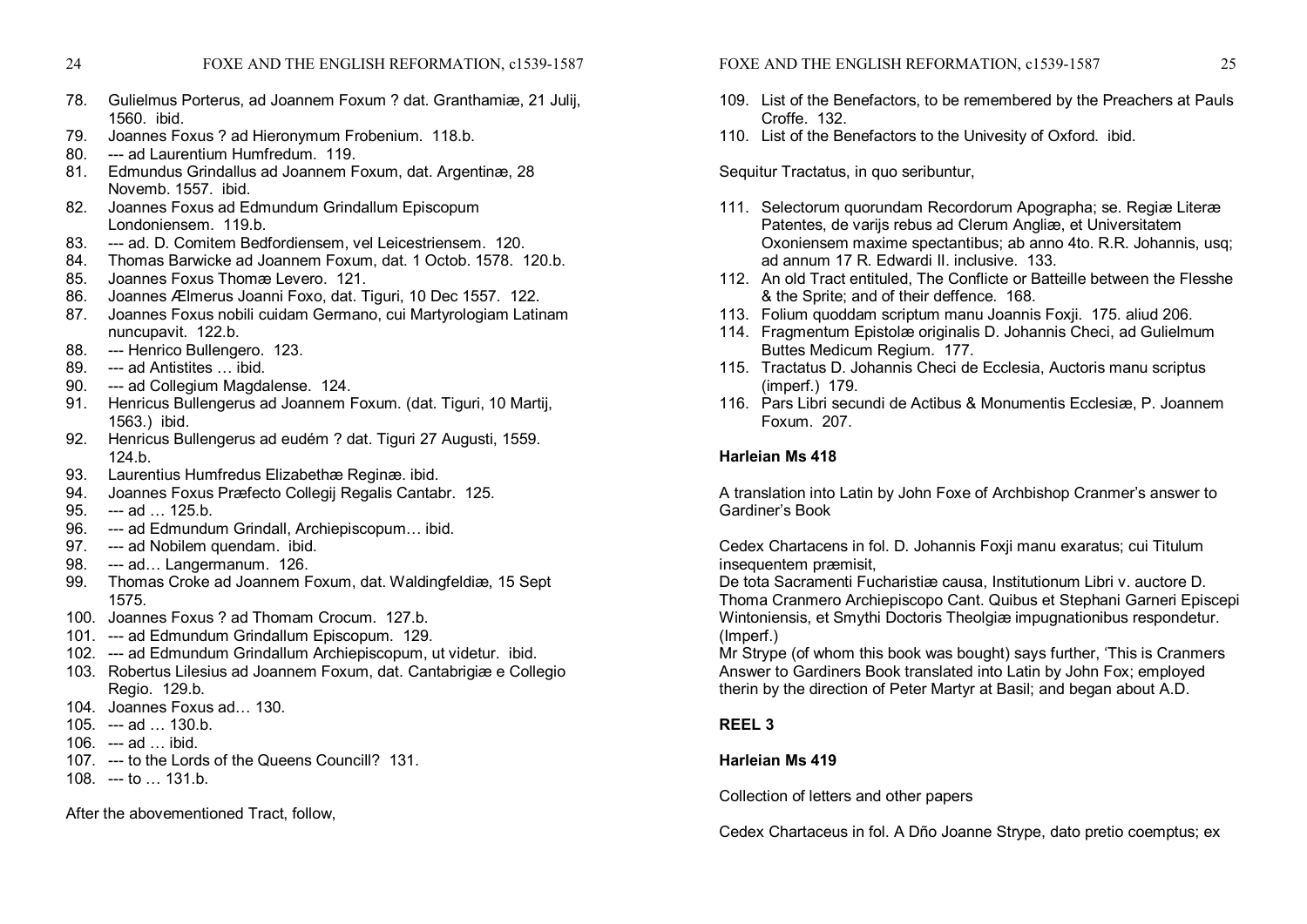diversis Tractatibus et Fragmentis, nune simul compactis, constans; quorum Argumenta ordine sequuntur.

- 1. Capitula Concilij apud Wincestriam celebrati: regnante R. Willelmo primo, ex antiquo Bibliothecæ Bodlejanæ libro, qui dicitur Codex Wigorniensis, forte descripta.
- 2. De Synodo A.D. 1076. apud Wintoniam convocata (f. ex eodem pervetusto Codice) 1.b.
- 3. Concerning the racking of Anne Askew in the Tower; a Note written by Mr John Fox. 2.
- 4. Short Notes concerning the loss of Calais, written by Mr Fox ibid.
- 5. Notes (as Mr Strype says) collected by Mr Josselyne for the Britannic Antiquities, and the Lives of the Archbishops of Canterbury. 3.
- 6. Excerpta ex Constitutionibus Stephani de Langetune Cantuariensis Archiepiscopi, et Othonis, et Othoboni Legatorum, et ex propositis et responsis in Reformatione sub Henrico v. Rege, super statu Monachorum nigrorum, i.e. pro reformatione Monachorum Westmonasteriensium. 11.
- 7. Querela inter Abbatem de Bello, et Episcopum Cicestrensem; audita coram Rege, A.D. 1157. out of an old MS. Belonging to Mr Bowyer, sometime Keeper of the Tower-Records. 13.
- 8. Fragmentum Annalium (manu forte Laurentij Noelli exscriptum) de rebus Anglicis, A.D. 1281. 1282. & 1283. gestis, cum folijs binis eadem manu scriptis, de Querela, forte, Joannis Becami Cantuariensis Archiepiscopi contra flagitiosum quendam Episcopum, &c. 23.
- 9. Certain imperfect Collections out of the Sea of Histories & other Chronicles concerning the wicked & unreasonable demeanor of divers Popes against Christian Princes; the foundation of divers religious Orders; begiñing of new Ceremonies, and some other historical observations. 26.
- 10. Sequuntur antiquioribus manu ac chartis conscripti, Annales rerum Anglicarum, ex adventu Agnio-Saxonum in Brtanniam, usq; ad A.D. 1337. 28.
- 11. Concerning the Contention between Robert Grosthead Bp. of Lincolne, & the Monks of the Cathedral Church of Canterbury, upon occasion of the Abbat of Bardney. Taken by Mr John Fox, out of Matthew Paris. 48.
- 12. Of the Contention between the Gray Fryers and the black; written by Mr John Fox. Imperf. 49.
- 13. A Paper wherin are mentioned the proceedings of K. Rich. II. with regard to Religion, or religious men; from the first, to the 17<sup>th</sup> year of his reigne. His dealings with the Pope; the University of Oxford, &c.

The condemnation & search after John Wiclef's books, &c. Collected from the Records, Rolls of Parliament, and other authorities. 50.

- 14. Fragment of some book of Annals; containing an account of the villanies committed by Wat. Tiler & his accomplices; and the consession of his companion Jack Straw. 52.
- 15. Excerpta nonnullaex Y podigmate Neustriæ Thomæ Walsinghami, in A.D. 1410. 54.

Fragmentum Registri, in quo exscripti suerunt Bullæ Papales, Tractatus et (ut vero simile est) aliæ majoris momenti Cartæ ad Henricum v. Angliæ Regem (spectantes. In eo nunc exhibentur,

- 16. Epistola Bullata Martini Pape vit? ad Henricum v. Angliæ Regem super Abbatia Monialium de Syon, quam idem Rex sundaverat; déq; privilegijs eidem Monasterio concessis, et concedendis, dat. Gebennis, 15 Kal. Septembr, anno Pontificatus sui primo. Imperf. 55.
- 17. Licencia Martini Papæ concessa Regi Henrico v. ad transferendas Reliquias de partibus Normannie (et aliarum partium Gallicarum) ad alia loca, &c. ubi sibi placuit, &c. 55.b.
- 18. Licencia Martini Papæ concessa Regi Henrico v. ut Decanus Capelle Hospicij sui pessit audire consessiones ipsius Regis, et tocius exercitus sui, &c. 56.
- 19. Plena remissio pro Rege Henrico v. per Martinum Papam concessa. 56.b.
- 20. Altare portatile pro Rege Henrico v. per Martinum Papam concessum. ibid.
- 21. Tractatus et Securitates de et super elargicione Arthuri de Brittania minus, prisonarij Dñi nostri Regis v. i.e. Scriptum Commisarionum Bractannicorum; Notanij Publici testimonio roboratum.
- 22. Tractatus et Securitates de & super elargicione Arthuri de Britania militis, fratris Ducis Britanniæ, prisonarij Dñi nostri Regis Henrici v. i.e. Scriptum Philippi Morgan Episcopi Wigorniensis, Johannis Kemp Episcopi Roffensis, et Thomæ Brous Legum Doctoris Commissariorum ejusdem Regis. 63. Imperf.
- 23. Two fragments of the Life of a French Prist, whose opinions (as it seems) approached towards those of the Protestants. He lived A.D. 1500. 64.

An Imperfect Tract containing divers Letters of State, viz.

24. Letter to Cardinal Wolsey, written from France by Dr Taylor Master of the Rolls Ambassador to the French King; & Stephen Gardiner & Edward Fox the Kings good disposition towards the Pope, & K Henry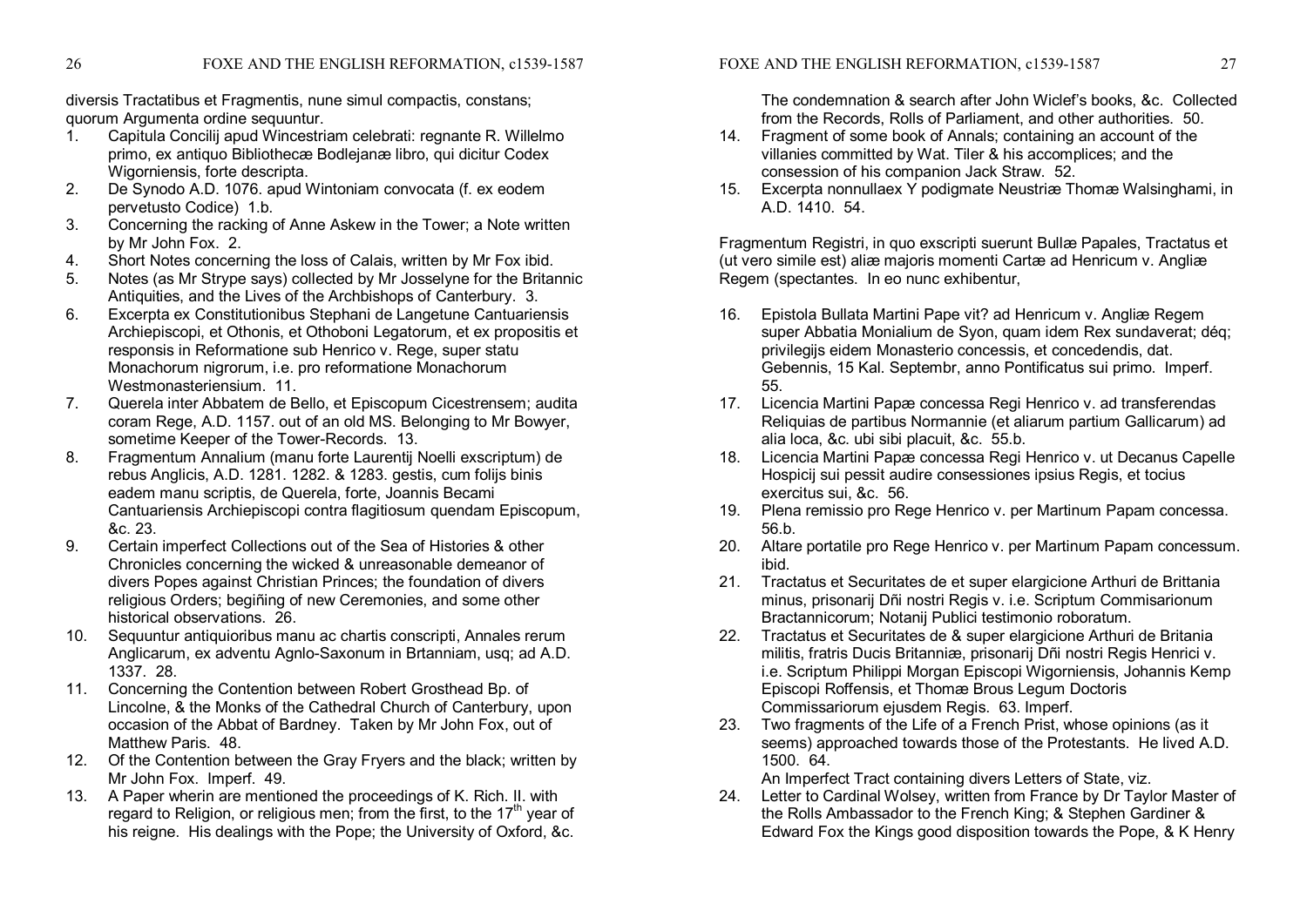FOXE AND THE ENGLISH REFORMATION, c1539-1587 29

VIII and his resolution to take (by way of reprisal) as many Ships as he could from the Emperors subjects: delivering to the English what goods of theirs should be found therein. 68.

- 25. Letter of Stephen Gardyner, & Edward Fox to Cardinal Wolsey; shewing how well they had been entertained by Dr Taylor, & by Dr Clerke Deane of Welles. And desire father Instructions, in case the French Kings promyse to be made to the Pope, should be different from that which they were carrying from King Henry. 68. b.
- 26. Letter of same to King Henry VIII shewing the honourable entertainment they mett with at Genoa, & Lucca, in their way to the Pope. 70.
- 27. Letter of the same to Cardinal Wolsey; giving the reason why they had not as yet had an Audience of the Pope, though offered to them; and giving an honourable character & testimony of Mr Gregorye, i.e. Sir Gregory de Cassalis, to whom they were to discover the secrets of their Commission, and whom they think better able to serve his Majestie with the Pope, than any other person. 71.
- 28. Letter of the same to Cardinal Wolsey: giving a doleful account of their Arrival at Orvieto where the Pope resided, as in liberty, though his return to Rome was shut up by those of Viterbo, who took part with the Spaniards against him: They describe the dearth, & pestilen Air of that old & ruinous City. As also the ruinous Palace wherein the Pope & his few servants were lodged; affirming that the furniture of the Pope's Bedchamber there, bed & all, was not worth twenty nobles. 72.
- 29. Letter of the same to K. Henry VIII shewing that they would write a large account of their Proceedings with the Pope, in cyfre, to the Cardinal; that Dr Fox would soon return with his Dispatches (i.e. the Commission for trying the cause of Matrimony, between his Majestie & Q. Catherine) They much commend Sir Gregory de Cassalis his Majesties Orator to the Pope, & affirm that by his great credit with Pope & Cardinals, no man is so able to serve his Majestie there, as he. 73. b.
- 30. A long Letter, written to Cardinal Wolsey, by Sir Gregory de Cassalis, Dr Gardiner, & Dr Fox, the Kings Ambassadors to the Pope, at Orvieto. Shewing at length, all the Communication they had with his Holiness, & several Cardinals, at divers times. That the Pope & the said Cardinalls own the great obligations they have received from his Majesty, & particularly that of their liberty: but being yet in fear of the Emperor, and since the war of Naples between French & Spaniard is not brought to a conclusion, they make many difficulties of granting such a Commission for trying the Kings great Cause in England, as

was now desired, upon pretence of its being contrary to the style now used in that Court. That the Pope being shewed the Book written by the King against the legality of his Marriage (inscribed to Cardinal Wolsey, and which had been communicated to the Bishops, who likewise had given their opinion of it) seemed resolved to read it over. That they had certified him, that the Queen had shewed her self content to stand to the Judgement of the Church in this important affair. That they have hope of getting a Commission, according to their Instructions for Redemption of the First Fruits, with which project the Pope seemed much pleased; as he did with the Cardinals & founding & building of Christ-church in Oxford, as to the state of which he made particular Inquiry. That they had procured his Holiness to shew his minde to the Cardinal Sanctorum Quatuor, for degradation of Priests, &c. 75.

- 31. Letter of Dr Stephen Gardiner & Sir Gregory de Cassalis to Cardinal Wolsey, shewing at length the Disputes they had with the Pope & Cardinals, concerning the special Commission for trying the King's marriage; which was at last utterly refused. How the Pope & the said Cardinals prevaricated about the general Commission, which when obtained at last, was not entirely according to their mind. That Gardiner would go to Rome to confer with the Cardinal Campegius, who was desired to be sent as Legate into England to try the Cause; and thinks that besides him, there is no other Cardinal meet to be sent. That as to the Canonization of K. Henry the Sixth, the Pope is willing to dispatch it with all speed, after that the Arch Bp. of Canterbury & Bishop of Winchester (Richard Foxe) who have examined the matter in partibus shall have sent the process thither, as their Commission required. That as to the Pardon to be granted to Windsor-College, they can do nothing at present, for want of the Name of that College, & how it is incorporate. That as to the Cardinals College of Christ-Church, the Pope will do all that can be reasonably desired. Dat. at Orvieto. 92. b.
- 32. Letter of the same to Cardinal Wolsey, concerning the streights the Pope finds himself in between the Emperor & the French King. That the French have not been so good as their word, in causing (by concert with the King of England) the Venetians to restore the Cities taken from his Holiness. And they would have him declare himself a member of the League against the Emperor, & to proceed forthwith to deprive him both of the Empire & of the Kingdom of Naples. Wherein, the Pope thinks many precautions ought to be used. That he throws himself upon King Henry's protection, and will send a Nuncio into England, as soon as he shall know who, or what sort of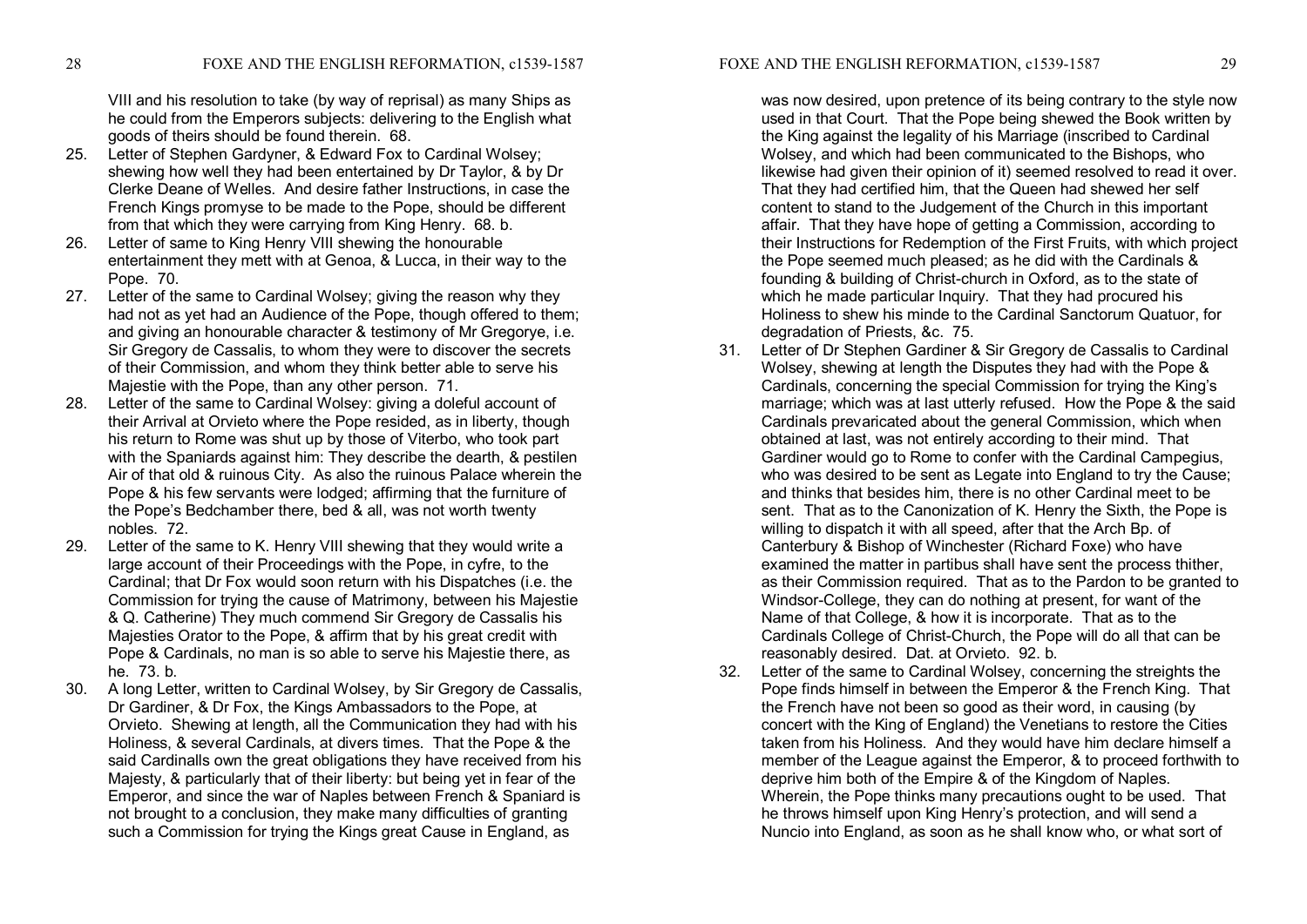person will be acceptable. 101.

- 33. Letter of Dr Edward Foxe, to Dr Stephen Gardiner, & Sir Gregory de Cassalis; shewing the audience he had of the King at his return, in Mrs Anne Boleyns chamber, & how much he & she were rejoyced at the good success in procuring the Commission and Dispensation from the Pope. That Cardinal Wolsey was the same. But still desired that they would sollicit the Pope for a Commission Decretal, in this Cause, which should not be seen but in case of necessity; to which sollicitations the King would have them add certain threatening expressions to the Pope, if they could not get it by fair words. The Cardinal directs Gardiner to consult the most learned men, & practised lawyers, upon certain points in this Cause, touching the methods which the Queen might, or would guide her self by; and as to the guiding of his own Conscience & Judgement. For though like a grateful man, he owned to his Majestie the great benefits he had received of him; yet he declard that he would rather incurre his high Indignation, & lose his life than do any thing in this Cuase otherwyse than as Justice requireth. 103.
- 34. Letter of Dr Edward Foxe to Dr Stephen Gardiner; shewing how hainously ill the King and Cardinal Wolsey take the Popes delays & tergiversations; especially his hindring Cardinal Campegius from coming to England; and that therefore he is ordered to procure that Cardinals journey hither, or not to return home himself, as he desired to do. 110. b.
- 35. Part of certain short Annals, written by a Monk of St Augustin's in Canterbury; relating the transactions or remarkable occurrences; chiefly as to Ecclesiastical matters, from A.D. 1532 to A.D. 1538. 112.
- 36. Archbishop Cranmers Judgement (or Opinion) concerning the admission of scholars into the Free-Schole belonging to the Cathedral Church of Canterbury (i.e. that the children of poor men, might be taken in, as well as those of the rich). 115.
- 37. The Protestation of the Clargie of the Lower House, within the Province of Canterbury, with Declaration of sautes & abuses which heretofore hath & now be within the same, worthie speciall reformation (an. 32 H.8. ut videtur). 117.
- 38. Part of a Narration, how Mr Heron a Schoolmaster incited his unwilling scholars to apply themselves more diligently to their books, & to improve in their Learning, by their emulating the example of K. Edward the Sixth. 123.
- 39. Form of Publick Prayer, used in the Time of Dearth; in the Reign of K. Edward VI. 124.
- 40. Narration of one Dusgate alias Bennet, fellow of Bennet College in Cambridge, & afterwards a Scholemaster in Exeter; how he was there burnt for his Religion, temp. Hen. VIII written by Mr Raph Morice secretary to Archbishop Cranmer. 125.
- 41. Tractatus de matrimonio contrahendo inter Edwardum VI AngliæRegem, et Elizabetham Christianissmi Regis siliam natu majorem. Imperf. 126.
- 42. The first 13 Articles objected by many of the Privy Councillors, against Edward Seymor Duke of Somerset & Protector to K. Edward VI. 130.
- 43. Memorable Occurrences, relating to Religion, or to the bringing in of Popery again; A.D. 1554 & 1555. 131.
- 44. Collections out of the Council-Book of Qu. Mary I as to matters relating to Religion, from April, 1555 to December 1557. 133.
- 45. Part of a Relation of the usage the then Lady Elizabeth met with in the Tower, by order of her sister Queen Mary. 135.
- 46. Notes of the usage she met with in other places, during that Reign, written by Mr John Foxe. 137.
- 47. Part of a Translation of Pope Martins? Letters, dated at Constance, for punishing Hereticks. 138.
- 48. Notes for some Reformation of the Ministrie & Ministers in this corrupt time of this Churche of England, to be observed untill better Reformation maie be better devised & exicuted (About A.D. 1559). 140.
- 49. Interrogatories & Examinations (for the Clergy, at Bp. Hoopers Visitation). 142.
- 50. Letter (or Oration?) of Mr John Hales, to Queen Elizabeth, congratulating her Accession to the Crown. 143.
- 51. Notes concerning the Consecration of Boner, Arch Bp. Parker, Barlow, Scory, & Coverdale. 149.
- 52. An Argument, concerning the Illegitemacy of the Lady Katherine daughter to the French Queen; whom Charles Brandon Duke of Suffolk had married, his former wife the Lady Margaret Mortimer being alive. As also touching the force of K. Henry VIII's Will. dated, March 20, 1565. Probably (as Mr Strype observes) in answer to John Hales, who had writt in favor of the Lady Katherines Title. 150.
- 53. Grant of the next Advouson of the Arch-Deaconry of Suffolke, granted by John Parkhurst Bp. of Norwich, to Nich. Norgate Alderman of Norwich, & to Christofer & Nicholas Parkhurst Gentlemen, dat. 8 January 1560. together with the Confirmation of the same by the Dean & Chapter. 152.
- 54. A Receipt for Stall-Wages from the Vicars Choral of the Church of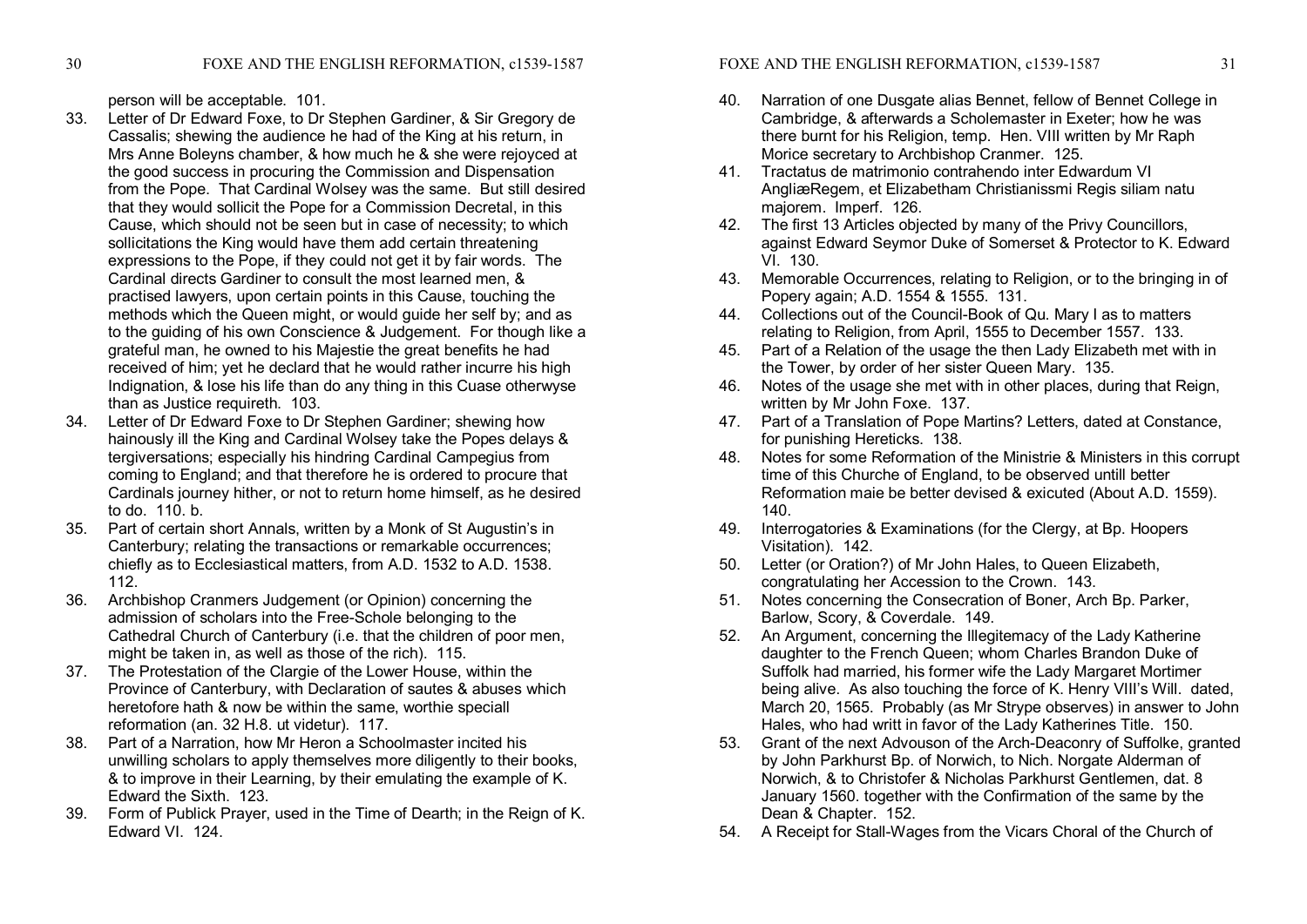Sar. to Mr Peter Vannes Prebendary of Shipton. 153.

- 55. Answer to the Arguments for wearing priestly Apparel. Written in the beginning of Q. Elizabeths Reign. 154.
- 56. The complainte of a certaine Hownde of the Commone Hunt, unto the Chiefe Lorde of the Game (Written to the Earle of Leycester). 160.
- 57. Oratio Doctoris Spirnti ad Elizabetham Angliæ Reginam; apud Wintoniam habita. 164.
- 58. Fragmentum quoddam Theologicum manu D. Johannis Foxij exaratum. 166.
- 59. Articles ministred the 12 of March, 1586? To Mr Davison, by Mr Vice Chamberlayn & Mr Wolley; touching his sending away the Queens warrant for the execution of the Queen of Scotts. 168.
- 60. The Case of Sir Richard Willys Kt. & Baronet, as to the Hospitality & an Annuity of Money demanded of him by the Poor of Shipton under Whichwood in the County of Oxon; the Parsonage of which being a Prebend in the Church of Sar ? was given by Queen Elizabeth in the sixth year of her Reigne, to Mr John Foxe, as a recompense for his Labors in compiling his Book of the Acts & Monuments. Note, that the Lease of the Great Tithes came to Sir Richard Willys, by his wife Dame Alice, daughter to Doctor Thomas Fox the Physician, who was grandson to John abovementioned. Imperf. 170.
- 61. One hundred & twelve Head or Articles, for an History of the Popes encroachments upon Christian Princes; and Vindication of the Supremacie in the Crown of England. Which, as Mr Strype believes, might be a design of Archbishop Whitgift. 176.

# **Harleian Ms 420**

Collection of letters and other papers

A Book in fol. Being the fifth Volume of Mr John Foxe's Papers, bought of Mr Strype; containing,

- 1. Collectanea ex Historicis Anglicis, et Archivis Ecclesiæ Cantuariensis, de vitis ac privilegiis Archiepiscoporum ejusdem. Fol. I (mnu, ut videtur, præstantissimi viri Joannis Josselyni) Excerpta (Johanni Josselyno per D. Joan. Strype adjudicata) ex Registris varijs Archiepiscoporum Cantuariensium, sc.
- 2. Ex Registro Jannis Peccam, &c. 5.
- 3. Ex Registro Roberti Winchelsey. 19.
- 4. Ex Registro Simonis Langham, &c. 20.
- 5. Ex Registro Thome Arundelle. 28.

# FOXE AND THE ENGLISH REFORMATION, c1539-1587 33

- 6. Ex Registro Henrici Chicheley. 40.<br>7. Ex Registro Johannis Stafforde. 51
- 7. Ex Registro Johannis Stafforde. 51.
- 8. Ex Registro Thome Burschery (Bouchier) Archiepiscopi et Cardinalis. 55.
- 9. Ex Registris Johannis Mortone, Henrici Dene, Thome Bourchier, et Willelmi Courtney. 57.
- 10. Ex Registro Willelmi Warrham. 59.
- 11. Excerpta, aliena manu scripta, ex Registro Willelmi Courtney, super conclusionibus hæreticis et recantationibus Nicolai Hereforde, Philippi Repyngdon, & Johannis Asscheton Wiclevistarum. A.D. 1382. &c. Imperf. 63.
- 12. Excerpta ex Registro Thome Arundell; de Lollardis. 67. (i.e. Statutum Regium in Parliamento editum contra Hæreticos, vulgo dictum Ex Officio.). 67.
- 13. Transcripts from the Publick Records, temp. Henr. V. concerning Sir John Oldcastle and other Lollards; as also of some other matters. 69.
- 14. Concerning the Impost of sweet Wines to be fermed of the King. 76.
- 15. Concerning the Custome of Beare & Corne to be fermed of the King. 76. b.
- 16. Constitutiones Thomæ Bourcheir Archiepiscopi Cantuariensis, de predicatione Verbi Dei. 78.
- 17. Deposition of Doctor Rowlande Meyricke, one of the Cannons of Saincte Davids; sworne & examyned the 21 daye of Februarye, 1551. upon certeyne Articles objected against Robert Farrar Bp. of St Davids. 80.
- 18. Deposition of Gryffythe Goz of Blaienporthe in Cardigan-shyre, Clerke, upon the same. 85.
- 19. Bp. Farrars exceptions against the Testimonies of Roger Barloo, Griffith Donne, &c. 89. b.
- 20. Complaint to the Privy Council of certain words, spoken by Bp. Farrar in the Pulpit, tending to the raising of strife & hatred between the Welsh & English; and to revive the singing of old Welsh Rhymes, & the belief in their vain Prophecies. 90.
- 21. Affidavit, relating to those words; made by Thomas Williams Vicar of Carmarthen, & Moris Gryffythe Clerke. 92.
- 22. The Effecte of the Busshope of Saincte Davids Answer to Rawlyns Information (i.e. to the Complaint abovementioned at No. 20.). 93.
- 23. Deposition of George Constantine, upon the abovementioned Articles exhibited to the Kings Majesties Prevy Councell agaynst Robert Farrar Bisshoppe of St Davids. 95.
- 24. Deposition of ... upon the Articles aforesaid. Imperf. 100.
- 25. Interrogatoris minystred on the behalfe of the reverende Father in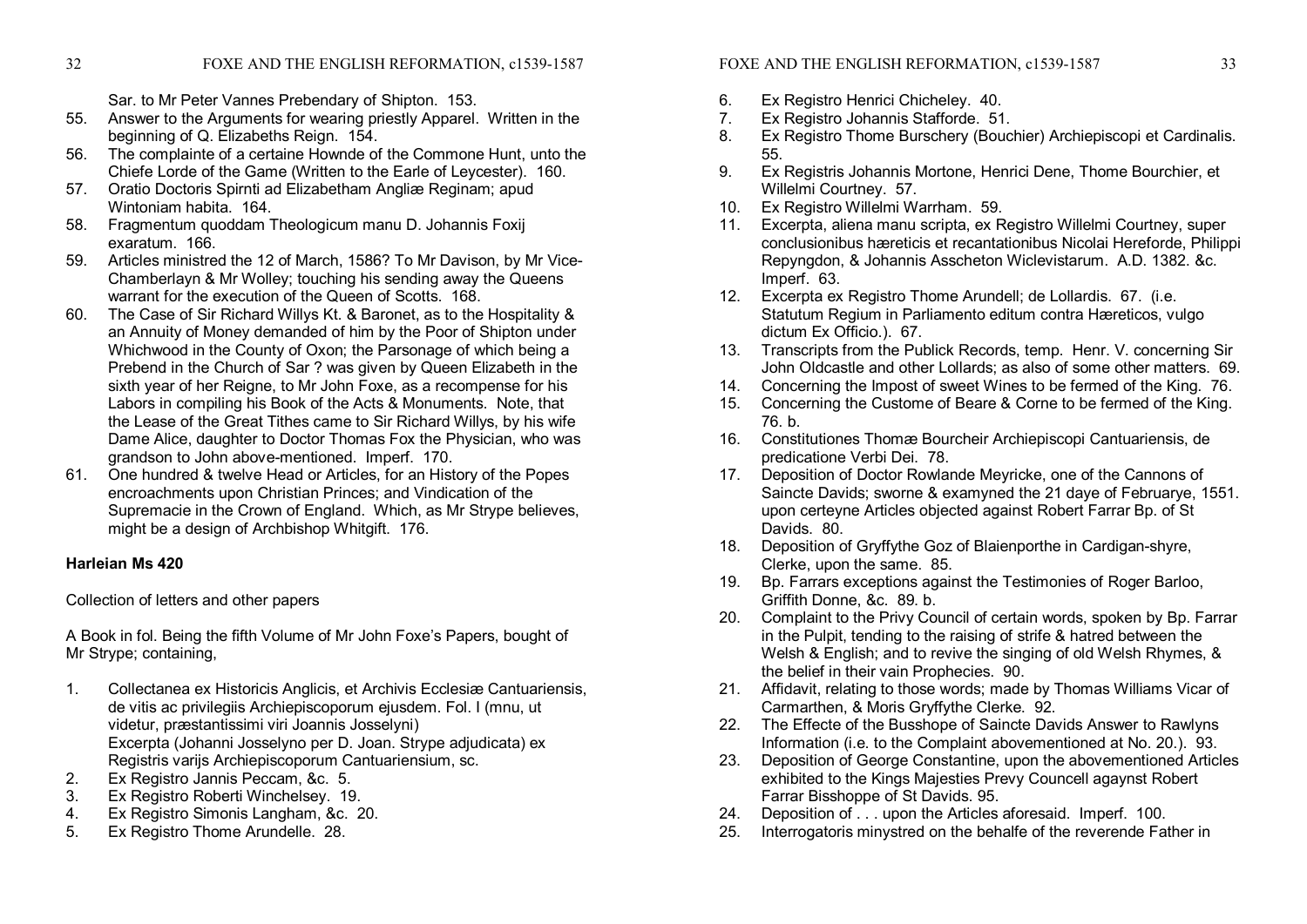God Robert (Farrar) by the suffrance of God Busshop of Sanct Davydes, agaynst all & singular suche Wittnes as shal be producted agaynst him on the behalffe of Thomas Lee & Hughe Raulins, or ether of theym; uppon the which Interrogatoris, and everie part of the same the said Bisshopp disierith that the said Wittnes & every of theym maye be secretly apart, by vertu of their othes diligently examined. 105.

- 26. A brive Note, howe many Witnessis hath deposed to every Article, objected against Bp. Farrar. 107.
- 27. Depositions of 127 Witnesses producted on the behalfe of Hugh Rawlings Clerke, and Thomas Lee of Carmarthen, sworen & examyned – May. 6 Edw. VI. 111.

# **Harleian Ms 421**

# Collection of letters and other papers

A Book in fol. Being the sixth Volume of the Papers of Mr John Foxe the Martyrologist bought of the reverend Mr Strype, & now bound up together and containing,

- 1. Mr John Foxe's Account of the Sermon preached in the Church of Dunmow in Essex, by Dr Byrd (formerly Bp. of Chester) but then Suffragan to Bonner Bp. of London, & Vicar of Dunmow; at the said Bonners Visitation of his Diocese. Imperf. 1.
- 2. Sufferings of Dr Thomas Reinolds for Religion, at Rome, A.d. 1566 written by Mr Fox. 2.
- 3. Bp. Boners Replies to the taunts of the Populace, as he went, a prisoner, from the Bp. of Winchesters house. 3.
- 4. Objections laid in by Edmond Boner Clercke, against the processe & all the doynges made, eyther before Doctour Robert Horne, naming himself Bisshop of Winchester, and the vnlawfull Certificate giffen in by the same, in the Quenes Benche, eyther before any other in the said Quenes Benche, or else-wher within this realme concerning the Premunire, attempted (against) the saide Edmond by virtue of the surmised Statutes of anno primo Regine Elizabethe, or anno quinto of the same. Written in part (as Mr Strype observes by Bp. Bonner himselfe. Imperf. 4.

Then followes part of a large Book of Processes against the Lollards, viz.

5. Original Recantation of Richard Foster, made 5 Dec. A.D. 1527.

before Cuthbert Tunstal Bp. of London Comissary of Cardinal Wolsey Legate à Latere, & other Bishops. 7.

- 6. Articuli Abraham Water Teutonico objecti, per Galfridum Whartone Decretorum Doctorem, Cuthbertóq; Episcopo Londoniensi, in remotis agenti, Officialem principalem. 9.
- 7. Original Recantation of the said Abraham Water, 15 die Mensis Julij, A.D. 1527. 10.
- 8. Informations of . . . Hackar touching many Lollards dwelling (circa A.D. 1527) in Colchester, & London. (sc. of their reading & transcribing books of the New Testament, &c.) 11.
- 9. Concerning the Abjuration of Sir Sebastian Harris Curate of Kensington 24 Febr. 1527. who was proceeded against, for keeping the New Testament translated into English by William Hichyn Priest (i.e. Tindale) and Frier . . . Roy, with other Lutheran books. 15.
- 10. Proceedings of Cuthb. Tunstal Bp. of London, in March, 1527. against Thomas Mathew of Colchester, John Pykas, & Henry Raylonde; for the same or the like misdemeanors. Note, that Matthew abjured, & was absolved. 15. b.
- 11. Responsa Johannis Pykas facta Articulis contra eum ministratis 7 die mensis Martij, A.D. 1527 coram Reverendo in Xpo Patre ac Domino Cuthberto Lond. Episcopo adtune in Capella infra Palacium suum London; judicialiter sedentem, &c. (in English) This Paper Pykas signed himself, and therein informs of Thomas Mathew and several others. 17. and 21.
- 12. Proceedings of Bp. Tunstal, against Dr Robert Forman Rector of All Saints in Honylane London, & divers Inhabitants of Colchester, indicted of Lollardism. A.D. 1527. 19.
- 13. Examinations of Pykas, Rayland, Gyrling, and other Inhabitants of Colchester upon the account of Lollardism. 21.
- 14. Original Recantation of Robert Hempstede. 27.
- 15. Original Confession & Recantation of Edmund Tyvall. 28.
- 16. Proceedings against divers other Lollards in Colchester, & other parts of Essex. 30.
- 17. Confession of a Lollard, wherein he touches divers others. 34.
- 18. Processus Stephani Gardiner Wintoniensis Episcopi, &c. contra Johannem Hoooer clericum, super hæretica pravitate, in Ecclesia parochiali Sancti Salvatoris nuncupata Sayute Mary Overey, in Burgo de Suthwerke, 28 Jan. A.D. 1554. 36.
- 19. Officium Dñi Stephani Wintoniensis Episcopi contra Johannem Cardmaker. 39. b.
- 20. Officium Dñi contra Johannem Regers alias Mathewe. 40.
- 21. Officium Dñi contra Rolandum Taylor LL. D. 29 Jan. 1554. 41. b. &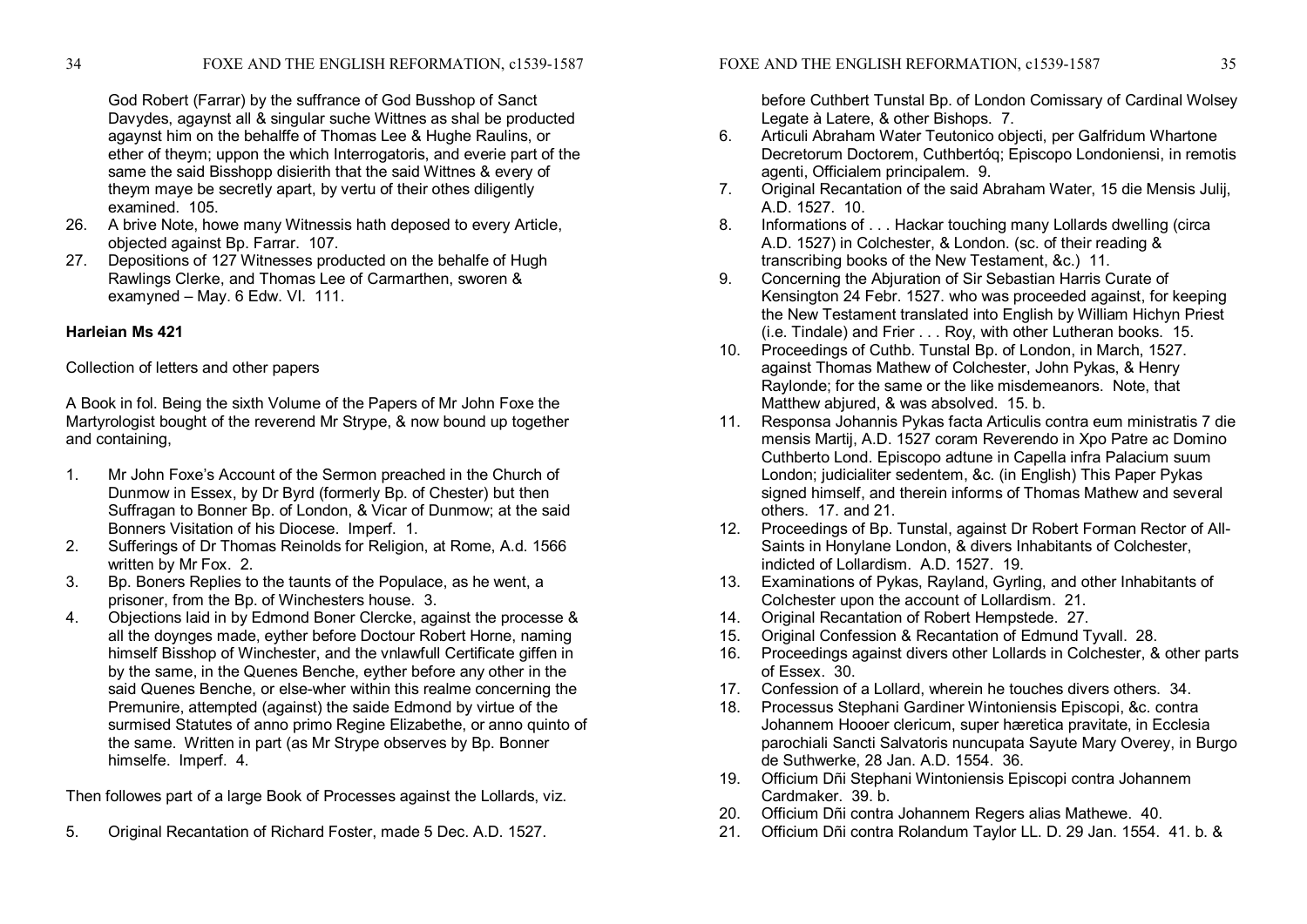- 22. Officium Dñi contra Johannem Bradforde. 42. & 44. b.
- 23. Officium Dñi contra Laurentium Saunders. 43. & 44.
- 24. Officium Dñi contra Magistrum Edwardum Chrome. 45.
- 25. Sententia Stephani Gardiner contra Johannem Bradforde, lecta, lata & promulgate 30 die Jan. 1554. 46.
- 26. Sententia lata contra Johannem Hooper, presbiterum, per Steph. Gardiner. 49.
- 27. Articuli objecti contra Mag. Willelmum Wayne & alios noñullos Clericos, per Thomam Chedultone Comissarium Richardi Sampson Coventrensis & Lichfeldensis Episcopi, A.D. 1553. 53.
- 28. Articuli contra Mag. Hugonem Simonds, & alios Presbyteros conjugates, per Ric. Walker, ejusdem Episcopi Commissarium, A.D. 1553. 55.
- 29. Articuli ejusdem, contra Mag. Nicholaum Morrey, & alios Clericos conjugatos, A.D. 1553. 59.
- 30. Articuli Mag, Henrico Williams objecti, per Davidem Pole Officialem ejusdem Episcopi, A.D. 1553. 63.
- 31. Deprivatio Simonis Poope Rectoris Ecclesiæ parochialis de Warmyngton, in Com. Warw. per Richardum Walker ejusdem Episcopi Commissarum. 65.
- 32. Articuli Agneti uxori Joannis Glover de Manchester objecti, per Anthonium Draycott, Radulphi Bayne, Coventrens, & Lichf. Episcopi Officialem, A.D. 1557. 67.
- 33. Articuli contra fautores Jocosæ Lewes condempnatæ, objecti per ejusdem Episcopi deputatos, 30 Septembris, 1557, 69 & 73.
- 34. Libellus ac Sententia contra Johannem Waste hereticum condempnatum apud Derbi, per eundem Episcopum Reginaldi PoliCardinalis Legati deputatum, 19 die Junij, A.D. 1556. 75.
- 35. Sententia ejusdem Episcopi, contra Jocosam Lewes. 78.
- 36. Articuli ejusdem Episcopi, contra Cornelium Bungay, de Coventre. 80.
- 37. Original Abjuration of Richard Hill of Burton, before Master Anthony Draycott, Vicar-General of the same Bishop. 81.
- 38. Original Abjuration of Robert Byssel of Byrmingham, before the same. (A.D. 1566.) 83.
- 39. Original Abjuration of Leonerde Weste Person of Pakynton-parva, before the same Bishop. (A.D. 1566) 84.
- 40. Original Abjuration of John Glover of Manchester, before the same Anthony Draycott. A.D. 1557. 85.
- 41. Articuli ejusdem Episcopi, contra Richardum Bayly, de Whitakre. (A.D. 1554) 87.
- 42. Original Abjuration of Doctor Nicholas Cartwright, Vicar of Nun-eton, before the same Bishop. 88.
- 43. Original Abjuration of Michael Hauletone servant to Dr Cartwright. 89.
- 44. Information against Rychard Jordane clerke, 1 Mar. 1. 90.
- 45. Original Abjuration of the same Rychard Jurdane. 91.
- 46. Articles to be mynistred to John Philpot nowe prisoner for Heresies within the Diocesse of Caunterburye. 92.
- 47. Examinacio Johannis Philpotte de Tenterdene, capta et recepta 20 die Julij, A.D. 1556. subscripta per Nicolaum Harpesfelde, &c. 93.
- 48. Confessions of William Prowtynge, John Symmes, & Robert Kynge, severally signed by Nicholas Harpesfelde, & others. 94.
- 49. Papers relating to divers persons suspected or convict of Heresie, in the Diocese of Canterbury, A.D. 1556. 96.
- 50. Articles to be confessed by Margaret Barnarde, at Boughtone Malherbe. 99.
- 51. Confession of Adriana Vynall of Tenterden. 100.
- 52. Original Examinations & Confessions of John Fishecocke of Hedcorne. (signed by Harpesfelde, &c.) 101.
- 53. Sententia Georgij Day Episcopi Cicestrensis, contra Johannem Mylles de Hellyngleighe. 105.
- 54. Sententia ejusdem Episcopi, contra Thomam Athothe presbyterum. 107.
- 55. Sententia Ricardi Brisley Officialis ejusdem Episcopi, contra Annam tre, de Est-Grinsted. 109.
- 56. Officium Dñi Gilberti Bourn, Episcopi Bath. & Wellen. contra Ricardum Lushe, in negotio heretice pravitatis, A.D. 1558. (i.e. the whole process) 111.
- 57. Errores Grecorum quos tenuerunt per 450 annos. 117.
- 58. De Willelmo Russell Ordinis S Francisci, hæreticæ pravitatis per Henricum Chichleyum Archiepiscopum Cantuariensem insimulatum, &c. A.D. 1425. 118. b.
- 59. Commissio Thomæ Scofforde Herefordensis Episcopi, ad inquirendum de personis suspectis super hereticam pravitatem, dat. 27 Febr. A.D. 1432. 121.
- 60. Articuli abjurati per Johannem Woodhull & Thomam de Almely, apud Herefordiam, 13 die Aprilis, A.D. 1434. 122.
- 61. Articuli abjurati per Johannem Cornew, et Johannem Brech de Parochia de Lindney, Herefordensis Diæceseos, in Ecclesia de Lidney prædicta, 28 die mensis Februarij, A.D. 1469. cum prosecutionibus aliorum Hæreseos infamatorum. 125.
- 62. Acta in Domo Capituli Ecclesie Cathedralis Herefordensis habita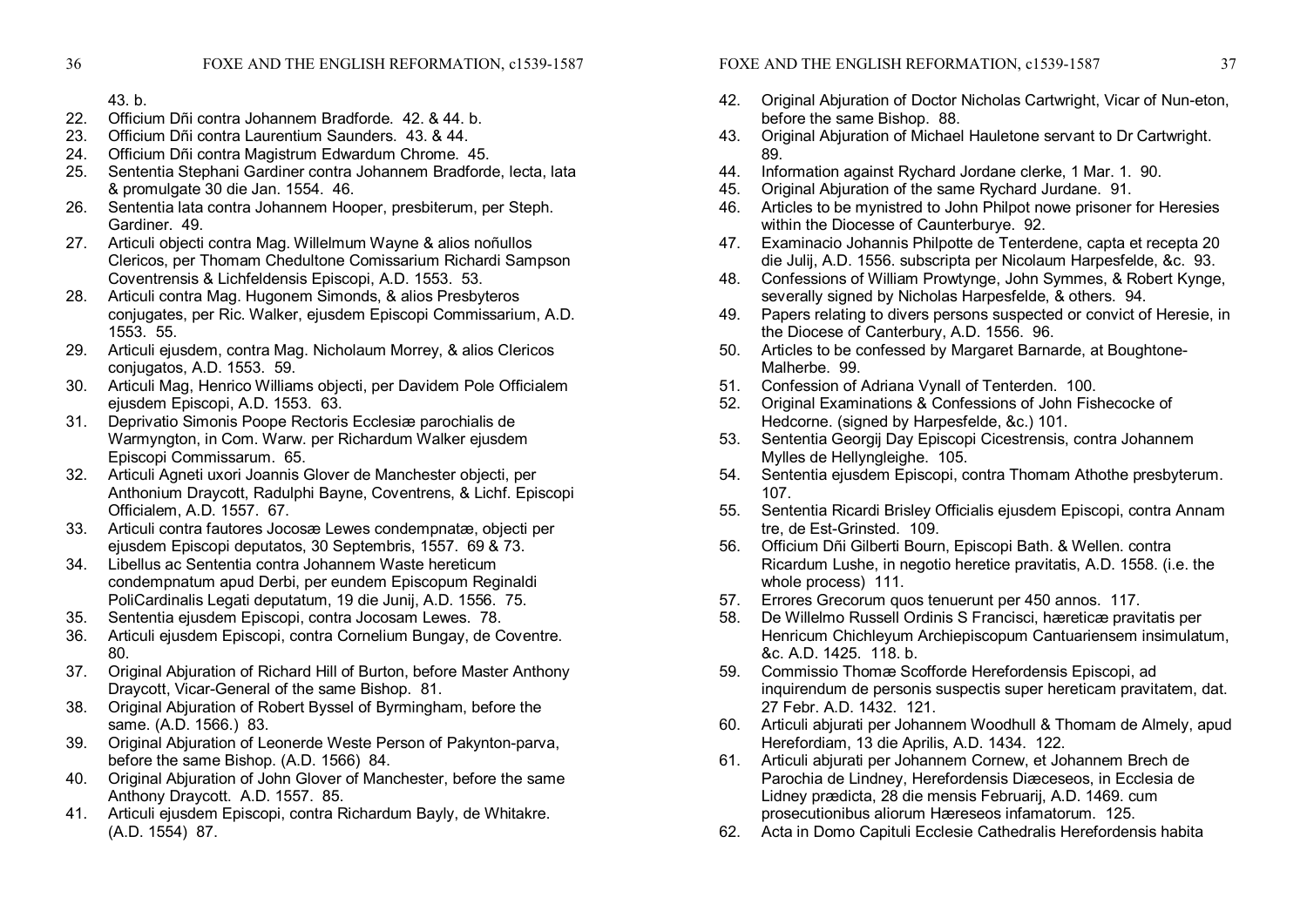coram venerabilibus viris Magris Oweno Pole Decretorum Doctore, &c. mense Febr. A.D. 1504. contra nonullos Hæreseos infamatos. 129. b.

- 63. De Commissione Thomæ Arundelle Cantuariensis Archiepiscopi, pro puniendo & publicando heretico Dño Johanne Oldcastell milite, Domino de Cobham, A.D. 1413. 132.
- 64. Depositions of divers Witnesses against some Kentish men, accused of holding erroneous tenets touching Prædestination, &c. (about 1550, as Mr Strype observes) 133.
- 65. Litteræ Henrici Bowet Eboracensis Archiepiscopi, ad Henricum v. Angliæ Regem, contra Johannem Taillour alias dictum Biltone, Laicum, ac Hæreseos convictum, dat. 25 die Maij, A.D. 1421. 135.
- 66. Acta Willelmi Warham Archiepi Cant. Contra Agnetem Grevill, &c. Hæreticos, A.D. 1511. 139.
- 67. Acta in Ecclesia parochiali B.M.V. infra villam de Burye S. Edmundi, coram venerabili viro Magro Milone Spenser utriusq; Juris Doctore, Dñi Johannis Hoptone, Episcopi Norwicensis Vicario in Spiritualibus generali, &c. mense Maio, A.D. 1558, contra quosdam Hæreseos infamatos. 140.
- 68. Sententia Condemnationis, contra Phillippum Umfrye, &c. lata per Dñm Milonem ejusdem Episcopi Vicarium 27 die Maij, A.D. 1558. 142.
- 69. Sententia Condemnationis ejusdem Milonis Spenser, in Richardum Carman, &c. 144.
- 70. Original Abjuration of Thomas Culyer, before the same Dr Miles Spenser. 146.
- 71. Articuli Thomæ Culyer, &c. per eundem Milonem objecti. 147.
- 72. Sententia Condemnationis ejusdem Milonis, contra Willelmum Seman, lecta, 1 die Aprilis, A.D. 1558. 148.
- 73. Articuli propositi Willelmo Seman per eundem Milonem. 150.
- 74. Articuli propositi Thome Wolman, per eundem Milonem. 151.
- 75. Sententia Condemantionis contra Elizabetham Cowpre & Ciciliam Orme, per Michaelem Dunninge, ejusdem Episcopi Norwicensis Vicarium generalem lecta, 23 die mensis Julij, A.D. 1557. 152.
- 76. Original Abjuration of Thomas Wolman, before the abovewritten Dr Miles Spenser. 154.
- 77. Sententia Condemnationis Richarid Crashfelde, ac Simonis Myller, per prædictum Michaelem Dunninge prolata, 25 Maij, A.D. 1557. 155.
- 78. Sententia Condemnationis Johannis Hoptone Epi Norwicensis, contra Willelmum Carman lata, 18 die mensis Febr. A.D. 1556. 157.
- 79. Sententia Condemnationis Johannis Moyse, per eundem Episcopum

lata, 15 die Mensis Maij, A.D. 1556. 159.

- 80. Acta ejusdem Episcopi contra Johannem Fortune, nominantem se le Cutler, in quadam causa hæreticæ pravitatis, A.D. 1556. 161.
- 81. Sententia Condemnationis Edmundi Poole, ac aliorum, per prædictum Michaelem Dunninge. 164.
- 82. Articuli Margaretæ Chester, per eundem Michaelem propositi. 166.
- 83. Acta in le Mootehalle apud Sudburie, 25 die Septembris, A.D. 1556. coram prædicto Episcopo, in causa hæreticæ pravitatis, contra Alexandrum Straghan. 167.
- 84. Sententia Condemnationis Johannis Cooke, &c. per eundem Episcopum lata, 5 die mensis Febr. A.D. 1556. 159.
- 85. Confession of George Aynsworthe, who had acted as a Clergy-man with cure; though he had not received holy Orders, made before the same Bishop of Norwich, and Sir Edward Waldegrave Knight, 2 Octob. A.D. 1556. 171.
- 86. Abjuration of John Husbande before Dr Michael Dunnynge, 24 April, A.D. 1556. 173.
- 87. Abjuration of William Whiting, before the same Doctor Dunninge, 8 May, A.D. 1556. 175.
- 88. Sententia Condemnationis Thomæ Spurdaunce, et Elizabethæ uxoris Willelmi Lauson per eundem D. Michaelem Dunninge. 177.
- 89. Sententia Condemnationis Adami Foster, et Roberti Launson, per eundem Johannem Episcopum Norwicensem. 179.
- 90. Officium ejusdem Dñi Episcopi contra Ursulam Garnisshe viduam, 26 Junij, A.D. 1556. 181.
- 91. Nomina quarundam Parochiarum in Comitatu Suffolciensi. 182.
- 92. Abjuration of . . . before the aforesaid Dr Dunninge. 183.
- 93. Indicamentum Nicholai Galt, hæretica pravitate infamatum, per ... Atkyns Clericum Pacis, regnante Regina Maria. 185.
- 94. Informations against Thomas Rose priest, & divers others, for holding hæretical Opinions. 186.
- 95. Articuli contra Thomam Rose objecti, per eundem Johannem Epum Norwicensem. 188.
- 96. Sententia Condemnationis Annæ uxoris Roberti Pottone, et Johannæ uxoris Michaelis Trunchfelde per prvdictum D. Michaelem Dunnyngei. 189.
- 97. Articles ministred against Anne Pottone by Dr Dunninge, with her Answer. 191.
- 98. Articles ministred against Johanne Trunchfelde by Dr Dunninge; with her Answer. 192.
- 99. Articles ministred against . . . Marian. 193.
- 100. Interrogatories to examine Peter Watts uppone. 194.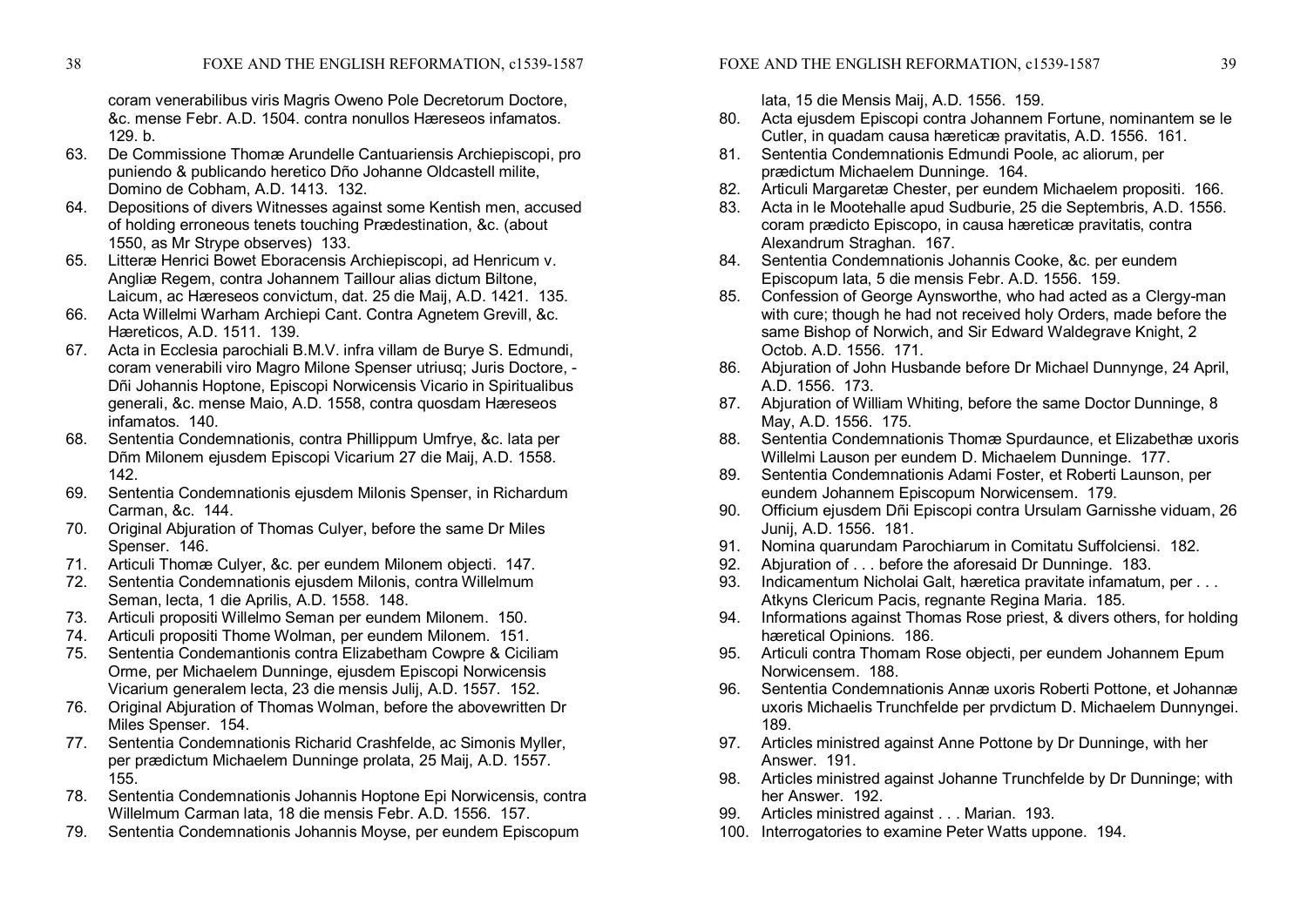- 
- 40 FOXE AND THE ENGLISH REFORMATION, c1539-1587
- 101. Officium Dñi Epi Norwicensis contra Marionam Foster alias Mapes, 13 die mensis Septembris, A.D. 1555? 195.
- 102. Responsiones personales Petri Wattes facte 15 die mensis Septembris, A.D. 1555? coram Johanne Episcopo Norwicensi. 196.
- 103. Sententia Condemnationis Rogeri Coo, per D. Dunninge. 197.
- 104. Sententia Condemnationis Jacobi Abbes, per D. Dunninge. 199.
- 105. Sententia Condemnationis Willelmi Allene, per Johannem Epum Norwicensem promulgate, 12 die Mensis Augusti, A.D. 1555? 201.
- 106. Sententia Condemnationis Thome Cobbe, per eundem Episcopum lata, 12 die Augusti, A.D. 1555. 203.
- 107. Sententia Condemnationis Roberti Samuelle presbiteri, per Johannem Episcopum Norwicensem. 205.
- \*107. Articuli contra Robertum Samuelle, per eundem Episcopum propositi. 207.
- 108. A Form of Confession of heretical opinions. 208.
- 109. The Declaration of Robert Wade's faythe. 209.
- 110. Articuli contra Johannem Dowley, Clericum, propositi, per Johannem Epum Norwicensem. 213.
- 111. Officium Dñi Johannis Epi Norwicensis, contra Willelmum Allen. 214. (vid. No. 105)
- 112. Articles of such things as are to be putt in executione, by the Bp. of Norwiche? In his Diocese, in the beginning of Qu. Maries Reigne. 215.
- 113. Officium Dñi Johannis Hoptone Norwicensis Episcopi, contra Robertum Wade; 10 die Mensis Marci, A.D. 1554. 216.
- 114. --- contra Jacobum Abbes. 216. b.
- 115. --- contra Thomam Cobbe. 217.

# **REEL 4**

# **Harleian Ms 422**

Collection of letters and other papers

A Book in fol. containing another Volume of Mr John Fox's Papers, bought of the revd. Mr Stype, viz.

- 1. Guilielmi Treshami S.T.D. ad honoratissimos Regiæ Majestatis Consiliarios Epistola nuncupatoria, Disputationis suæ cum D. Petro Martyre, Oxoniæ habita Narrationi præmissa. 1.
- 2. Disputationes D. Petri Martyris cum D. Guil. Treshamo, & . . . Morgano; mense Maio, A.D. 1549. 4.
- 3. Reponsio Gulielmi Chedsey in disputationibus habitis Oxoniæ, inter eundem Chedseum, et D. Petrum Martyrem simul ac Doctorem Cartwright super negotio Eucharistiæ, 2 Maij & 1 Junij, A.D. 1549. 17.
- 4. Disputationes de Eucharistia Cantabrigie habitae mense Junio, A.D. 1549. 31.
- 5. Part of the Disputation upon the Sacrament of the Eucharist, A.D. 1553, between Watson & Haddon, in Convocation, with some Discourses between Dr Haddon & Weston the Prolocutor, &c. at the same time. 38.
- 6. Epistola in calce Novi Testamenti Græci, scripta per Janam Grayam filiam Ducis Suffolciensis, ad Catherinam sororem, pridie quam pateretur. 41.
- 7. Colloquium ab eadem Jana et Phecnammo de quibusdam Religionis controversies capitibus, habitum in Arce Londinensi, 9 Febr. A.D. 1544. 41. b.
- 8. The Preface & Protestation of Thomas Cranmer, written & delivered with his owne hande to the Proloquutuor in the commen Scooles at Oxforde, 16 Aprilis, A.D. 1554. (written, as Mr Strype observes, by the hand of Edmund Grindall). 44.
- 9. Letter of Dr Weston the Prolocutor & the rest of of the Representatives of the Convocation, from Oxon; to Bonner Bp. of Lincoln, A.D. 1554. concerning the appearances of Cranmer, Ridley, & Latymer, before them. Together with some Doctrines concluded upon at the Convocation of the Upper-House, to be disputed at Oxford. 46. (in Latin).
- 10. Letter of J.A. a Papist to his friend, relating what passed in St Maries Church in Oxford, before the death of Arch-bishop Cranmer; the words he spake; and his behavior there & in the fire. 48.
- 11. Bp. Ridley's account of his Disputations at Oxon; with his own Preface & Conclusion, partly in Latin, partly English. 53. 60. 68.
- 12. Relation of Mr Hugh Latimers first Conversion at Cambridge, his demeanor before Cardinal Wolsey, and of the Cardinal's courteous usage of him. 84.
- 13. Two pleasant Answers of Mr Thomas Lawney a Clergyman; the one, to the Duke of Norfolke, upon the Act for the Six Articles; the other, to Arch-Bishop Cranmer, upon the refusal of Stokesley Bishop of London to translate a portion of the New Testament into English (being the Acts of the Apostles) as other Bishops had done the other Books. 87.
- 14. Part of an Original Letter of Latimer to . . . Hubbardin who opposed his Doctrine; written (as Mr Strype believes) circa ann. 1531. aut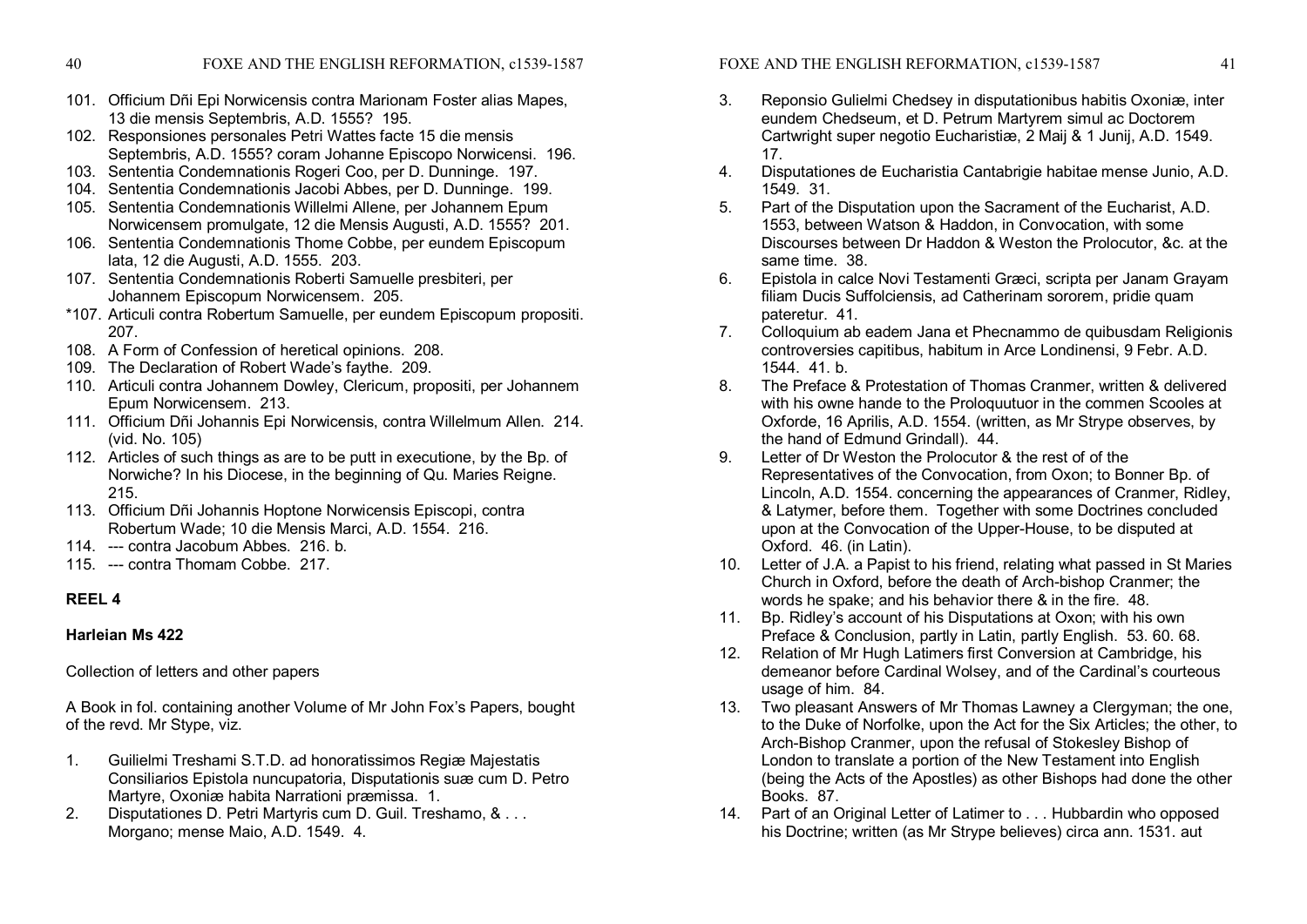1532. 88.

- 15. Relation of Mr Latymers communication with Mr Bainham in the dungeon at Newgate, A.D. 1532. a little before he was burnt. 90.
- 16. Disputatio habita Oxonie, 18 Aprilis, An. 1554. inter Dñm Hugonem Latimer respondentem, et Magrum Smith, et Doctorem Cartwright opponents. 92.
- 17. Procuratorium Achademie Cantabrigiensis; i.e, Litteræ quibus constituent Johannem Yonge, Gulielmum Glyn, Richardum Atkynson, Cuthbertum Scott, Thomam Watson, Albanum Langdale, et Thomam Segewyke Procuratores suos, ad resutandos Thomam Cranmerum, Nicholaum Ridleyum, et Hugonem Latymer, dat. 10 die mensis Aprilis, A.D. 1554. fol 101. (vid 39 B. 1. No. 416.) 39.
- 18. An Account of Anticrist, written by a Papist. 102.
- 19. A Treatise written upon the Question, whether it be lawfull to be present at Mass (Imperf. at the end). 104.
- 20. Letter from Campion the Jesuit, written A.D. 1581. to the Privy Council, concerning himself; and challenging a Disputation. 132.
- 21. Another Copie of the same Letter. 134.
- 22. Relation of a Disputation in the Towre of London, in Sir Owine . . . halle, beinge Lieutenant, 27 Septembre . . . Doctor Walker & Mr Clarke on the one . . . Protestants, and Mr Campion Jesuite on . . . partie. One Mr Norton Barrister, Note . . . This Tract was taken in the house of William Carter the printer, who had it of Mr Whiting of Lancashire. 136.
- 23. A Disputation or Conference had within the Towre of London, on Monday being the 18 of September, A.D. 1581. wherein were assembled the Lorde of Glanrikerd, Sir Owen Hopton, Sir William Gorge, Sir Thomas Hinnage, Sir Nicholas Poynes, besides others: Doctour Foulks & Dr Goade Disputants, being sitting at a Table, hauing there certaine bookes about them: Mr Clarke and Mr Field being as Notaries at the said Table, and for the saide Conference appointed; before whom & right opposite upon a stoole was sett Mr Campion Jesuite, having only his Bible. 148.
- 24. Another Copie of the same, taken in Carter the Printers house; confessed by him to be of Vallendger's hande, and that he had it of Mr Whiting. 161.
- 25. A third Disputation between the said Doctors Fulke & Goade Opponents, & Campion the Jesuit Respondent; written by the same hand as the former. 168
- **Harleian Ms 423**

Collection of letters and other papers

A book in fol. Being another Volume of the Papers of Mr John Foxe the Martyrologist, bought of Mr Strype; wherein are contained,

- 1. The Mind & Exposicione of that excellent-learned man Marten Bucer, uppone thes words of Matthew XVIII. Woe be to the Worlde, because of Offences. 1.
- 2. Off the Power & Authoritie off the Chyrche in Doctrine, the 15 Chapter. (vid. Bucer, de Regno Christiano). 2 & 4.
- 3. Off the Order howe Christ governethe his Churche: the  $14<sup>th</sup>$  Chapter. 10.
- 4. A Treatise of Faith & Justification, by Sir Richard Moryson Kt. being of his own hand, as it seems. 12.
- 5. A Treatise of the Creed; endeavouring to prove from every Article therof, the real presence in the Sacrament. Imperf. 34.
- 6. Part of a Discourse written from the carnal eating of Christ. Imperf. (This seems, to me, to belong to the preceding fragment; as treating of The Communion of Saints, & forgiveness of Sins). 56.
- 7. De Miraculis beatissimi illius militis Xpi Henrici VI. Regis Angliæ, Libri duo: rogatu Dñi Johannis Morgan (alias dicti Younge) tunc Decani Capelle Collegialis Castri de Wyndesore; modo (sc. A.D. 1503. aut 1504.) Episcopi Menevensis; ex Anglico, a Joanne quodam Monacho pauperculo Latine redditi. Utrique Libro præmittuntur Præsationes cum argumentis Miraculorum; e quibus pars longe maxima, scrutinio facto, fide-dignis probationibus destituebatur: Secundus insuper Liber, in fine truncates, miserriéq; habitus, conspicitur. Restat autem, ad frontem Operis (que legendariæ tot miraculorum Narrationis jacturam facile remuneret) ad eundem salutiferum, gloriofiffimumq; Sanctum Hymnusm five salutation cum Oratiuncula, quæ ab his verbis. 72.
	- Incip. "Salve Miles preciose,

Rex Henrice generose, Palmes Vite celice, In radice Caritatis, Vernans flore Sanctitatis, Vitéq; Angelice."

8. Expostulatio Jesu Christi cum humano genere; auctore Joanne Fox, qui Libellum Nicoloao Rydleyo Episcopo Londoniensi nuncupavit. 129.

Then follows a Treatise (not finished) containing the Lives of divers Saints,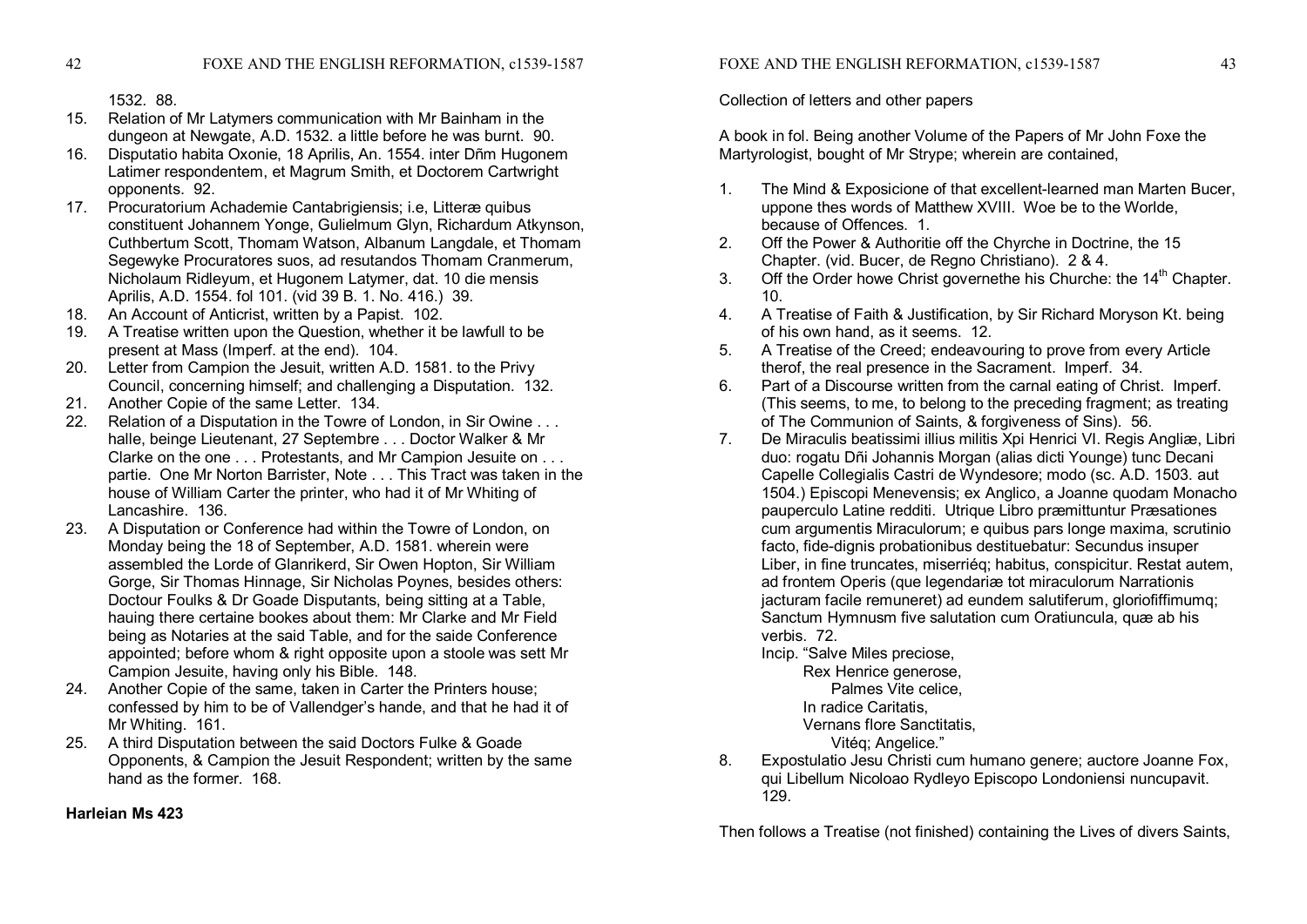translated (as Mr Strype observes) by Bp. Lee, when he was Embassador in Spaine with the Emperor, An. 1522. The Titles are,

- 9. The List of oone Paule, written by Heraclides. 148.
- 10. The Paradyse or Garden of Hiraclides, Eremite, Bisshope of Palestine. 151.
- 11. Of a Virgine in name oonlie, and was no Virgine. 154. b.
- 12. Of Bituriomius. 160.
- 13. of Apollonius, a Merchant. 160. b.
- 14. Of Macharius, a young man. 162.
- 15. Of Sancte Nathaniel. 162. b.
- 16. Of two greate holie men, either of them called Macharius. 164.
- 17. Of Moses the Aegyptian. 172. b.
- 18. Of Paule the Monke. 175.
- 19. Of Chronius the Preste of Nytra. 175. b.
- 20. Of Pachomius of Scyti. 179.
- 21. Of Steven. 180. b.
- 22. Of Valence. 181.
- 23. Of Heron. 182. b.
- 24. Of Ptolomeus. 183.
- 25. Of a Virgine of Hierusalem. 184.
- 26. Of Helie. 184. b.
- 27. Of Piannon a Virgine. 185. b.
- 28. Of Pachomius of Thebais. 186. b.
- 29. Of the Women of The Tabitamenses? (Thebenmensiotis). 188.
- 30. Of Anoder Virgine. 189.
- 31. Of John of Lycus. 180. b.
- 32. Of Possidonsius. 182. b.
- 33. Of Serapion. 183. b.
- 34. Of Evagrius the deacon. 186. b.
- 35. Of Pior. 189.

#### **REEL 5**

#### **Harleian Ms 424**

Collection of letters and other papers

A Book of fol. being the ninth Volume of the Papers of Mr John Foxe, bought by Mr Strype, wherein are contained,

1. If a Man have stolen any thing of thyne. A Charm written upon

parchment. 1.

- 2. If any maner of womane haue done the Thefte. Another Charme written upon parchment. 2.
- 3. Astrological Advice, how to win at Cards or Dice. 3.
- 4. How to resolve divers (lawful) Questions. As whether a Man tells a false or a trew: Whether such persons going a Pelgremage shalle well go, & sone: Harmelles or nott: if such a Man shall haue a Benefycee, or got to Religioun. or not. 4.
- 5. Astrological Scheme resolving (for certain) whythir it is better to remove or to contynew where the Qwerant do dwell, still. And whether they be past dawngar of burnyng of ther hows, or godws, or nat. 5.
- 6. Astrological Advice, from the same learned hand. If thou wylt take thei Jornay to do any thing. 6.
- 7. Minutes of the Examination of one Alleyne, a reputed Conjurer, it seems, so far as to be called the God off Northefolke, before they receaved the Light of the Gospelle. This Alleyne stode ernestly before the Commissioners, that he cowld saye more concerninge Astrologie & Astronomy thene alle the lerned Mene within the Universities of Oxford or Cambridge; and yet understandeth no parte of the Lattyne Tonge (temp. H. 8.) 7.
- 8. Edward Underhyll's information of the vile practives of (the abovementioned?) Alleyn, Morgan, & Gaston a lawyer; with his own Prayer, & certain godly Verses. 8.
- 9. De Caufidicis dialogus; Interlocutores, Vernius, Argastes, Perinolus. Imperf. 10.
- 10. Transcripts of some Records in the Tower, shewing how our Kings have demeaned themselves, with regard to their foreign friends assisting their foreign enemies. 16.
- 11. The Title & Preface of Fagius's Translation of the Chaldee Paraphrase of Onkelos; printed at Strasbourg, A.D. 1546. 21.
- 12. Gemini Eliati ad Stephanum Philosophum, de modo legendi Oratores, Epistola. Imperf. 27.
- 13. The Way of Duells before the King; with the Office of the Constable & Earl-Mrshal, &c. upon such occasions. 42.
- 14. The last words which Francis of Lorayne, Duke of Guise, spake & uttered a little before his death to the Duches his wife; to his sonne; to the Cardinalls his brethren; & to many other being present at the houre of his death. 55.
- 15. A Ballade or Poem to Q. Mary; written by a Protestant, 1 Octob. 1553. 58.
- 16. Fragmentum Legendæ de Miraculis, ut videtur S. Willelmi Episcopi . .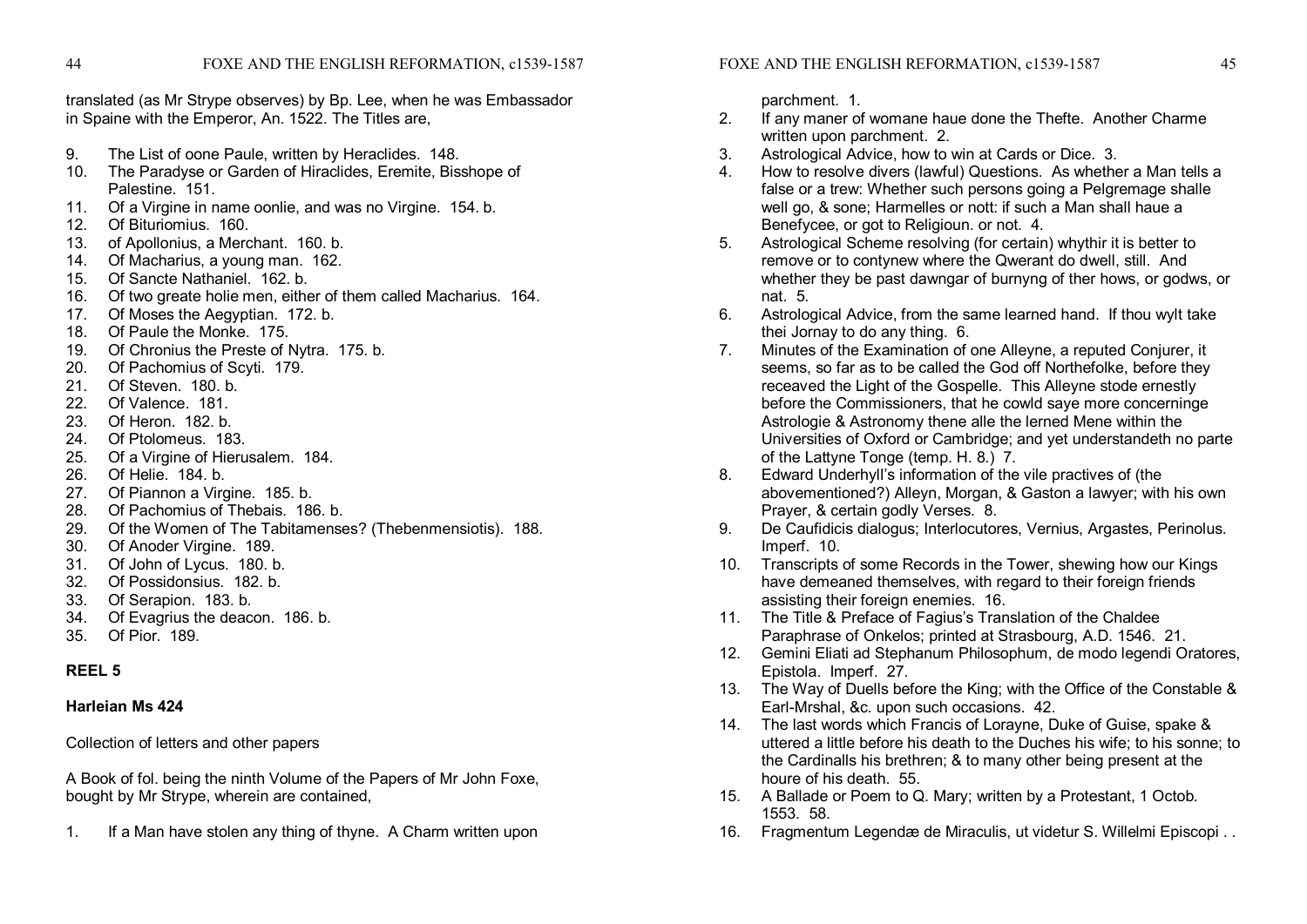. 60.

- 17. Beginning of the Story of King Edward the II. of his Life & Deathe, written in Frenche by a certaine worthy Knight called Thomas de la Moore. 62
- 18. Copie of a Letter of Advertisement from Venice, relating, by way of advice from Rome, the tragical ends of Cardinal Caraffa & his brothers, who were executed by order of the new Pope Pius v. whom the Cardinal (bring bribed by the Grand Duke) had advanced to the Papacy. 63.
- 19. Copie of another Letter by the same hand, shewing in what manner the Grand Duke bribed Cardinal Caraffa the late Pope's nephew, to elect Cardinal Medicino, whom he favored. And what became of the Bills for 300,000 Crowns, which was the price of that Service. 65.
- 20. Queen Elizabeths Letter or Order to the Lord-Treasurer; requiring him to take due care, that ('till her father pleasure known) no Clothes be transported to the Lowe Countries of the King of Spaine; nor any of their Commodities imported hither, dat. 30 March, An. Regni, 5. 66.
- 21. A true Narratione and Writinge defesyve of things happened in the Base Countres touching the cause of Relligione, the Yeare of our Lord, 1566. 67.
- 22. Indulgentie Ecclesiarum Patriarchaum (Patriarchalium?) et certarum aliarum Ecclesiarum Urbis Rome, per Gregorium Papam . . . concessæ. Imperf. 111.
- 23. Indulgences graunted by our holie Father Gregorie 13<sup>th</sup> unto certaine Crucifixes of Sr. Thoma Stukley, the 13<sup>th</sup> of Januarie, Anno 1578. 112.
- 24. To Mr Captayne Furbusher at his thirde & laste returne from Meta Incognita; Carmen gratulatorium, A.D. 1578. 113.
- 25. Answer of the Jurie to certaine Articles geven them in charge at an Admiraltie-Court holden at Chilton? By Sir Edward Hobbie, the 30 Jan. A.D. 1586 concerning the right of fishing for Oysters, &c. in one of the Hundreds of Essex. 115.
- 26. Relation given by Sebastian Livius of Vilna, of his brother Paulus Livius a Polonian Minister, who with his whole familie were carried Prisoners into Muscovy; from whence they could not be ransomed under 700l-ste ling. He shewes what he has done toward their redemption; what he has received in Germany, &c. and now comes into England, to beg the remainder. 117.
- 27. Historia de divortio Roberti Devereux Essexiæ Comitis; de uxoris suæ cum Roberto Carro Comite Somersetensi connubio: de flagitiorum Machinatoribus . . . Turnera, ac Simone Forman; deq; eorundem execrabili in vitam D. Thom Overburij Militis facinore.

Imperf. 118.

- 28. Substance of the Answer given by K Charles I. to the Commissioners of Scotland, who would have had him alter the Ecclesiastical Government established in England. 162.
- 29. Heads of the Opinions of some Lords of the Kings Privy Council touching a war with Scotland, Shipmoney, reducing England, &c. found in Secretary Vane's Study, & presented by the Commons Howse to the Lords. . . . April, 1641. 163.
- 30. An exact Relation of a Battell fought by the Lord Moore against the Rebells in Ireland: with the number that were slaine on both sides. 165.
- 31. A Plaine Case; or reasons sufficient to convince any that would be honest or thrive in the world, which side to take in this present Warre. (The Author a Cavalier.) 167.

# **Harleian Ms 425**

Collection of letters and other papers

A Book in fol. containing more of the Papers of Mr John Fox, and bought of Mr Strype, viz.

- 1. Part of a notable discourse for having the Bible in English, written in the time of Tho. Arundell Archbishop of Canterbury, about A.D. 1410. taken, as Mr Fox writes, ex fragmento quodam Ecclesiæ Wigorniensis. 1.
- 2. Subscription & Submission of divers men & women Prisoners for Religion, under Q. Mary. 3.
- 3. Robert Wisdom's Letter, written in Lollards Tower, to the brethren; giving an account of the reason of his Imprisonment. 4.
- 4. Articles mynystered against against Homfreye Munmowthe, Alderman of London, for Lollardism, temp. Henr. VIII. 8.
- 5. Petition of the same Humfrey Monmouth to Cardinal Wolsey & the rest of the Privy Council, 19 Maie, 20 Hen. VIII. he being then Prisoner in the Tower of London. 10.
- 6. The Confession of Dr Edward Crome (who was noted & suspected for certaine Heresies) made before the Bishop of London & other Bishops, 11 Marche, A.D. 1530. 13.
- 7. The Confession of Mr Hughe Lattymer (noted & suspected of his Faithe & erroneous Preachings) being called before the Arch byshope of Canterburie, the Bishope of London, & other Prelats & Clerks of the Province of Canterburye, in there Convocation holden at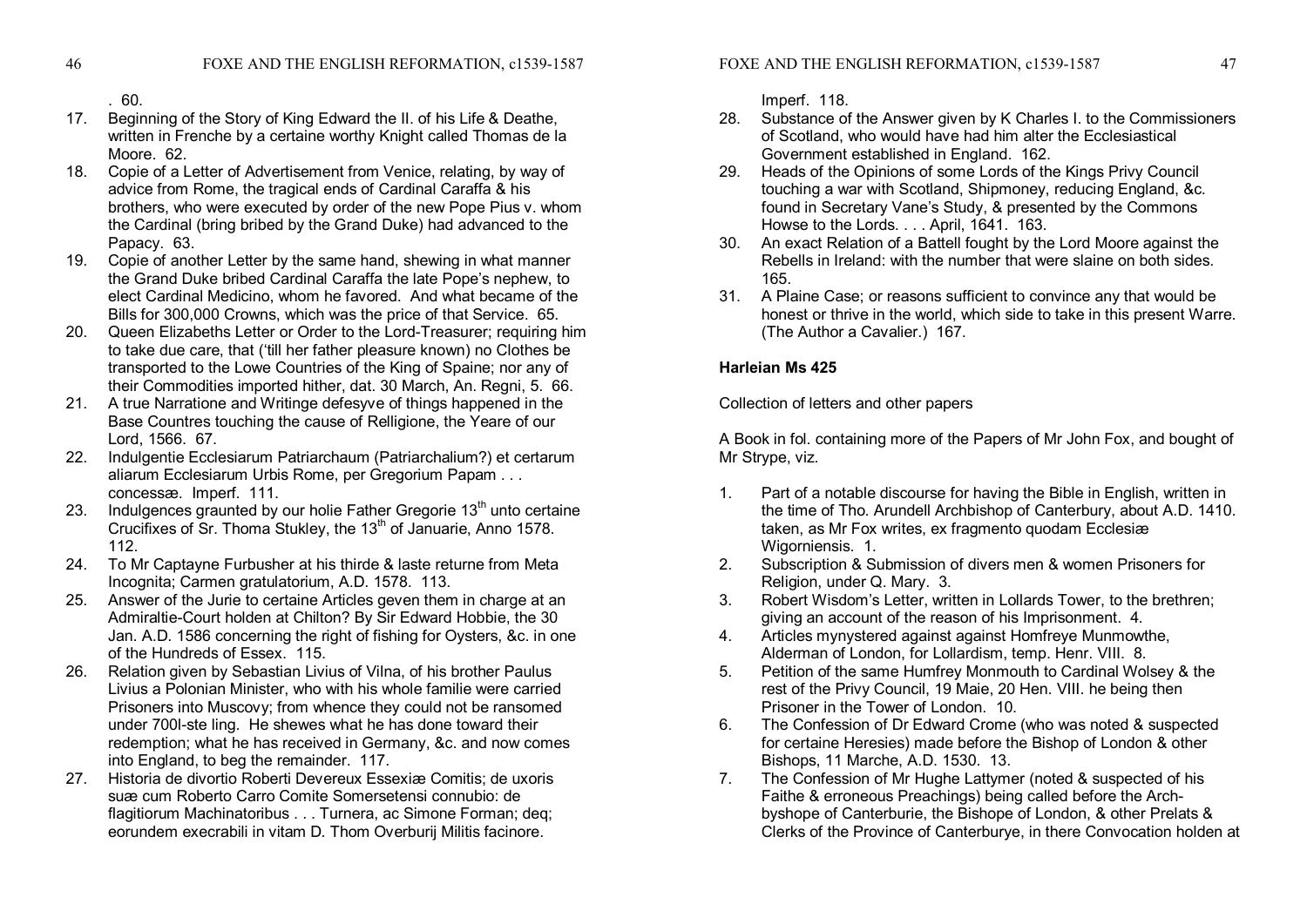Westm. 11 Marche, 1531. 13. b.

- 8. Sentence pronounced in the Starre-Chamber, by Sir Thomas More then Lord Chancellor, & afterwards executed, upon John Tindale, Thomas Palmer, & another for receiving & dispersing The New Testaments translated by William Tindale, A.D. 1530. 50.
- 9. Of the Church, & the false Teachers in it, with exhortations to Princes to reform Abuses, if the Bishops will not. 16.
- 10. An Answere to a Slander untruely reported by Mr Foxe in a certen Boke intytuled the seconde Volume of the Ecclesiasticall Hystorye; conteynynge the Actes & Monuments of Martyres; whych was broughte unto hym (as yt may be supposed) by some uncharytable & malycyous slaunderer agaynste Thomas Thackhame Mynister: wherby yt maye well appere unto the gentle Reader both howe much the Wryter off that Hystorye hathe bene abused, and howe wrongfullye the sayed Thomas Thackham hathe bene slaundered (as though he had been an Informer against Julins Palmer the Martyr). 18.
- 11. Reply to an undiscrete Answer made by one Tho. Thackham, sometime of Reading, against the Story of Julins Palmer, Martyr, A.D. 1571. Imperf. 33.
- 12. Certen Notes of a Sermon made at Pawles Crosse by Doctor Crome, on Sunday the 9<sup>th</sup> daie of Maye, A.D. 1541. wherein he railed at the Pope. 65.
- 13. Coucerning the behaviour of Barlow & Cardmaker in prison; temp. R. Mariæ, and of Mr Cardmakers Dispute with Dr Martin author of the book against Priests-marriage; with the said Martins character. 67.
- 14. Narrative of the Sufferings of one John Davies of Worcester, a boy of about 12 years old, for Religion; A.D. 1546. 69.
- 15. Recantation of Wylliam Phelps Pastor & Curate of Cirencester, 29 April, A.D. 1551. in the presence of John Hooper Bishop of Gloucester, &c. 71.
- 16. An Exhortation to England to repent, made in a Latin Poem by Mr Doctor Walter Haddon, in the time of the greate Sweate, A.D. 1551. and translated by Bartholomew Golding. 73.
- 17. Notes to prove Transubstantiation. Written about the time of Q. Mary I. 75.
- 18. Conference of John Fecknam with the Lady Jane Dudley, a little before she suffered; wherein he would have persuaded her to have changed her Religion. 83.
- 19. The Examynacyon and Imprisonment of Edwarde Undrehylle son and heyre of Thomas Undrehylle of Honyngham in the Countie of Warwyke Esq; beynge off the Bande of the Pencyoners; for a Ballett

that he made agaynst the Papists immediately after the Proclamatyone off Quene Mary, at London; she beynge in Norfolke. Imperf. 86.

- 20. Artycles geuen by Edmund Bonner the Byshep of London to be confessede or denyed, by Rychard Gebson, in his Answere to be made thereunto, A.D. 1555. (He thought fitt to confess them.) 99.
- 21. A Prayer of Thomas Spurge, Iving in Newgate, under sentence of Condemnation for his Religion Imperf. 100.
- 22. The Examination of Rycharde Woodmane before the Busshope of Chichestare, two of his Chappelyns, and Doctor Store, upon heretical pravity. 102.
- 23. A Letter of Rychard Woodmane being in Prison for Religion; with another Relation of his examination by the Bp. of Chichester. 104.
- 24. Thomas Mowntayne Parsone of St. Myhellys yn the Towere-Ryalle. otherwysse callyd Wyghtyngeton-College yn Londone, his Relation of the troubles he underwent for the sake of Religion, A.D. 1553. 106.
- 25. The Notes of a Sermon made by the Bisshope of Wynchester at Powles-Crosse, the last daye of September, A.D. 1554. 118.
- 26. A Sermon made (at Hadleye in Suffolke) the 10 Febr. A.D. 1555. beynge the next day after that Doctor Taylor suffered; made by the next & new Parson (against Doctor Taylor his predecessor). 119.
- 27. Letter or Note, of John Deighton shewing a mistake or two in Mr Foxe's Martyorology, touching the death of one Horne in Gloucestershire, A.D. 1558. 121.
- 28. Recantation of Richard Gybsone, 27 Octobre, A.D. 1556. 122.
- 29. Thomas Hancock Curate of Amporte, his Relation of himself, & of his troubles; from the last year of K. Henry VIII. to the time of Q. Elizabeth. 124.
- 30. Notes gathered by the Parson of St. Agnes, of a Sermon preached at Paules Crosse, on Good Frydaye, 24 Febr. A.D. 1570. by Mr John Fox; and afterwards corrected by the said Mr Fox. 131.
- 31. Mr John Lodon to Mr John Fox, acquainting him with several particulars, & narrations, touching the sufferings of some of the late Martyrs & Confessors; and of Gods judgments upon Persecutors; which were omitted in the former editions of his Acts & Monuments. 134.

# **REEL 6**

# **Harleian Ms 426**

A book in Archbishop Cranmer's own hand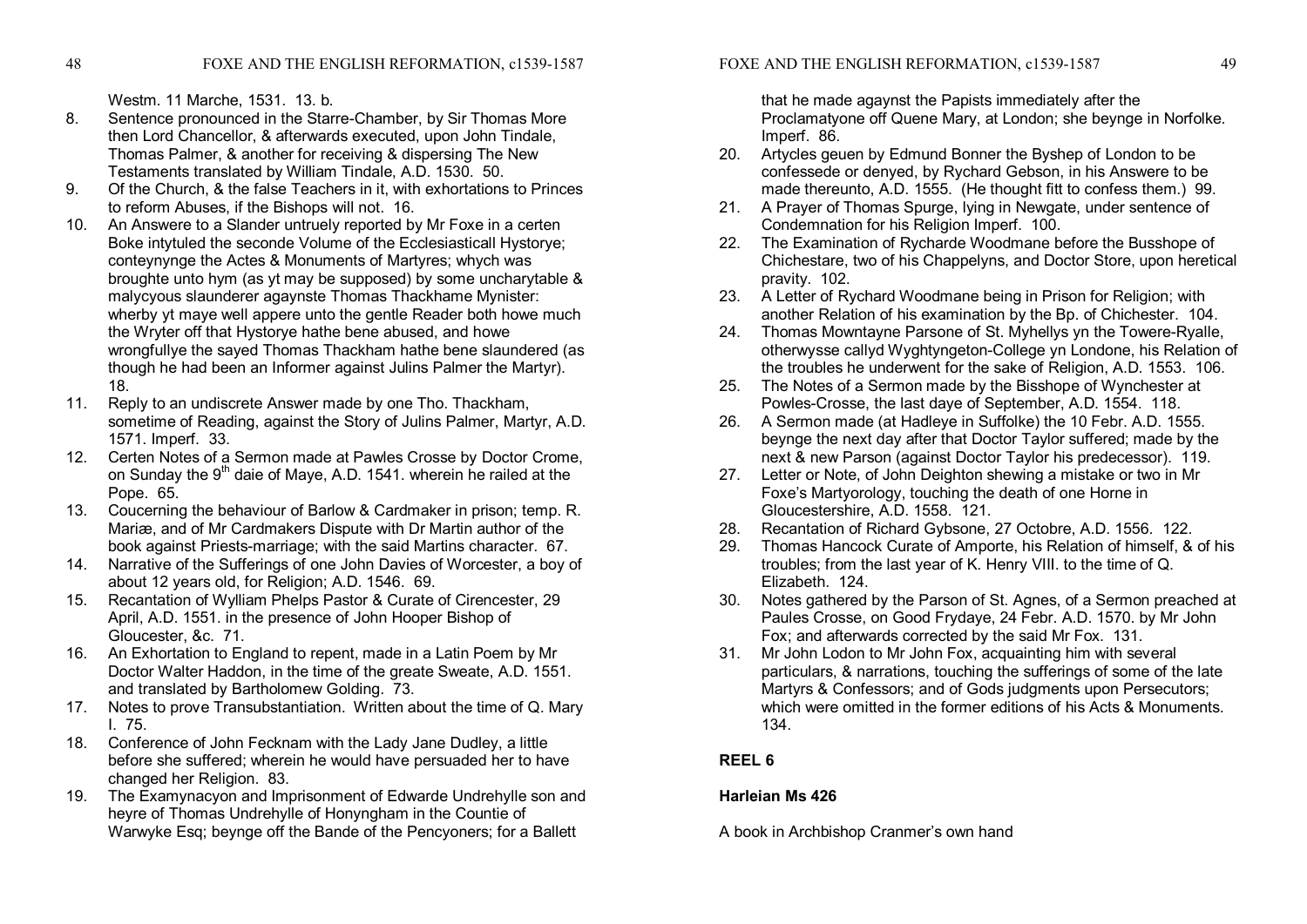The eleventh Volume of Mr John Foxe's Papers, bought of Mr Strype; which also he described in the following words.

Reformatio Legum Ecclesiasticarum ab Archiepiscopo Cantuariensi Cranmero, alijsq; selectis viris composita. This was Cranmers own book, with his own hand, & Peters Martyr's in several places.

## **Harleian Ms 590**

## Collection of letters and other papers

A Book in fol. wherein are contained some of the papers formerly belonging to Mr John Fox the Martyrologist; which were lately bought of the revd. Mr Strype. They are,

- 1. Part of an old Roll, containing a Survey of the Marsh in Kent; with pictures of the Mannor-houses of Clyffe, Collynge, Halstowe, St Marys & Alhallowes belonging to the Lord Cobham, or to Sr. Thomas Wyatt the elder. 1.
- 2. An Epistyll written, wherin the novacious error now newly revisid by the secte of Anabaptysts is confutid, & the tru dyffynyshon of the syne ageynst the Holy Gost playnly declaryde. 2.
- 3. Relation of Mr Briggs his temptation; with whom Mr Fox pray'd & commanded the Devil to depart from him. 6.
- 4. A Report of the last Disputacon of Dr Taylor Parson of Hadley, with the Byshopes assembled at St. Mary Overeys; by a Gentleman that was present at hyt. 64.
- 5. A Story of the wife of Edmonde Kingesfielde, who was deemed to be possessed by the Devil, A.D. 1565. 69.
- 6. A Bill in Order to an Act of Parliament, ann. I. Eliz. to confirm the Grants of Offices, Leases, &c. by Nich. Ridley when Bishop of London. In the margin, Bp. Bonner has written his own remarks. 70.
- 7. Relation of the differences between Charles Lord Stourton & William Hartgill Esq; (which terminated in the hanging of the said Lord, for murther). 76. b. & 76.
- 8. Will. Maldon's relation of himself; & how he was inhumanly persecuted by his own father, for hearing & reading the New Testament; temp. R. Henr. VIII. 77.
- 9. The Sentence against Walter Appelbee & divers others condemned by Dr Nich. Harpesfelde for heretical pravity. temp. Mariæ R. 78. b.
- 10. Transcripts of many Records relating to the Town & Castle of

Quinborough in Kent; examined & attested by Tho. Heneage. 80.

# **Harleian Ms 783**

Volume I of Commonplace Book which possibly belonged to John Foxe's son, Dr Samuel Foxe

A thick Book in fol. bearing the following Title, printed, Pandectæ Locorum Communium, præcipua rerum Capita et Titulos, ordine alphabetico complectentes. In quas, ceu proprias sedes & apothecas, excipere licebit, quicquid studioso Lectori per omne Scriptorum genus volitanti, sibi accomodum, dignumq; memoria videbitur; per Joannem Foxium. Londini, A.D. 1585.

Now, this book containing only bare Titles, printed at the top of the Leaves (for I forbear to mention the Author's Preface & Index) seems to me to have been filled up by the labor & industry of his son Dr Samuel Fox; and might have been begun while he was yet a student in the University.

# **REEL 7**

**Harleian Ms 783**

# **Lansdowne Ms 335**

## **335.** 12mo.

An account, drawn up in Latin by John Fox, the martyrologist, and in his own hand-writing, of John Wicliffe and his followers. Prefixed is a dedication to some unnamed person whom he calls his friend and patron, probably the Duke of Norfolk. The whole, except the dedication, was printed in his "Res in ecclesia gestæ," Basil 1563, folio, and afterwards translated by himself into English, and inserted, towards the beginning, in his "Acts and Monuments."

# **Lansdowne Ms 353**

# **353.** 4to.

A miscellaneous Volume, containing,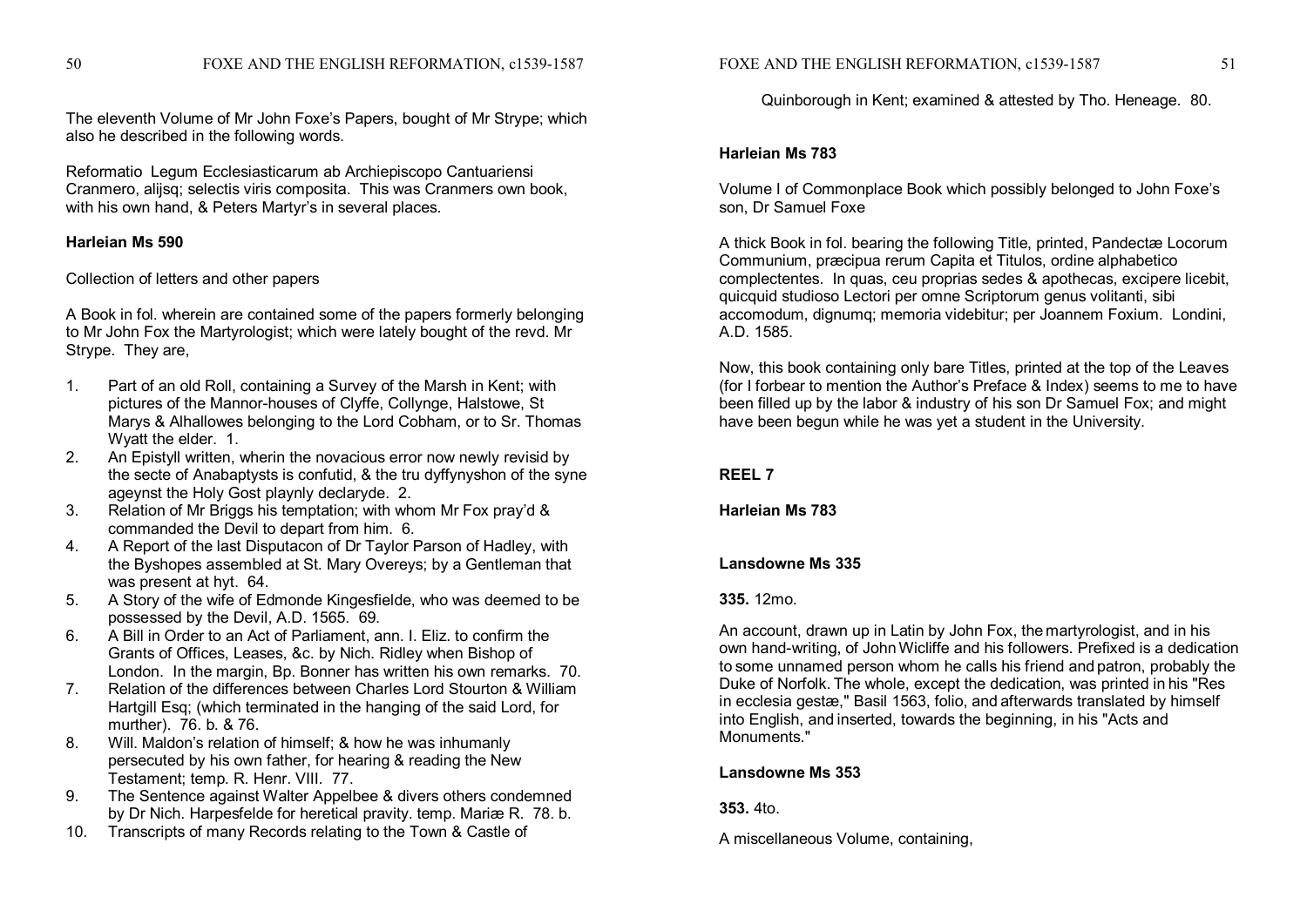1. "Summa theologiæ practicæ," Ad usum Patrum operariorum Societatis Jesti qui in missionibus sui instituti versatitur. fo. 1.

2. A Latin atitipapistical treatise, intitled "Papa confutatus;" composed by John Fox the martyrologist, and in his own hand-writing. Beg. "Quousque tandem abutere patientia nostra, Rom. pontifex?" Imperfect at the end. fo. 225.

3. Collections out of the Prophets and New Testament concerning the conversion and restoration of the Jews. By Roger Edwards, 1580.

Dedicated to Lord Burghley and others. fo. 385. It has been justly intitled by some former possessor a phantastical booke."

# **REEL 8**

## **Lansdowne Ms 388**

# **388.** 4to.

A miscellaneous Volume formerly belonging to Mr. Strype, and containing the following pieces;

1. Vita Revererdi D. Johannis Foxii, a filio suo Samuele Fox composita, et in tomo secundo celeberrimi operis "Acts and Monuments, &c." Latinè et Anglice evulgata. fo. 2.

2. Epistolæ, aliaque academica à Johanne Foxio, Latinè et Anglicè, manu propria conscriptæ. fo. 53 *b*.

3. In adventum serenissimæ Angliæ Reginæ carmina academica. fo. 149.

4. Ad serenissimam Angliæ Reginam Magistri Bilsoni oratio. fo. 158. *b*

5. Ad Dominum Dudleum Magistri Bilsoni oratio. fo. 159 *b*.

6. Ad Dominum Burleum Magistri Bilsoni oratio. fo. 160 *b*.

7. In adventum Domini Horn Episcopi Vintoniensis carmen gratulatorum, R. Browne. fo. 161 *b*.

8. In adventum reverendi in Christo patris Episcopi Vintoniensis carmen gratulatorium Laurent. Brandvent. fo. 162.

9. Academica quædam anonyma. fo. 162 *b*.

10. Excerpta ex vetusto libello J. Purvey Sacerdotis et Wiclevi discipuli, de Eucharistia; Johan. Foxii manu scripta. fo. 166.

11. D. Johan. Foxus de re eucharistica. fo. 176.

12. D. Samuclis Foxii, Johannis filii, exercitationes et epistolæ academicæ. fo. 184.

13. Visitatio Cardinalis Poli Cantabrigien. Academiæ; et historia exhumationis et restitutionis ossium

D. Martini Buceri, cum carminibus academicis. fo. 252.

14. English prayers composed by Ed. Dering and Ed. Hansbie, anno 1569, for the use of the Duke of Norfolk's children, written by Dering's own hand: with a dedication to the Duke, in Latin. fo. 322.

15. The chief points of accusation wherewith the Secular Priests have charged the Jesuits, &c. fo. 345.

16. Breve chronicon seu annales, à Gulielmo Conq. ad ann. 1240. fo. 360. 17. "Here snythe the vii yefts of the Holy Gost,"fo. 371.

18. "This boke Ypocras made and sent it unto Cesare that was Emperour of Rome: by this boke ye mon knowe all maner evill in manys body, and when ye know hem then may ye ordeyne dyveris medcyns for hem after her complexions." fo. 374.

19. "Danyells dremys;" being a foolish interpretation of dreams and other events. fo. 375 *b*.

20. A pious ditty on the Resurrection, written in the reign of Henry VI. Beg. "Almyghty Lorde in Trenyte." fo. 376. Imperfect at the end.

21. A fragment of an old romance, in alliterative metre, on the gests of Charlemagne and Roland. fo. 384. It chiefly relates to the consequences of Ganelon's treachery.

22. Vita Gulielmi de Wickham Episcopi Wintoniensis; auctore M. P. fo. 399. 23. The form and ceremony of consecrating virgins or nuns, by the Bishop; in old English. fo. 407.

# **REEL 8** cont

24. Vita Caroli IX. Francorum Regis. fo. 417.

# **Lansdowne Ms 389**

# **389.** 4to.

A Volume formerly belonging to Mr. Strype, being a part of the collections of John Fox the Martyrologist for his "Acts and Monuments." Most of them are printed in that work. With these is bound up at the end, a discourse, addressed to Queen Elizabeth for defence against the threatened invasion of the Holy League. Written about the year 1580 by Robert, afterwards Captain, Hitchcock, of Caversfield in Bucks.

# **REEL 9**

# **Lansdowne Ms 819**

**819**. folio.

A Volume of collections by Mr. Strype, consisting chiefly of papers relating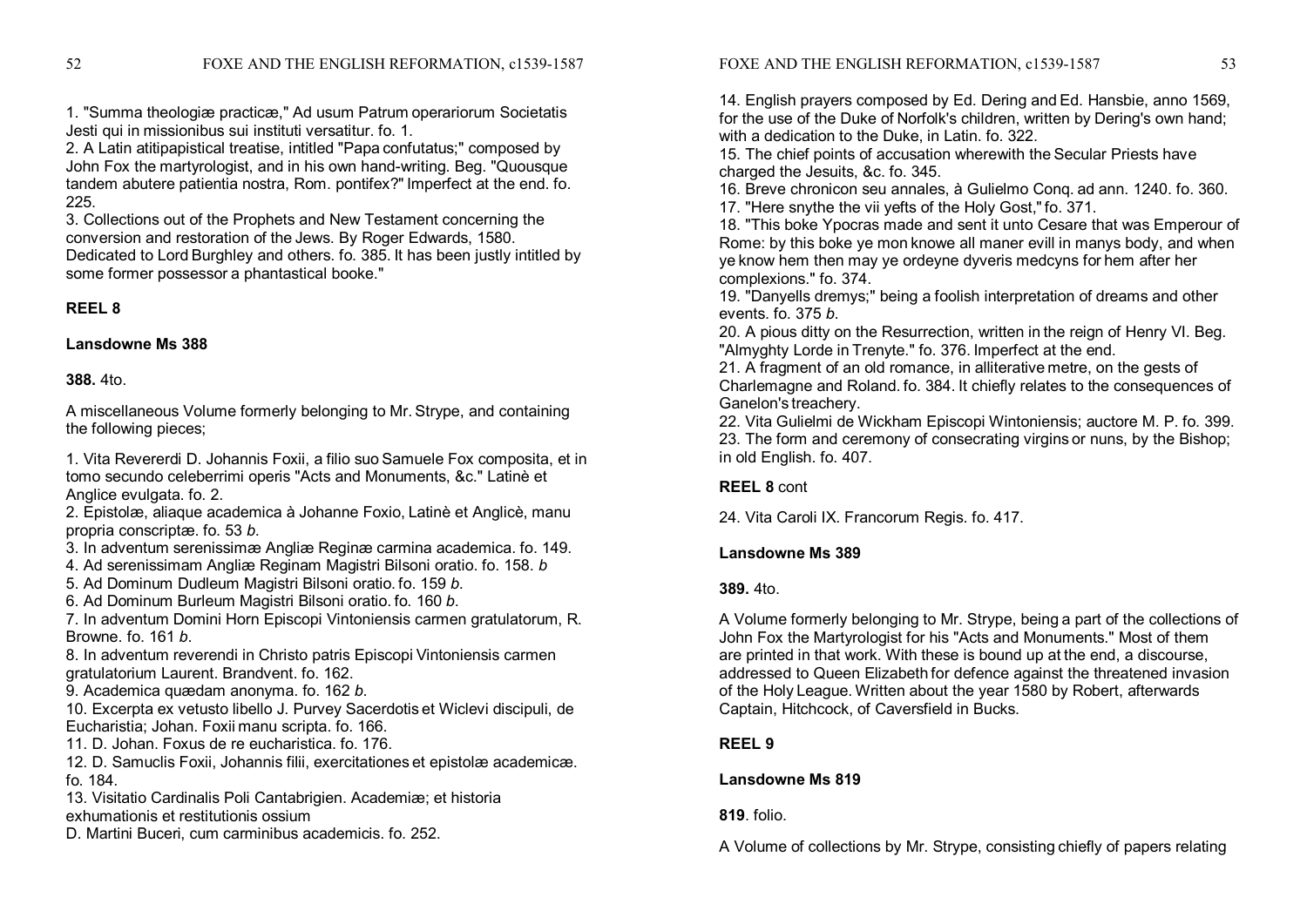to John Fox the martyrologist and his descendants, especially with regard to property, from 1584 to 1654. Interspersed are the following articles that may deserve particular mention, viz.

1. "The booke of Tyverton [Devonshire] of a quarter called Pryer's quarter, in the yeare of our Lorde 1580." fo. 10.

2. "A note of the emploiment of the som of 6*1*. 13*s*. 4*d*. as was receaved by vertu of a warrant directed from the Right Honorable S<sup>r</sup> John Fortescue, Knight, dated the day of 1594, &c. aboute the repayring of the gardines, walkes, pondes, &c. of her Majesties hous Havering in the bowr, at such time as her highnes was to have come thither about the end of Maye anno 1594." fo. 25.

3. "A note of money layed out for the repaire of Havering houss 1594." fo. 26.

4. "A noate of such implements and stuff as was in hir Majesties house of Haveringe with a vieu of the repayre of the lodgyng howses and offyces as they were left by Samuel Foxe, taken the 6<sup>th</sup> day of May 1596 by the undernamed." fo. 27.

5. "The demayne lands belonginge unto the Manor and Lordshipp of Swyneshed in the countie of Lincolne." fo. 50.

6. "Rents belongeinge to the King's Colledge in Cambridge, that are to be gathered by their fermer Thomas Crosse." fo. 70. REEL 9 cont

7. "A noate of all the landes in Devon belonging to the Collage in Cambridge." fo. 71.

8. "A note of the particulers of certen parcells of land, parcell of the Mannor and Priori of St. James neare the cittie of Exon, to be procured from Mr. Fox Mr. Vichamberlyn's man whose intrest is for 17 yeres to begyne at Michelmasse next." fo. 72.

9. "The rents belonging to the Mannour of St. James in the countie of Devon." fo. 73.

10. Reasons why Philip Stubbes was not legally arraigned under the stat. 1 & 2 Phil. & Mary. fo. 85.

11. A note of the witnesses names in Stubbes's case. fo. 87.

12. A list of books and manuscripts belonging to Mr. Fox. fo. 95.

13. Two original letters from Katheryne Countess of Hartford, the sister of Lady Jane Grey, to Anthony Penn, to get her a gold chain; &c. 16 October. fo. 109.

# **Lansdowne Ms 1045**

**1045**. folio.

A Volume containing the following MiscellaneousArticles

1. "Insignia Ceenobiorum, Monasteriorum et Domorum Religiosorum in Anglia." fo. 2.

2. "Some notes by way of abstract out of the Case of the Clergy's being assess'd for their spirituall possessions towards the repair of High-waves." fo. 4.

3. Original Inventories of goods, plate, jewels, bells, and all other ornaments belonging to the several Parish Churches of Chesham Magna, Cheyney, Taplow, Chalfont Saint Giles Clialfont Saint Peter, Farnham Royal, Hecham, Eyshamstede Latimer, Penn, Burnham, and Agmondesham, in the County of Bucks, made by virtue of a Commission directed by King Edward VI. to Sir Francis Russell, Sir Morres Barkley and others, Anno 1552. fo. 9 *b*.

4. Several papers relating to the late election of a President of Magdalen College, Oxon. with the case of the Vice-president and Fellows, and the reason for their rejection of Mr. Farmer who had been recommended by the King, 1687. fo. 23.

5. Copies of several letters of Archbishop Cranmer, found among the Manuscripts of Sir Henry Saint George, Knight, Garter King at Arms, and thence transcribed by Mr. Strype. **REEL 9** cont

As these appear to have fallen into Mr. Strype's hands after the publication of his Life of the Archbishop, and have not been used by him, it has been thought fit to detail their substance.

1. To Henry VIII. concerning Reginald Pole at Rome and other intelligence received from thence, Nov. 18, 1530. fo. 56.

A copy of this Letter is amon- the Hart. MSS. No 787.

2. To Hen. VIII. to grant him licence to proceed to the trial and examination of Q. Catherine's Marriage, and to pronounce Judgment accordingly, April 11, 1533. fo. 56 *b*.

3. To Hen. VIII. on his pronouncing the sentence of divorce, 23 May. fo. 57.

4. To Hen. VIII. to pardon certain religious persons belonging to his Convent at Canterbury who had been concerned in the impositions of Eliz. Barton the Nun of Saint Sepulebre's in that city, 13 Dec. 1533. fo. 57.

5. To Mr. Butler, his Commissary at Calais, concerning a pretended divorce there, 13 Jan. fo. 58,

6. His recommendation of Sir Thomas Dornkester as a successor to the Abbot of Newsham. fo. 58 *b*.

7. To the Convent of Newsham on the same subject, 18 May. fo. 59 *b*.

8. Part of a letter concerning Mr. N. Roberts, prferred by the Prioress of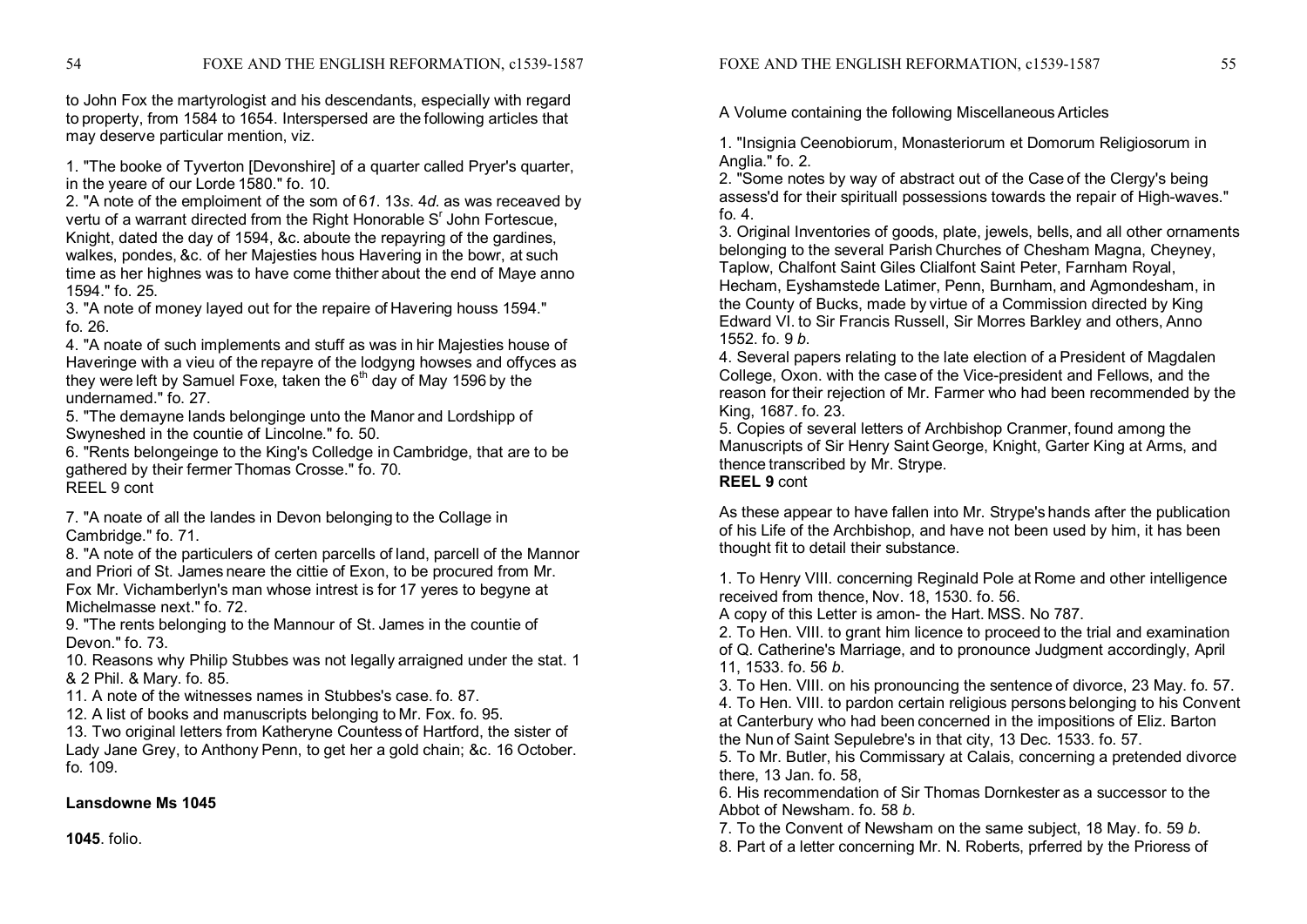Stanfield to the vicarage of Quadring. fo. 59 b. 11 April 1534.

9. An inhibition sent by him to the Bishops concerning seditious preaching, begun in Easter-week, and concerning the King's marriage, 1533. fo. 60.

10. To the Bishop of Lincoln, to prefer a servant of his to a place in Oxford, 5 July. fo. 60 *b*.

11. To the Archbishop of York, on a debate in a Convocation concerning not reading the general sentence. 4 April. fo. 61.

12. To the Abbot of Westminster, for a vicar in the College of Saint Martin's, London, 4 May. fo. 61.

13. To the Master of Jesus College, Cambridge, of which he was a member, with a present of a buck, 26 June. fo. 61 *b*.

14. To some unnamed person, declining to receive his son into his house already overcharged with servants, 26 June. fo. 61 *b*.

15. To the Abbot of S. Augustine, Canterbury, with some communication by a confidential servant whom he recommends, &c. 29 April. fo. 62.

16. To Master Hawkyns, Embassador with the Emperor, concerning the King's divorce and the coronation of Queen Anne. 1533. fo. 62. See Harl. MSS. 6148.

17. To Master Belthaser the King's Surgeon, thanking him for his care of Mr. Witwell one of his chaplains. 5 July. fo. 64.

18. To the Bishop of Lincoln, in behalf of one in that Bishop's diocese **REEL 9** cont

unjustly expelled his chantry. 8 July. fo. 64.

19. To his Cousin Kyngston, on his son's suing for a divorce, 20 July 1533. fo. 64 *b*.

20. To his neighbour curates to collect for the repairs of Malling church. fo. 65 *b*.

21. To his chancellor, for documents concerning a matter of variance of matrimony between Thomas Perry and Jane Benbowe, and to bring the parties before him. fo. 65 *b*.

22. To his special friend Mr. Crumwell, with an enquiry about the Prior of the Friar Preachers of Bristol who wanted a licence to preach, 19 July. fo. 66.

23. To the same, to procure his servant the place of Squire Beadle of Arts at Oxford. fo. 66.

24. To some Prioress, with directions to bring her Nun, who was sometime at Courthope Street, to him at Ottford. fo. 66 *b*.

25. To Lord Arundel, concerning bucks due to him from Arundel Forest. fo. 66 *b*.

26. The Duke of Norfolk to the Archbishop, concerning the King's cause. 5 Sept. fo. 66 *b*.

27. The Archbishop to the Duke, on the same subject. fo. 67.

28. To his brother Rosel [Russell ?] about his son's education. fo. 67.

29. To Mr. Gresham, concerning business to be dispatched at his audit at Lambeth, 6 Oct. fo. 67 *b*.

30. To the Prior of Christ Church Canterbury, thanking him for some present. fo. 67 *b*.

31. To Dr. Downes, to obtain the farm of a Prebend in Southwel. fo. 67 *b*.

32. To the Dean of the Arches on Edwards's suit. fo. 68.

33. To Mr. Stapylton, parson of Bingham. Sends his sister's son to the free school in his parish, 12 Oct. fo. 68.

34. To the Bishop of Hereford, on a supplication made to the Archbishop by one of the Bishop's diocese against his receiver, 18 Oct. fo. 68 *b*.

35. To Mr. Palgrave, parson of Saint Dunstan's in the East at London, concerning fruits of the benefices due to him. fo. 69.

36. To the Lord Chancellor, in favour of Dr. May, his vicar-peneral, 24 Oct. fo. 69 *b*.

37. To his chancellor in belhalf of the vicar of Milton, on his complaint. fo. 69 *b*. 20 Jan. 1534.

38. To a certain unknown Lord, who had requested a favour for his servant. fo. 70.

39. To some chief member of the church of Lincoln, about the place of **REEL 9** cont

Auditor of that church. fo. 70.

40. Henry Lord Bourchier to the Archbishop, in favour of one Stonesby, 13 Oct. fo. 70 *b*.

41. The Archbishop's answer. fo. 70 *b*.

42. The King to the Earl of Essex on Stonesby's matter, 26 Oct. fo. 71. 1534.

43. The Archbishop to Archdeacon Hawkins, Embassador in Germany, concerning the Holy Nun, her miracle, and other occurrences, 20 Dec. 1533. fo. 71 *b*.

44. To certain gentlemen in Hertfordshire, concerning injuries done to one Thomas Wiggington. fo. 73.

45. To Lord Abergavenny, who had offered to attend him to Canterbury, and soliciting a red deer or two. 27 Nov. fo. 73 *b*.

46. To Mr. Latymer, parson of West Kynton in Wiltshire, with licences for preaching. fo. 73 *b*.

47. To the same, that he is appointed to preach before the King in Lent. fo. 74.

48. To the Dean of the King's Chapel, with notice that Latymer and Shaxton are to preach before the King, 9 Jan. fo. 74 *b.*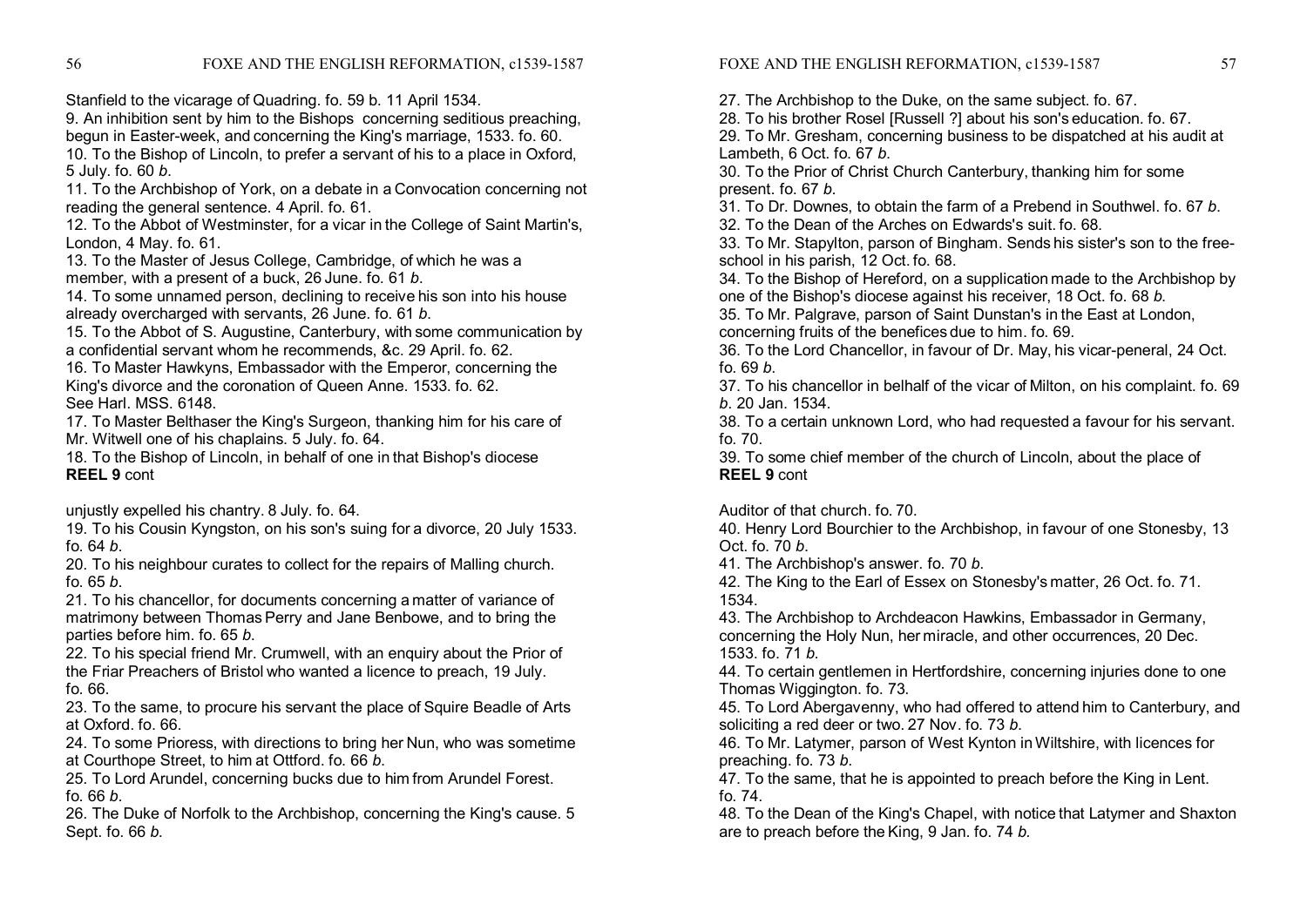49. To some unnamed person, about some legacies given by a person at Bristol not performed. fo. 75.

50. To the parson of Petworth, about a lease to be granted to John Bower, farmer on the parsonage, &c. 8 Feb. fo. 75 *b*.

51. To his chancellor Dr. Coke, recommending him to deal more charitably with some of his parishioners whom he appears to have persecuted. fo. 75 *b*.

52. To some unnamed persons concerning a Bill in Parliament relating to tithes in Rumney Marsh. fo. 76.

53. To Lord Cronmwell, concerning a priest committed for words spoken against the Archbishop. fo. 76.

54. To the Recorder of London, on behalf of a widow, for a house belonging to the Chamber of London, 25 May. fo. 76 *b*.

55. To the Duchess of Norfolk, to intercede with the King in behalf of a servant of hers Thomas Cade, who wanted a place at Calais. fo. 77.

56. To Dr. Thirlby, Archdeacon of Ely, reproving him for ambition in seeking some preferment from the King, 24 May. fo. 77 *b*.

57. To some person appointed by him to preach at Paul's Cross. fo. 78.

58. To some Lord wbo had distrained the goods of a poor man, intreating him to be merciful. fo. 78 *b*.

59. To a certain parson, requiring him to see penance performed by some **REEL 9** cont

of his parishioners. fo. 78 *b*.

60. To the King's Secretary, for the preferment of his servant, Tho.Barthelet. fo. 78 *b*.

61. To his sister recommending, one Mrs. Creke as a companion. fo. 79. 62. From Queen Ann Boleyn to the City of Bristol, requesting the next presentment to the Mastership of St. John's College, Bristol, for a friend of hers 20 Jan. 1534. fo. 79. Drawn up, by the Archbishop's secretary.

63. From the Queen to Dr. Crome, parson of Saint Antony's in London, concerning her intention of his preferment, 20 May 1534. fo. 79 *b*.

64. The King's letter to ------ for apprehending all who preached up the jurisdiction of the Bishop of Rome, April 1535. . . .fo. 80. in the hand of the Archbishop's secretary.

65. Master Cromwell to the Archbishop, that Nic.Heth is to he sent Embassador to Germany. fo. 80 *b*.

66. A Letter to the Pope from King Philip and Queen Mary, recommending the above Nic. Heth as Archbishop of York, 4 May 1555. fo. 81. (Latin.) From the Cotton Library.

67. The Archbishop to the inhabitants of Hadleigh, exhorting them to love and agreement, especially as to their curate, Sir Thomas Ross, accused of FOXE AND THE ENGLISH REFORMATION, c1539-1587 59

holding improper discoure in the pulpit, 22 March 1534. fo. 81.

68. "Dr. Burgesse Sermon before King James, with his Apology, and Letters to the King and Bishoppe, 1605." fo. 82. Imperfect at the end.

69. "Heroique stanzas consecrated to the glorious memorie of his most serene and renowned Highness Oliver, late Lord Protector of this Commonwealth, &c.Written after the celebration of his funeralls." fo. 102. 70. A translation of Mr. John Philips's Poem on Cyder into Italian verse; with some account of the author prefixed. fo. 105.

71. A Latin comedy, intitled "Christus Triumphans," composed by John Fox the Martyrologist, and in his own hand-writing; with numerous alterations and corrections by the author. fo. 135.

72. An alphabetical list of Charters granted to cities and boroughs, and contained in two volumes now remaining in the library of the Society of the Inner Temple; transmitted to James West, Esq. by J. B., Oct. 10, 1729; to which is added a similar list of various Charters in other books preserved in the same library. fo. 159.

73. An English translation of a part of Longinus's work on Sublimity of Stile, made for the improvement of oratory. fo. 170.

## **REEL 9** cont

## **Stowe Ms 998**

**998.** Vol. V. (ff. 77). "A SERMON of Christ crucified," etc., by John Foxe, London, 1570, 4to.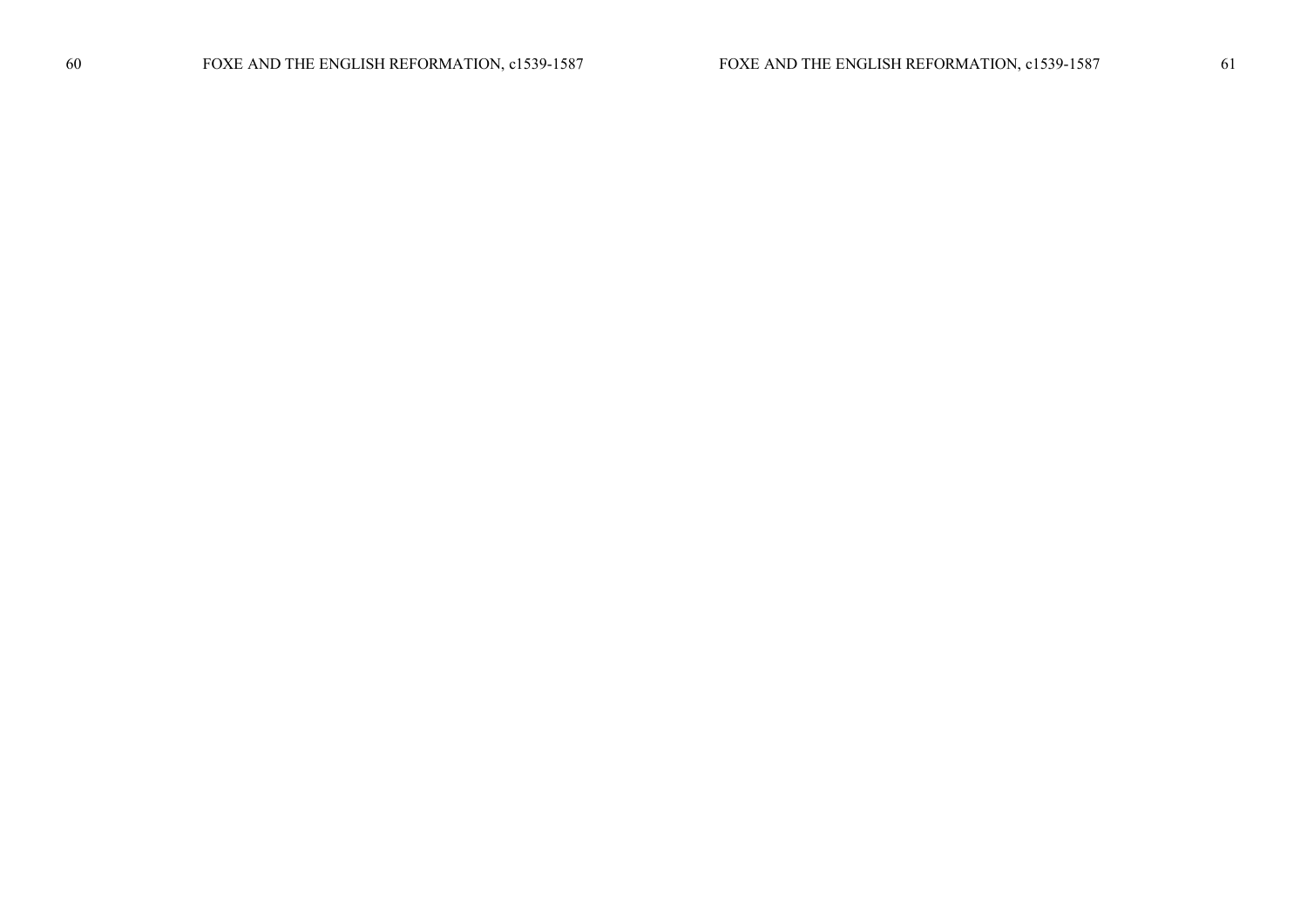## **ENGLISH POETRY, 1750-1855**

Part 1: Recollections, Conversations and Commonplace Books of the Reverend John Mitford (1781-1859) from the British Library, London

## **CONTENTS OF REELS**

# **REEL 1**

Add Ms 32559: Extracts from the *Journal of the reign of King George the third* by Horace Walpole. Material re Junius and Pitt.

#### Add Ms 32560:

Extracts from the *Journal of the reign of King George the third* by Horace Walpole.

# **REEL 2**

# Add Ms 32561:

Extracts from the commonplace books and other mss of Thomas Gray. Material re Richard West and Samuel Daniel.

## Add Ms 32562:

Extracts from the mss of Thomas Gray. Material re Richard West, Horace Walpole and Thomas Ashton.

# **REEL 3**

## Add Ms 32563:

Extracts from the correspondence and papers of the Rev William Mason. Material re James Beattie, Horace Walpole and Lord Harcourt.

## FOXE AND THE ENGLISH REFORMATION, c1539-1587 63

REEL 3 (continued)

Add Ms 32564: Anecdotes of Sir Joshua Reynolds by William Mason.

## Add Ms 32565:

Correspondence of the Rev Jonathan Toup with James Harris, William Heberden, Samuel Musgrave, Anthony Askew, Richard Pocock and Jeremiah Miller.

## Add Ms 32566:

Recollections (consisting of anecdotes, table-talk, notes of readings etc) re Horne Tooke, Samuel Taylor Coleridge, Edmund Burke, Charles James Fox, William Beckford, Samuel Rogers and others.

# **REEL 4**

## Add Ms 32567:

Recollections (consisting chiefly of conversations with Samuel Rogers) re Alexander Pope, John Dryden, George Crabbe, William Jackson, William Beckford and others.

## **REEL 5**

## Add Ms 32568:

Recollections (consisting of anecdotes, table-talk, notes of readings etc) re Samuel Rogers, H Crabb Robinson, Sydney Smith, Richard Porson, R B Sheridan, and others.

# **REEL 6**

## Add Ms 32569:

Recollections (consisting chiefly of extracts from the correspondence of Horace Walpole and William Mason) with William Whitehead, William Alderson and others.

## Add Ms 32570:

Recollections (consisting of anecdotes, table-talk, notes of readings etc) re William Maltby, D E Davy, William Alderson and Harriet and Mary Alderson.